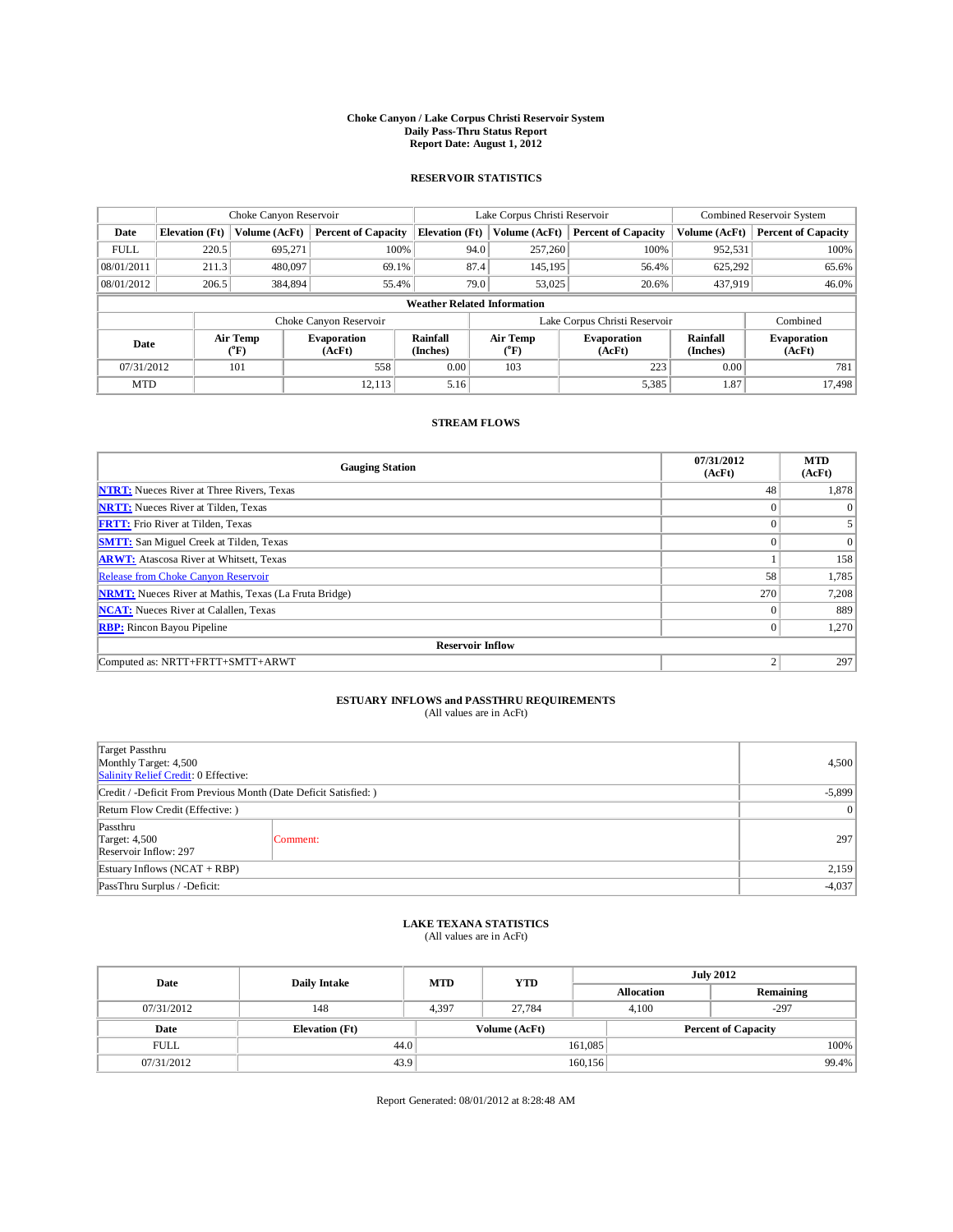## **Choke Canyon / Lake Corpus Christi Reservoir System Daily Pass-Thru Status Report Report Date: August 2, 2012**

### **RESERVOIR STATISTICS**

|             | Choke Canyon Reservoir<br>Lake Corpus Christi Reservoir |                          |                            |                                    |      |                         | Combined Reservoir System     |               |                              |
|-------------|---------------------------------------------------------|--------------------------|----------------------------|------------------------------------|------|-------------------------|-------------------------------|---------------|------------------------------|
| Date        | <b>Elevation</b> (Ft)                                   | Volume (AcFt)            | <b>Percent of Capacity</b> | <b>Elevation</b> (Ft)              |      | Volume (AcFt)           | <b>Percent of Capacity</b>    | Volume (AcFt) | <b>Percent of Capacity</b>   |
| <b>FULL</b> | 220.5                                                   | 695,271                  | 100%                       |                                    | 94.0 | 257,260                 | 100%                          | 952,531       | 100%                         |
| 08/02/2011  | 211.3                                                   | 479,890                  | 69.0%                      |                                    | 87.3 | 144,315                 | 56.1%                         | 624,205       | 65.5%                        |
| 08/02/2012  | 206.4                                                   | 384,343                  | 55.3%                      |                                    | 78.9 | 52,500                  | 20.4%                         | 436,843       | 45.9%                        |
|             |                                                         |                          |                            | <b>Weather Related Information</b> |      |                         |                               |               |                              |
|             |                                                         |                          | Choke Canyon Reservoir     |                                    |      |                         | Lake Corpus Christi Reservoir |               | Combined                     |
| Date        |                                                         | Air Temp<br>$\rm ^{o}F)$ | Evaporation<br>(AcFt)      | Rainfall<br>(Inches)               |      | Air Temp<br>$\rm ^{o}F$ | <b>Evaporation</b><br>(AcFt)  |               | <b>Evaporation</b><br>(AcFt) |
| 08/01/2012  |                                                         | 101                      | 472                        | 0.00                               |      | 100                     | 226                           | 0.00          | 698                          |
| <b>MTD</b>  |                                                         |                          | 472                        | 0.00                               |      |                         | 226                           | 0.00          | 698                          |

#### **STREAM FLOWS**

| <b>Gauging Station</b>                                       | 08/01/2012<br>(AcFt) | <b>MTD</b><br>(AcFt) |  |  |  |  |
|--------------------------------------------------------------|----------------------|----------------------|--|--|--|--|
| <b>NTRT:</b> Nueces River at Three Rivers, Texas             | 48                   | 48                   |  |  |  |  |
| <b>NRTT:</b> Nueces River at Tilden, Texas                   | $\Omega$             | $\overline{0}$       |  |  |  |  |
| <b>FRTT:</b> Frio River at Tilden, Texas                     | $\theta$             | $\overline{0}$       |  |  |  |  |
| <b>SMTT:</b> San Miguel Creek at Tilden, Texas               | $\Omega$             | $\Omega$             |  |  |  |  |
| <b>ARWT:</b> Atascosa River at Whitsett, Texas               |                      |                      |  |  |  |  |
| <b>Release from Choke Canyon Reservoir</b>                   | 58                   | 58                   |  |  |  |  |
| <b>NRMT:</b> Nueces River at Mathis, Texas (La Fruta Bridge) | 308                  | 308                  |  |  |  |  |
| <b>NCAT:</b> Nueces River at Calallen, Texas                 | $\Omega$             | $\overline{0}$       |  |  |  |  |
| <b>RBP:</b> Rincon Bayou Pipeline                            | $\theta$             | $\overline{0}$       |  |  |  |  |
| <b>Reservoir Inflow</b>                                      |                      |                      |  |  |  |  |
| Computed as: NRTT+FRTT+SMTT+ARWT                             |                      |                      |  |  |  |  |

# **ESTUARY INFLOWS and PASSTHRU REQUIREMENTS**<br>(All values are in AcFt)

| Target Passthru<br>Monthly Target: 5,000<br>Salinity Relief Credit: 0 Effective: | 5,000                    |  |
|----------------------------------------------------------------------------------|--------------------------|--|
| Credit / -Deficit From Previous Month (Date Deficit Satisfied: )                 | $\overline{0}$           |  |
| Return Flow Credit (Effective: )                                                 | $\overline{0}$           |  |
| Passthru<br>Target: 5,000<br>Reservoir Inflow: 1                                 | Comment:                 |  |
| Estuary Inflows (NCAT + RBP)                                                     | $\Omega$                 |  |
| PassThru Surplus / -Deficit:                                                     | $\overline{\phantom{a}}$ |  |

## **LAKE TEXANA STATISTICS** (All values are in AcFt)

| Date        | <b>Daily Intake</b>   | <b>MTD</b> | <b>YTD</b>    |         |                            | <b>August 2012</b> |  |
|-------------|-----------------------|------------|---------------|---------|----------------------------|--------------------|--|
|             |                       |            |               |         | <b>Allocation</b>          | Remaining          |  |
| 08/01/2012  | 141                   | 141        | 27.926        |         | 4.100                      | 3.959              |  |
| Date        | <b>Elevation</b> (Ft) |            | Volume (AcFt) |         | <b>Percent of Capacity</b> |                    |  |
| <b>FULL</b> | 44.0                  |            |               | 161,085 |                            | 100%               |  |
| 08/01/2012  | 43.8                  |            |               | 159,229 |                            | 98.8%              |  |

Report Generated: 08/02/2012 at 10:23:35 AM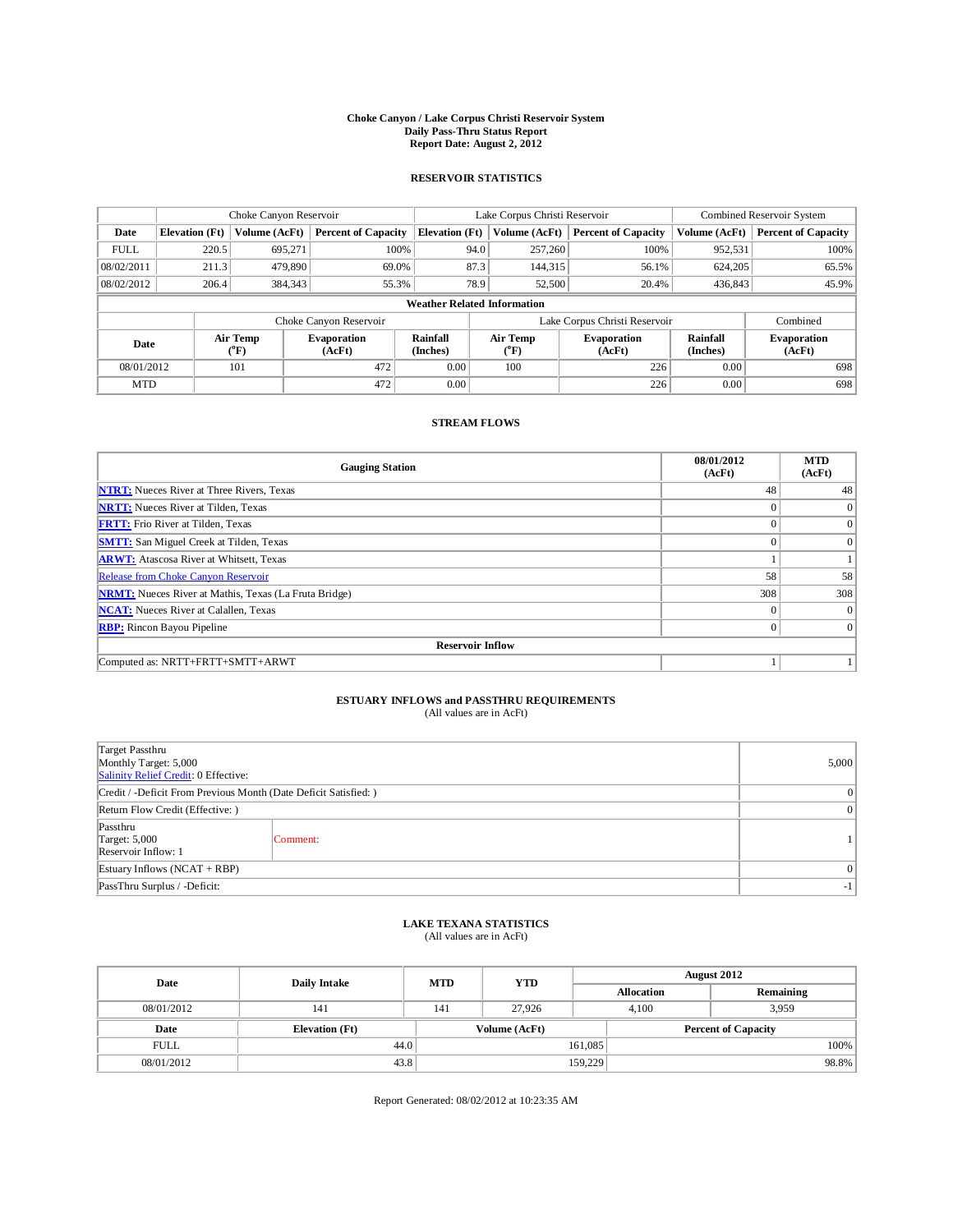## **Choke Canyon / Lake Corpus Christi Reservoir System Daily Pass-Thru Status Report Report Date: August 3, 2012**

### **RESERVOIR STATISTICS**

|             |                       | Choke Canyon Reservoir<br>Lake Corpus Christi Reservoir |                              |                             |                                    |                               | Combined Reservoir System |                              |
|-------------|-----------------------|---------------------------------------------------------|------------------------------|-----------------------------|------------------------------------|-------------------------------|---------------------------|------------------------------|
| Date        | <b>Elevation</b> (Ft) | Volume (AcFt)                                           | <b>Percent of Capacity</b>   | <b>Elevation</b> (Ft)       | Volume (AcFt)                      | <b>Percent of Capacity</b>    | Volume (AcFt)             | <b>Percent of Capacity</b>   |
| <b>FULL</b> | 220.5                 | 695.271                                                 | 100%                         |                             | 257,260<br>94.0                    | 100%                          | 952,531                   | 100%                         |
| 08/03/2011  | 211.2                 | 477,388                                                 | 68.7%                        |                             | 87.3<br>143,735                    | 55.9%                         | 621,123                   | 65.2%                        |
| 08/03/2012  | 206.4                 | 383,976                                                 | 55.2%                        |                             | 78.8<br>51,905                     | 20.2%                         | 435,881                   | 45.8%                        |
|             |                       |                                                         |                              |                             | <b>Weather Related Information</b> |                               |                           |                              |
|             |                       |                                                         | Choke Canyon Reservoir       |                             |                                    | Lake Corpus Christi Reservoir |                           | Combined                     |
| Date        |                       | Air Temp<br>$\rm ^{o}F)$                                | <b>Evaporation</b><br>(AcFt) | <b>Rainfall</b><br>(Inches) | Air Temp<br>("F)                   | <b>Evaporation</b><br>(AcFt)  |                           | <b>Evaporation</b><br>(AcFt) |
| 08/02/2012  |                       | 101                                                     | 525                          | 0.00                        | 100                                | 238                           | 0.00                      | 763                          |
| <b>MTD</b>  |                       |                                                         | 997                          | 0.00                        |                                    | 464                           | 0.00                      | 1,461                        |

#### **STREAM FLOWS**

| <b>Gauging Station</b>                                       | 08/02/2012<br>(AcFt) | <b>MTD</b><br>(AcFt) |  |  |  |  |  |
|--------------------------------------------------------------|----------------------|----------------------|--|--|--|--|--|
| <b>NTRT:</b> Nueces River at Three Rivers, Texas             | 48                   | 95                   |  |  |  |  |  |
| <b>NRTT:</b> Nueces River at Tilden, Texas                   |                      | $\Omega$             |  |  |  |  |  |
| <b>FRTT:</b> Frio River at Tilden, Texas                     |                      | $\Omega$             |  |  |  |  |  |
| <b>SMTT:</b> San Miguel Creek at Tilden, Texas               |                      | $\Omega$             |  |  |  |  |  |
| <b>ARWT:</b> Atascosa River at Whitsett, Texas               |                      |                      |  |  |  |  |  |
| <b>Release from Choke Canyon Reservoir</b>                   | 58                   | 115                  |  |  |  |  |  |
| <b>NRMT:</b> Nueces River at Mathis, Texas (La Fruta Bridge) | 347                  | 655                  |  |  |  |  |  |
| <b>NCAT:</b> Nueces River at Calallen, Texas                 | $\Omega$             | $\Omega$             |  |  |  |  |  |
| <b>RBP:</b> Rincon Bayou Pipeline                            | $\theta$             | $\Omega$             |  |  |  |  |  |
| <b>Reservoir Inflow</b>                                      |                      |                      |  |  |  |  |  |
| Computed as: NRTT+FRTT+SMTT+ARWT                             |                      |                      |  |  |  |  |  |

## **ESTUARY INFLOWS and PASSTHRU REQUIREMENTS**

| (All values are in AcFt) |  |
|--------------------------|--|
|--------------------------|--|

| Target Passthru<br>Monthly Target: 5,000<br>Salinity Relief Credit: 0 Effective: | 5,000           |               |  |
|----------------------------------------------------------------------------------|-----------------|---------------|--|
| Credit / -Deficit From Previous Month (Date Deficit Satisfied: )                 | 0               |               |  |
| Return Flow Credit (Effective: 08/01/2012)                                       |                 |               |  |
| Passthru<br><b>Target: 5,000</b><br>Reservoir Inflow: 3                          | Comment:        | $\frac{3}{3}$ |  |
| Estuary Inflows (NCAT + RBP)                                                     |                 |               |  |
| PassThru Surplus / -Deficit:                                                     | $\vert 0 \vert$ |               |  |

## **LAKE TEXANA STATISTICS** (All values are in AcFt)

| Date        | <b>Daily Intake</b>   | <b>MTD</b> | <b>YTD</b>    | <b>August 2012</b> |                            |           |       |
|-------------|-----------------------|------------|---------------|--------------------|----------------------------|-----------|-------|
|             |                       |            |               |                    | <b>Allocation</b>          | Remaining |       |
| 08/02/2012  | 72                    | 213        | 27.998        |                    | 4.100                      | 3,887     |       |
| Date        | <b>Elevation</b> (Ft) |            | Volume (AcFt) |                    | <b>Percent of Capacity</b> |           |       |
| <b>FULL</b> | 44.0                  |            |               | 161,085            |                            |           | 100%  |
| 08/02/2012  | 43.7                  |            |               | 158,306            |                            |           | 98.3% |

Report Generated: 08/03/2012 at 8:24:12 AM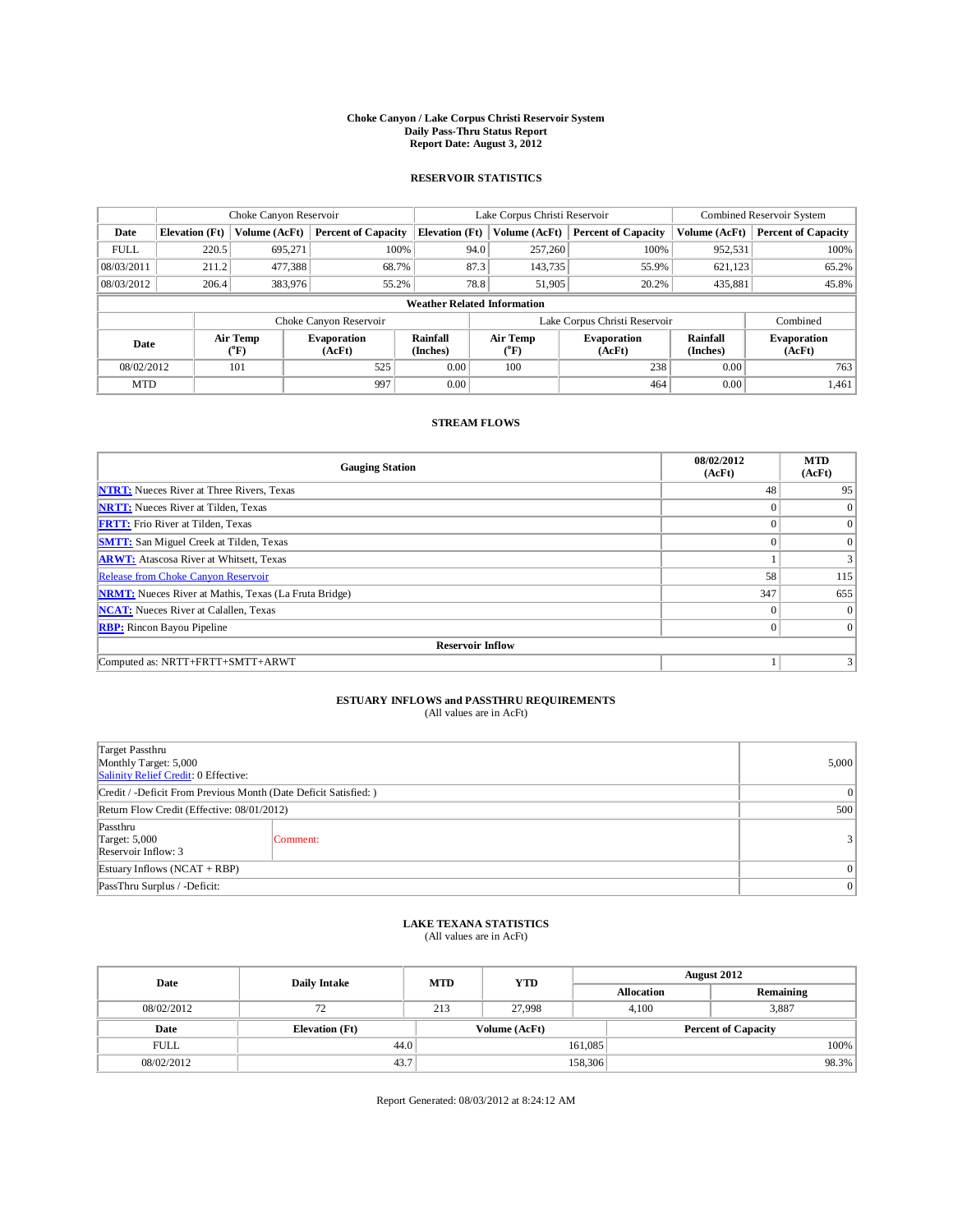## **Choke Canyon / Lake Corpus Christi Reservoir System Daily Pass-Thru Status Report Report Date: August 4, 2012**

### **RESERVOIR STATISTICS**

|             | Choke Canyon Reservoir |                                                           | Lake Corpus Christi Reservoir |                                    |                                                                           |               | Combined Reservoir System     |                              |                            |
|-------------|------------------------|-----------------------------------------------------------|-------------------------------|------------------------------------|---------------------------------------------------------------------------|---------------|-------------------------------|------------------------------|----------------------------|
| Date        | <b>Elevation</b> (Ft)  | Volume (AcFt)                                             | <b>Percent of Capacity</b>    | <b>Elevation</b> (Ft)              |                                                                           | Volume (AcFt) | <b>Percent of Capacity</b>    | Volume (AcFt)                | <b>Percent of Capacity</b> |
| <b>FULL</b> | 220.5                  | 695,271                                                   | 100%                          |                                    | 94.0                                                                      | 257,260       | 100%                          | 952,531                      | 100%                       |
| 08/04/2011  | 211.2                  | 477,594                                                   | 68.7%                         |                                    | 87.2                                                                      | 143,156       | 55.6%                         | 620,750                      | 65.2%                      |
| 08/04/2012  | 206.4                  | 383,425                                                   | 55.1%                         |                                    | 78.8                                                                      | 51,388        | 20.0%                         | 434,813                      | 45.6%                      |
|             |                        |                                                           |                               | <b>Weather Related Information</b> |                                                                           |               |                               |                              |                            |
|             |                        |                                                           | Choke Canyon Reservoir        |                                    |                                                                           |               | Lake Corpus Christi Reservoir |                              | Combined                   |
| Date        |                        | Air Temp<br><b>Evaporation</b><br>$\rm ^{(o}F)$<br>(AcFt) |                               | <b>Rainfall</b><br>(Inches)        | Air Temp<br><b>Evaporation</b><br>$({}^{\mathrm{o}}\mathrm{F})$<br>(AcFt) |               | <b>Rainfall</b><br>(Inches)   | <b>Evaporation</b><br>(AcFt) |                            |
| 08/03/2012  | 99                     |                                                           | 504                           | 0.00                               |                                                                           | 99            | 215                           | 0.00                         | 719                        |
| <b>MTD</b>  |                        |                                                           | 1.501                         | 0.00                               |                                                                           |               | 679                           | 0.00                         | 2,180                      |

### **STREAM FLOWS**

| <b>Gauging Station</b>                                       | 08/03/2012<br>(AcFt) | <b>MTD</b><br>(AcFt) |
|--------------------------------------------------------------|----------------------|----------------------|
| <b>NTRT:</b> Nueces River at Three Rivers, Texas             | 48                   | 143                  |
| <b>NRTT:</b> Nueces River at Tilden, Texas                   |                      | $\Omega$             |
| <b>FRTT:</b> Frio River at Tilden, Texas                     |                      | $\overline{0}$       |
| <b>SMTT:</b> San Miguel Creek at Tilden, Texas               | $\theta$             | $\Omega$             |
| <b>ARWT:</b> Atascosa River at Whitsett, Texas               |                      |                      |
| <b>Release from Choke Canyon Reservoir</b>                   | 58                   | 173                  |
| <b>NRMT:</b> Nueces River at Mathis, Texas (La Fruta Bridge) | 369                  | 1,024                |
| <b>NCAT:</b> Nueces River at Calallen, Texas                 |                      | $\Omega$             |
| <b>RBP:</b> Rincon Bayou Pipeline                            |                      | $\overline{0}$       |
| <b>Reservoir Inflow</b>                                      |                      |                      |
| Computed as: NRTT+FRTT+SMTT+ARWT                             |                      |                      |

## **ESTUARY INFLOWS and PASSTHRU REQUIREMENTS**

| (All values are in AcFt) |  |
|--------------------------|--|
|--------------------------|--|

| Target Passthru<br>Monthly Target: 5,000<br>Salinity Relief Credit: 0 Effective: |  |                |  |  |  |
|----------------------------------------------------------------------------------|--|----------------|--|--|--|
| Credit / -Deficit From Previous Month (Date Deficit Satisfied: )                 |  |                |  |  |  |
| Return Flow Credit (Effective: 08/01/2012)                                       |  |                |  |  |  |
| Passthru<br><b>Target: 5,000</b><br>Comment:<br>Reservoir Inflow: 4              |  | 4 <sup>1</sup> |  |  |  |
| Estuary Inflows (NCAT + RBP)                                                     |  |                |  |  |  |
| PassThru Surplus / -Deficit:                                                     |  | 0              |  |  |  |

## **LAKE TEXANA STATISTICS** (All values are in AcFt)

| Date        | <b>Daily Intake</b>   | <b>MTD</b> | <b>YTD</b>    | <b>August 2012</b> |                            |           |       |
|-------------|-----------------------|------------|---------------|--------------------|----------------------------|-----------|-------|
|             |                       |            |               |                    | <b>Allocation</b>          | Remaining |       |
| 08/03/2012  |                       | 213        | 27.998        |                    | 4.100                      | 3,887     |       |
| Date        | <b>Elevation</b> (Ft) |            | Volume (AcFt) |                    | <b>Percent of Capacity</b> |           |       |
| <b>FULL</b> | 44.0                  |            |               | 161,085            |                            |           | 100%  |
| 08/03/2012  | 43.7                  |            |               | 158,306            |                            |           | 98.3% |

Report Generated: 08/04/2012 at 8:54:38 AM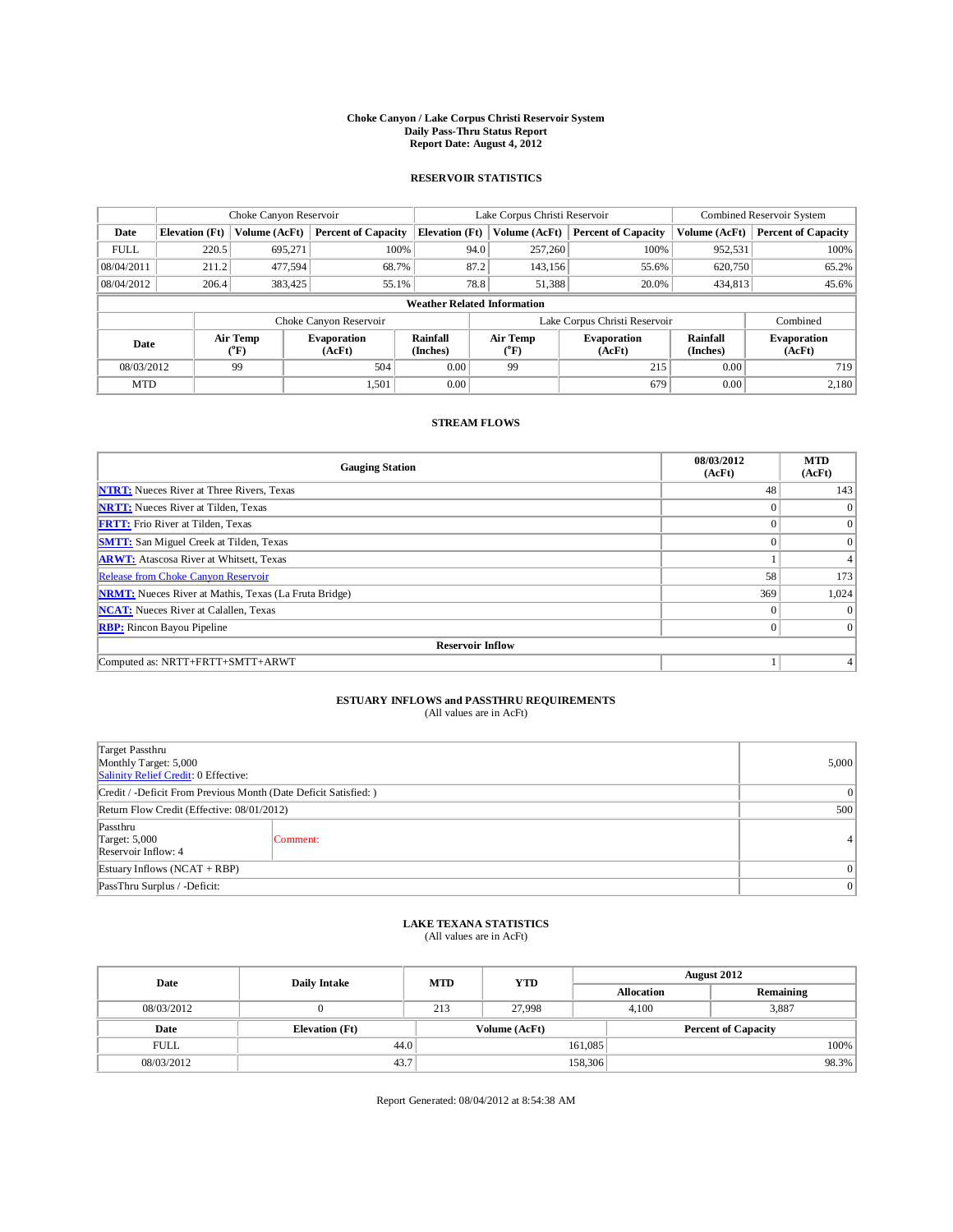## **Choke Canyon / Lake Corpus Christi Reservoir System Daily Pass-Thru Status Report Report Date: August 5, 2012**

### **RESERVOIR STATISTICS**

|             | Choke Canyon Reservoir |                                                           | Lake Corpus Christi Reservoir |                                    |                                                                           |               | Combined Reservoir System     |                              |                            |
|-------------|------------------------|-----------------------------------------------------------|-------------------------------|------------------------------------|---------------------------------------------------------------------------|---------------|-------------------------------|------------------------------|----------------------------|
| Date        | <b>Elevation</b> (Ft)  | Volume (AcFt)                                             | <b>Percent of Capacity</b>    | <b>Elevation</b> (Ft)              |                                                                           | Volume (AcFt) | <b>Percent of Capacity</b>    | Volume (AcFt)                | <b>Percent of Capacity</b> |
| <b>FULL</b> | 220.5                  | 695,271                                                   | 100%                          |                                    | 94.0                                                                      | 257,260       | 100%                          | 952,531                      | 100%                       |
| 08/05/2011  | 211.2                  | 477,181                                                   | 68.6%                         |                                    | 87.1                                                                      | 142,148       | 55.3%                         | 619,329                      | 65.0%                      |
| 08/05/2012  | 206.4                  | 382,691                                                   | 55.0%                         |                                    | 78.7                                                                      | 50,874        | 19.8%                         | 433,565                      | 45.5%                      |
|             |                        |                                                           |                               | <b>Weather Related Information</b> |                                                                           |               |                               |                              |                            |
|             |                        |                                                           | Choke Canyon Reservoir        |                                    |                                                                           |               | Lake Corpus Christi Reservoir |                              | Combined                   |
| Date        |                        | Air Temp<br><b>Evaporation</b><br>$\rm ^{(o}F)$<br>(AcFt) |                               | <b>Rainfall</b><br>(Inches)        | Air Temp<br><b>Evaporation</b><br>$({}^{\mathrm{o}}\mathrm{F})$<br>(AcFt) |               | <b>Rainfall</b><br>(Inches)   | <b>Evaporation</b><br>(AcFt) |                            |
|             | 08/04/2012<br>98       |                                                           | 482                           | 0.00                               |                                                                           | 100           | 221                           | 0.00                         | 703                        |
| <b>MTD</b>  |                        |                                                           | 1.983                         | 0.00                               |                                                                           |               | 900                           | 0.00                         | 2,883                      |

#### **STREAM FLOWS**

| <b>Gauging Station</b>                                       | 08/04/2012<br>(AcFt) | <b>MTD</b><br>(AcFt) |  |  |  |  |  |
|--------------------------------------------------------------|----------------------|----------------------|--|--|--|--|--|
| <b>NTRT:</b> Nueces River at Three Rivers, Texas             | 48                   | 191                  |  |  |  |  |  |
| <b>NRTT:</b> Nueces River at Tilden, Texas                   | $\Omega$             | $\Omega$             |  |  |  |  |  |
| <b>FRTT:</b> Frio River at Tilden, Texas                     | $\theta$             |                      |  |  |  |  |  |
| <b>SMTT:</b> San Miguel Creek at Tilden, Texas               | $\Omega$             | $\Omega$             |  |  |  |  |  |
| <b>ARWT:</b> Atascosa River at Whitsett, Texas               |                      |                      |  |  |  |  |  |
| <b>Release from Choke Canyon Reservoir</b>                   | 58                   | 230                  |  |  |  |  |  |
| <b>NRMT:</b> Nueces River at Mathis, Texas (La Fruta Bridge) | 369                  | 1,393                |  |  |  |  |  |
| <b>NCAT:</b> Nueces River at Calallen, Texas                 | $\Omega$             | $\overline{0}$       |  |  |  |  |  |
| <b>RBP:</b> Rincon Bayou Pipeline                            | $\theta$             | $\overline{0}$       |  |  |  |  |  |
| <b>Reservoir Inflow</b>                                      |                      |                      |  |  |  |  |  |
| Computed as: NRTT+FRTT+SMTT+ARWT                             |                      | 5                    |  |  |  |  |  |

## **ESTUARY INFLOWS and PASSTHRU REQUIREMENTS**

| (All values are in AcFt) |  |
|--------------------------|--|
|--------------------------|--|

| Target Passthru<br>Monthly Target: 5,000<br>Salinity Relief Credit: 0 Effective: |  |                |  |  |  |
|----------------------------------------------------------------------------------|--|----------------|--|--|--|
| Credit / -Deficit From Previous Month (Date Deficit Satisfied: )                 |  |                |  |  |  |
| Return Flow Credit (Effective: 08/01/2012)                                       |  |                |  |  |  |
| Passthru<br>Target: 5,000<br>Comment:<br>Reservoir Inflow: 5                     |  |                |  |  |  |
| Estuary Inflows (NCAT + RBP)                                                     |  |                |  |  |  |
| PassThru Surplus / -Deficit:                                                     |  | $\overline{0}$ |  |  |  |

## **LAKE TEXANA STATISTICS** (All values are in AcFt)

| Date        | <b>Daily Intake</b>   | <b>MTD</b> | <b>YTD</b>    | <b>August 2012</b> |                            |           |       |
|-------------|-----------------------|------------|---------------|--------------------|----------------------------|-----------|-------|
|             |                       |            |               |                    | <b>Allocation</b>          | Remaining |       |
| 08/04/2012  | 14                    | 228        | 28.012        |                    | 4.100                      | 3,872     |       |
| Date        | <b>Elevation</b> (Ft) |            | Volume (AcFt) |                    | <b>Percent of Capacity</b> |           |       |
| <b>FULL</b> | 44.0                  |            |               | 161,085            |                            |           | 100%  |
| 08/04/2012  | 43.7                  |            |               | 158,306            |                            |           | 98.3% |

Report Generated: 08/05/2012 at 8:33:08 AM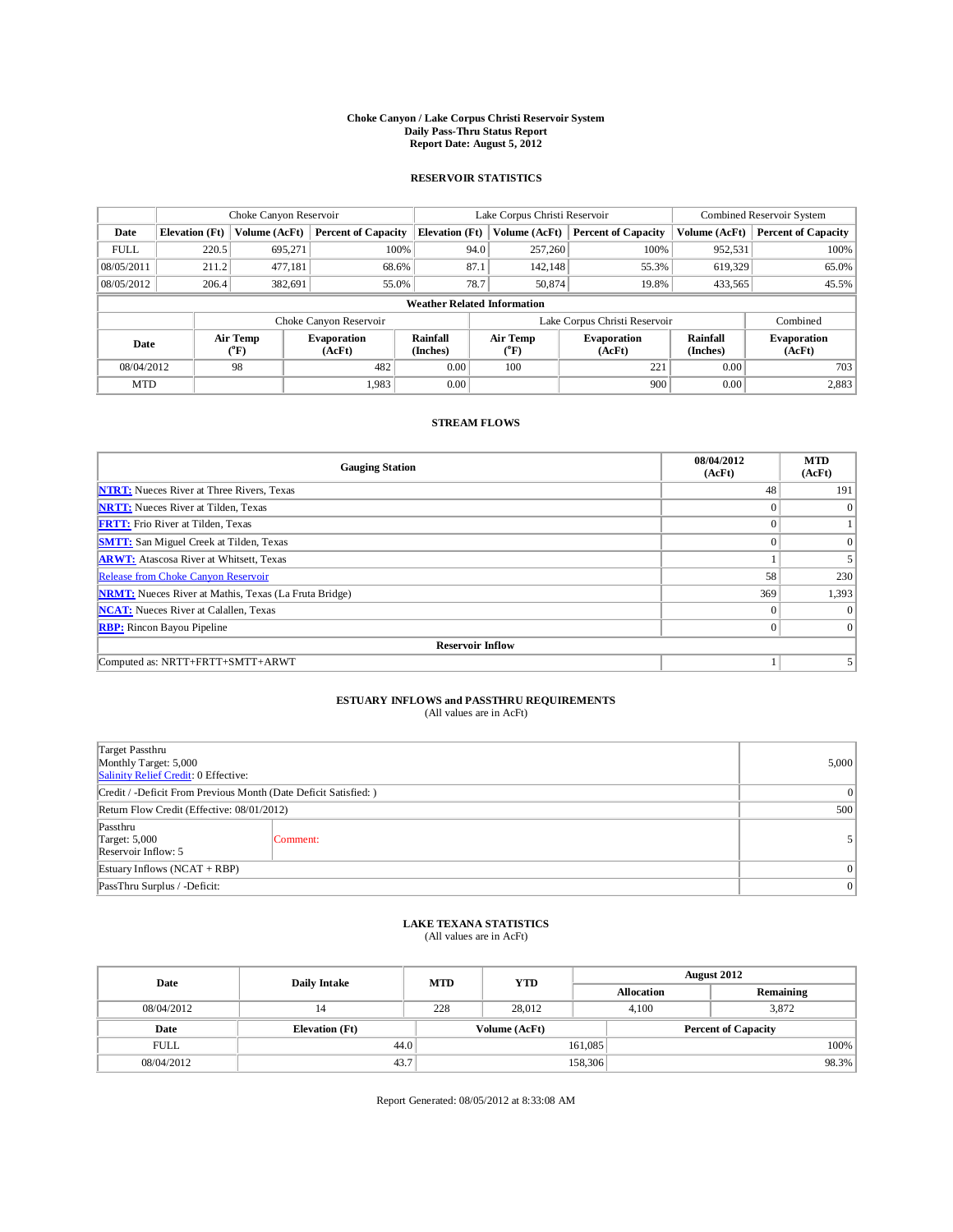## **Choke Canyon / Lake Corpus Christi Reservoir System Daily Pass-Thru Status Report Report Date: August 6, 2012**

#### **RESERVOIR STATISTICS**

|             |                                                                                                                                                                       | Choke Canyon Reservoir |                            |                             | Lake Corpus Christi Reservoir      | Combined Reservoir System     |               |                            |
|-------------|-----------------------------------------------------------------------------------------------------------------------------------------------------------------------|------------------------|----------------------------|-----------------------------|------------------------------------|-------------------------------|---------------|----------------------------|
| Date        | <b>Elevation</b> (Ft)                                                                                                                                                 | Volume (AcFt)          | <b>Percent of Capacity</b> | <b>Elevation</b> (Ft)       | Volume (AcFt)                      | <b>Percent of Capacity</b>    | Volume (AcFt) | <b>Percent of Capacity</b> |
| <b>FULL</b> | 220.5                                                                                                                                                                 | 695,271                | 100%                       |                             | 257,260<br>94.0                    | 100%                          | 952,531       | 100%                       |
| 08/06/2011  | 211.1                                                                                                                                                                 | 476,355                | 68.5%                      |                             | 87.1<br>141,861                    | 55.1%                         | 618,216       | 64.9%                      |
| 08/06/2012  | 206.3                                                                                                                                                                 | 382,139                | 55.0%                      |                             | 78.6<br>50,219                     | 19.5%                         | 432,358       | 45.4%                      |
|             |                                                                                                                                                                       |                        |                            |                             | <b>Weather Related Information</b> |                               |               |                            |
|             |                                                                                                                                                                       |                        | Choke Canyon Reservoir     |                             |                                    | Lake Corpus Christi Reservoir |               | Combined                   |
| Date        | <b>Rainfall</b><br>Air Temp<br>Air Temp<br><b>Evaporation</b><br><b>Evaporation</b><br>$\rm ^{(o}F)$<br>(Inches)<br>$({}^{\mathrm{o}}\mathrm{F})$<br>(AcFt)<br>(AcFt) |                        |                            | <b>Rainfall</b><br>(Inches) | <b>Evaporation</b><br>(AcFt)       |                               |               |                            |
| 08/05/2012  | 91                                                                                                                                                                    |                        | 289                        | 0.00                        | 94                                 | 105                           | 0.00          | 394                        |
| <b>MTD</b>  |                                                                                                                                                                       |                        | 2.272                      | 0.00                        |                                    | 1,005                         | 0.00          | 3,277                      |

### **STREAM FLOWS**

| <b>Gauging Station</b>                                       | 08/05/2012<br>(AcFt) | <b>MTD</b><br>(AcFt) |  |  |  |  |
|--------------------------------------------------------------|----------------------|----------------------|--|--|--|--|
| <b>NTRT:</b> Nueces River at Three Rivers, Texas             | 48                   | 238                  |  |  |  |  |
| <b>NRTT:</b> Nueces River at Tilden, Texas                   |                      | $\Omega$             |  |  |  |  |
| <b>FRTT:</b> Frio River at Tilden, Texas                     |                      |                      |  |  |  |  |
| <b>SMTT:</b> San Miguel Creek at Tilden, Texas               |                      | $\Omega$             |  |  |  |  |
| <b>ARWT:</b> Atascosa River at Whitsett, Texas               |                      | 6                    |  |  |  |  |
| <b>Release from Choke Canyon Reservoir</b>                   | 58                   | 288                  |  |  |  |  |
| <b>NRMT:</b> Nueces River at Mathis, Texas (La Fruta Bridge) | 453                  | 1,846                |  |  |  |  |
| <b>NCAT:</b> Nueces River at Calallen, Texas                 | $\Omega$             | $\Omega$             |  |  |  |  |
| <b>RBP:</b> Rincon Bayou Pipeline                            | $\theta$             | $\Omega$             |  |  |  |  |
| <b>Reservoir Inflow</b>                                      |                      |                      |  |  |  |  |
| Computed as: NRTT+FRTT+SMTT+ARWT                             |                      |                      |  |  |  |  |

## **ESTUARY INFLOWS and PASSTHRU REQUIREMENTS**

| (All values are in AcFt) |  |
|--------------------------|--|
|--------------------------|--|

| Target Passthru<br>Monthly Target: 5,000<br>Salinity Relief Credit: 0 Effective: |                |   |  |  |  |
|----------------------------------------------------------------------------------|----------------|---|--|--|--|
| Credit / -Deficit From Previous Month (Date Deficit Satisfied: )                 |                |   |  |  |  |
| Return Flow Credit (Effective: 08/01/2012)                                       |                |   |  |  |  |
| Passthru<br><b>Target: 5,000</b><br>Reservoir Inflow: 7                          | 7 <sup>1</sup> |   |  |  |  |
| Estuary Inflows (NCAT + RBP)                                                     |                |   |  |  |  |
| PassThru Surplus / -Deficit:                                                     |                | 0 |  |  |  |

## **LAKE TEXANA STATISTICS** (All values are in AcFt)

| Date        | <b>Daily Intake</b>   | <b>MTD</b> | <b>YTD</b>    | <b>August 2012</b> |  |                            |  |
|-------------|-----------------------|------------|---------------|--------------------|--|----------------------------|--|
|             |                       |            |               | <b>Allocation</b>  |  | Remaining                  |  |
| 08/05/2012  | 28                    | 255        | 28,040        | 4,100              |  | 3,845                      |  |
| Date        | <b>Elevation</b> (Ft) |            | Volume (AcFt) |                    |  | <b>Percent of Capacity</b> |  |
| <b>FULL</b> | 44.0                  |            |               | 161,085            |  | 100%                       |  |
| 08/05/2012  | 43.8                  |            |               | 159,229            |  | 98.8%                      |  |

Report Generated: 08/06/2012 at 10:01:04 AM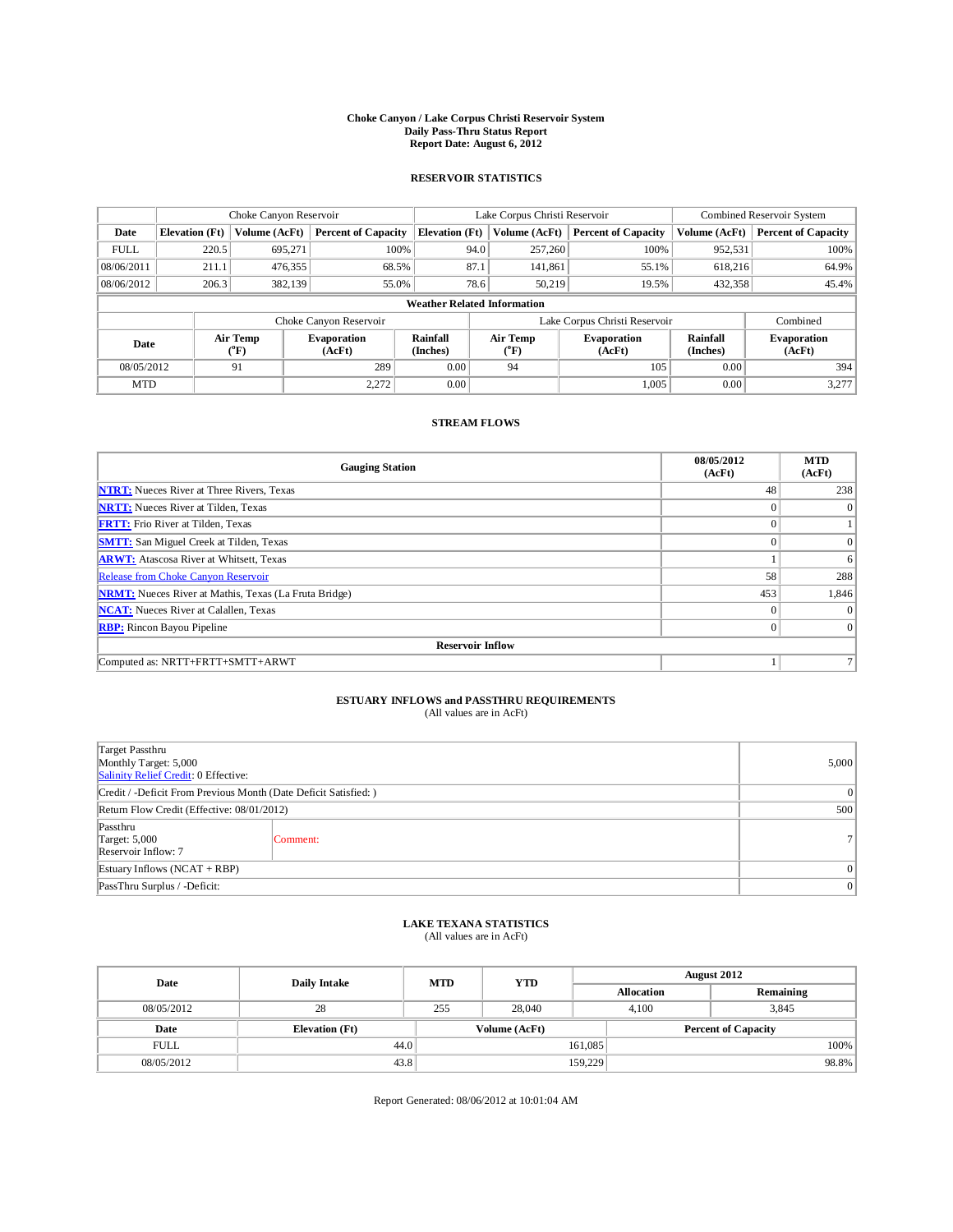## **Choke Canyon / Lake Corpus Christi Reservoir System Daily Pass-Thru Status Report Report Date: August 7, 2012**

### **RESERVOIR STATISTICS**

|             |                       | Choke Canyon Reservoir    |                              |                             | Lake Corpus Christi Reservoir                                             | Combined Reservoir System     |                             |                              |
|-------------|-----------------------|---------------------------|------------------------------|-----------------------------|---------------------------------------------------------------------------|-------------------------------|-----------------------------|------------------------------|
| Date        | <b>Elevation</b> (Ft) | Volume (AcFt)             | <b>Percent of Capacity</b>   | <b>Elevation</b> (Ft)       | Volume (AcFt)                                                             | <b>Percent of Capacity</b>    | Volume (AcFt)               | <b>Percent of Capacity</b>   |
| <b>FULL</b> | 220.5                 | 695,271                   | 100%                         |                             | 257,260<br>94.0                                                           | 100%                          | 952,531                     | 100%                         |
| 08/07/2011  | 211.1                 | 475,526                   | 68.4%                        |                             | 87.0<br>140, 146                                                          | 54.5%                         | 615,672                     | 64.6%                        |
| 08/07/2012  | 206.3                 | 381,772                   | 54.9%                        |                             | 78.5<br>49,427                                                            | 19.2%                         | 431,199                     | 45.3%                        |
|             |                       |                           |                              |                             | <b>Weather Related Information</b>                                        |                               |                             |                              |
|             |                       |                           | Choke Canyon Reservoir       |                             |                                                                           | Lake Corpus Christi Reservoir |                             | Combined                     |
| Date        |                       | Air Temp<br>$\rm ^{(o}F)$ | <b>Evaporation</b><br>(AcFt) | <b>Rainfall</b><br>(Inches) | Air Temp<br><b>Evaporation</b><br>$({}^{\mathrm{o}}\mathrm{F})$<br>(AcFt) |                               | <b>Rainfall</b><br>(Inches) | <b>Evaporation</b><br>(AcFt) |
| 08/06/2012  |                       | 97                        | 481                          | 0.00                        | 98                                                                        | 167                           | 0.00                        | 648                          |
|             | 2.753<br><b>MTD</b>   |                           | 0.00                         |                             | 1,172                                                                     | 0.00                          | 3,925                       |                              |

#### **STREAM FLOWS**

| <b>Gauging Station</b>                                       | 08/06/2012<br>(AcFt) | <b>MTD</b><br>(AcFt) |  |  |  |  |
|--------------------------------------------------------------|----------------------|----------------------|--|--|--|--|
| <b>NTRT:</b> Nueces River at Three Rivers, Texas             | 48                   | 286                  |  |  |  |  |
| <b>NRTT:</b> Nueces River at Tilden, Texas                   |                      | $\Omega$             |  |  |  |  |
| <b>FRTT:</b> Frio River at Tilden, Texas                     |                      |                      |  |  |  |  |
| <b>SMTT:</b> San Miguel Creek at Tilden, Texas               | $\theta$             | $\Omega$             |  |  |  |  |
| <b>ARWT:</b> Atascosa River at Whitsett, Texas               |                      |                      |  |  |  |  |
| <b>Release from Choke Canyon Reservoir</b>                   | 58                   | 345                  |  |  |  |  |
| <b>NRMT:</b> Nueces River at Mathis, Texas (La Fruta Bridge) | 596                  | 2,442                |  |  |  |  |
| <b>NCAT:</b> Nueces River at Calallen, Texas                 |                      | $\Omega$             |  |  |  |  |
| <b>RBP:</b> Rincon Bayou Pipeline                            |                      | $\overline{0}$       |  |  |  |  |
| <b>Reservoir Inflow</b>                                      |                      |                      |  |  |  |  |
| Computed as: NRTT+FRTT+SMTT+ARWT                             |                      | 8                    |  |  |  |  |

## **ESTUARY INFLOWS and PASSTHRU REQUIREMENTS**

| (All values are in AcFt) |  |
|--------------------------|--|
|--------------------------|--|

| Target Passthru<br>Monthly Target: 5,000<br>Salinity Relief Credit: 0 Effective: |   |   |  |  |  |
|----------------------------------------------------------------------------------|---|---|--|--|--|
| Credit / -Deficit From Previous Month (Date Deficit Satisfied: )                 |   |   |  |  |  |
| Return Flow Credit (Effective: 08/01/2012)                                       |   |   |  |  |  |
| Passthru<br><b>Target: 5,000</b><br>Reservoir Inflow: 8                          | 8 |   |  |  |  |
| Estuary Inflows (NCAT + RBP)                                                     |   |   |  |  |  |
| PassThru Surplus / -Deficit:                                                     |   | 0 |  |  |  |

## **LAKE TEXANA STATISTICS** (All values are in AcFt)

| Date        | <b>Daily Intake</b>   | <b>MTD</b> | <b>YTD</b>    |         | <b>August 2012</b> |                            |       |  |
|-------------|-----------------------|------------|---------------|---------|--------------------|----------------------------|-------|--|
|             |                       |            |               |         | <b>Allocation</b>  | Remaining                  |       |  |
| 08/06/2012  | 35                    | 290        | 28,075        |         | 4.100              | 3,810                      |       |  |
| Date        | <b>Elevation</b> (Ft) |            | Volume (AcFt) |         |                    | <b>Percent of Capacity</b> |       |  |
| <b>FULL</b> | 44.0                  |            |               | 161,085 |                    |                            | 100%  |  |
| 08/06/2012  | 43.7                  |            |               | 158,306 |                    |                            | 98.3% |  |

Report Generated: 08/07/2012 at 9:44:29 AM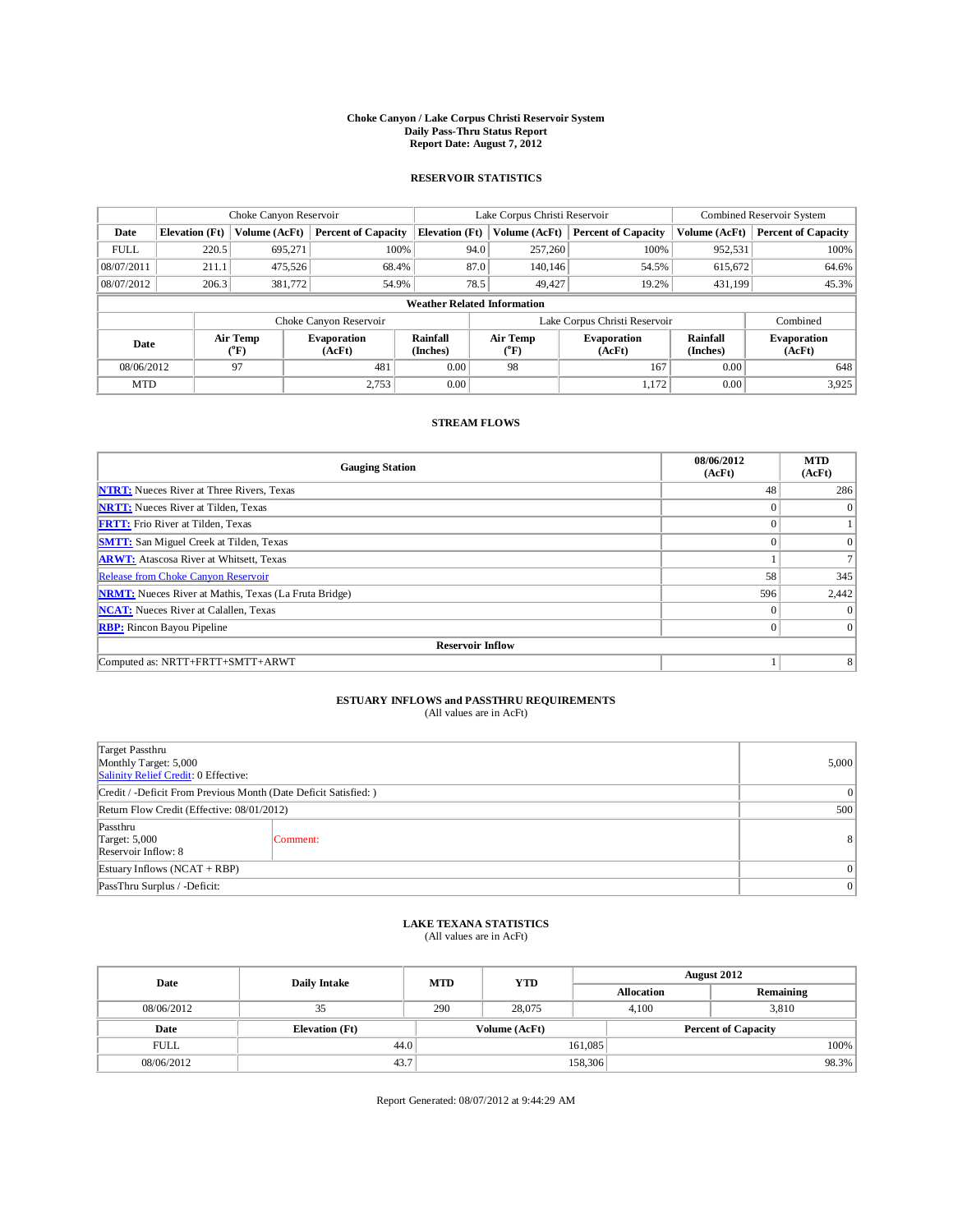## **Choke Canyon / Lake Corpus Christi Reservoir System Daily Pass-Thru Status Report Report Date: August 8, 2012**

### **RESERVOIR STATISTICS**

|             |                       | Choke Canyon Reservoir                                    |                            |                             | Lake Corpus Christi Reservoir                                             | Combined Reservoir System     |                             |                              |
|-------------|-----------------------|-----------------------------------------------------------|----------------------------|-----------------------------|---------------------------------------------------------------------------|-------------------------------|-----------------------------|------------------------------|
| Date        | <b>Elevation</b> (Ft) | Volume (AcFt)                                             | <b>Percent of Capacity</b> | <b>Elevation</b> (Ft)       | Volume (AcFt)                                                             | <b>Percent of Capacity</b>    | Volume (AcFt)               | <b>Percent of Capacity</b>   |
| <b>FULL</b> | 220.5                 | 695,271                                                   | 100%                       |                             | 257,260<br>94.0                                                           | 100%                          | 952,531                     | 100%                         |
| 08/08/2011  | 211.1                 | 475,526                                                   | 68.4%                      |                             | 87.0<br>140, 146                                                          | 54.5%                         | 615,672                     | 64.6%                        |
| 08/08/2012  | 206.3                 | 381,588                                                   | 54.9%                      |                             | 78.4<br>48,855                                                            | 19.0%                         | 430,443                     | 45.2%                        |
|             |                       |                                                           |                            |                             | <b>Weather Related Information</b>                                        |                               |                             |                              |
|             |                       |                                                           | Choke Canyon Reservoir     |                             |                                                                           | Lake Corpus Christi Reservoir |                             | Combined                     |
| Date        |                       | Air Temp<br><b>Evaporation</b><br>$\rm ^{(o}F)$<br>(AcFt) |                            | <b>Rainfall</b><br>(Inches) | Air Temp<br><b>Evaporation</b><br>$({}^{\mathrm{o}}\mathrm{F})$<br>(AcFt) |                               | <b>Rainfall</b><br>(Inches) | <b>Evaporation</b><br>(AcFt) |
| 08/07/2012  |                       | 99                                                        | 417                        | 0.00                        | 99                                                                        | 170                           | 0.00                        | 587                          |
| <b>MTD</b>  |                       |                                                           | 3.170                      | 0.00                        | 1,342                                                                     |                               | 0.00                        | 4,512                        |

### **STREAM FLOWS**

| <b>Gauging Station</b>                                       | 08/07/2012<br>(AcFt) | <b>MTD</b><br>(AcFt) |  |  |  |  |  |
|--------------------------------------------------------------|----------------------|----------------------|--|--|--|--|--|
| <b>NTRT:</b> Nueces River at Three Rivers, Texas             | 48                   | 333                  |  |  |  |  |  |
| <b>NRTT:</b> Nueces River at Tilden, Texas                   |                      | $\Omega$             |  |  |  |  |  |
| <b>FRTT:</b> Frio River at Tilden, Texas                     | $\theta$             |                      |  |  |  |  |  |
| <b>SMTT:</b> San Miguel Creek at Tilden, Texas               |                      | $\Omega$             |  |  |  |  |  |
| <b>ARWT:</b> Atascosa River at Whitsett, Texas               |                      |                      |  |  |  |  |  |
| <b>Release from Choke Canyon Reservoir</b>                   | 58                   | 403                  |  |  |  |  |  |
| <b>NRMT:</b> Nueces River at Mathis, Texas (La Fruta Bridge) | 504                  | 2,946                |  |  |  |  |  |
| <b>NCAT:</b> Nueces River at Calallen, Texas                 | 16                   | 16                   |  |  |  |  |  |
| <b>RBP:</b> Rincon Bayou Pipeline                            | 76                   | 76                   |  |  |  |  |  |
| <b>Reservoir Inflow</b>                                      |                      |                      |  |  |  |  |  |
| Computed as: NRTT+FRTT+SMTT+ARWT                             |                      | 9                    |  |  |  |  |  |

## **ESTUARY INFLOWS and PASSTHRU REQUIREMENTS**

| (All values are in AcFt) |  |
|--------------------------|--|
|--------------------------|--|

| Target Passthru<br>Monthly Target: 5,000<br>Salinity Relief Credit: 0 Effective: |          |                |  |  |  |
|----------------------------------------------------------------------------------|----------|----------------|--|--|--|
| Credit / -Deficit From Previous Month (Date Deficit Satisfied: )                 |          |                |  |  |  |
| Return Flow Credit (Effective: 08/01/2012)                                       |          |                |  |  |  |
| Passthru<br><b>Target: 5,000</b><br>Reservoir Inflow: 9                          | Comment: | 9 <sub>1</sub> |  |  |  |
| Estuary Inflows (NCAT + RBP)                                                     | 91.      |                |  |  |  |
| PassThru Surplus / -Deficit:                                                     |          |                |  |  |  |

## **LAKE TEXANA STATISTICS** (All values are in AcFt)

| Date        | <b>Daily Intake</b>   | <b>MTD</b> | <b>YTD</b>    | <b>August 2012</b> |                            |           |       |
|-------------|-----------------------|------------|---------------|--------------------|----------------------------|-----------|-------|
|             |                       |            |               |                    | <b>Allocation</b>          | Remaining |       |
| 08/07/2012  | 104                   | 395        | 28.179        |                    | 4.100<br>3.705             |           |       |
| Date        | <b>Elevation</b> (Ft) |            | Volume (AcFt) |                    | <b>Percent of Capacity</b> |           |       |
| <b>FULL</b> | 44.0                  |            |               | 161,085            |                            |           | 100%  |
| 08/07/2012  | 43.6                  |            |               | 157,385            |                            |           | 97.7% |

Report Generated: 08/08/2012 at 11:24:05 AM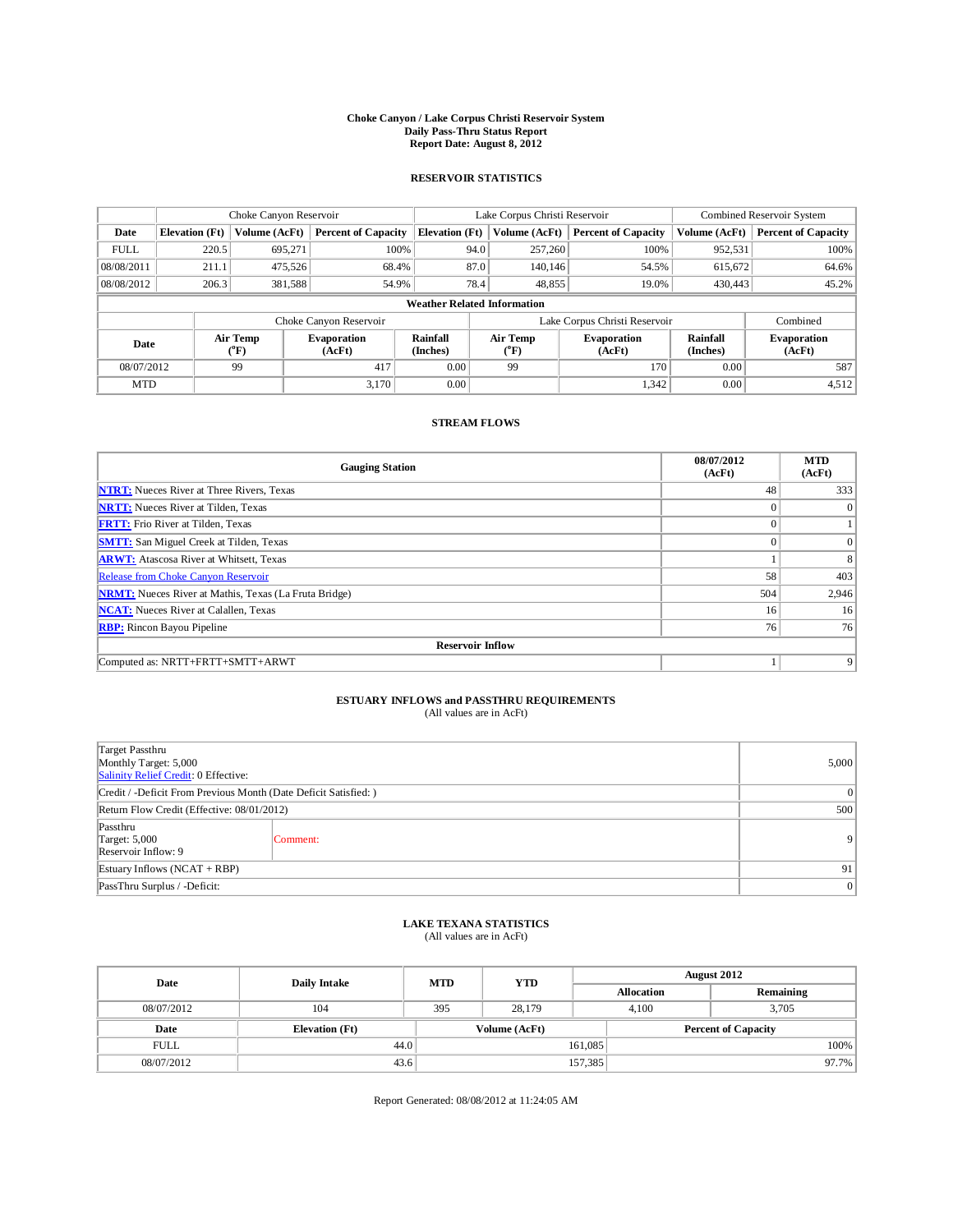## **Choke Canyon / Lake Corpus Christi Reservoir System Daily Pass-Thru Status Report Report Date: August 9, 2012**

### **RESERVOIR STATISTICS**

|             | Choke Canyon Reservoir |                          | Lake Corpus Christi Reservoir |                                                                                 |                                        |                             | Combined Reservoir System     |         |                            |               |                            |
|-------------|------------------------|--------------------------|-------------------------------|---------------------------------------------------------------------------------|----------------------------------------|-----------------------------|-------------------------------|---------|----------------------------|---------------|----------------------------|
| Date        | <b>Elevation</b> (Ft)  | Volume (AcFt)            | <b>Percent of Capacity</b>    |                                                                                 | <b>Elevation</b> (Ft)<br>Volume (AcFt) |                             |                               |         | <b>Percent of Capacity</b> | Volume (AcFt) | <b>Percent of Capacity</b> |
| <b>FULL</b> | 220.5                  | 695.271                  | 100%                          |                                                                                 | 94.0                                   | 257,260                     | 100%                          | 952,531 | 100%                       |               |                            |
| 08/09/2011  | 211.0                  | 474,064                  | 68.2%                         |                                                                                 | 86.9                                   | 138,445                     | 53.8%                         | 612.509 | 64.3%                      |               |                            |
| 08/09/2012  | 206.3                  | 381,038                  | 54.8%                         |                                                                                 | 78.3                                   | 48,006                      | 18.7%                         | 429,044 | 45.0%                      |               |                            |
|             |                        |                          |                               | <b>Weather Related Information</b>                                              |                                        |                             |                               |         |                            |               |                            |
|             |                        |                          | Choke Canyon Reservoir        |                                                                                 |                                        |                             | Lake Corpus Christi Reservoir |         | Combined                   |               |                            |
| Date        |                        | Air Temp<br>$\rm ^{o}F)$ | <b>Evaporation</b><br>(AcFt)  | <b>Rainfall</b><br>Air Temp<br><b>Evaporation</b><br>(Inches)<br>("F)<br>(AcFt) |                                        | <b>Rainfall</b><br>(Inches) | <b>Evaporation</b><br>(AcFt)  |         |                            |               |                            |
| 08/08/2012  |                        | 98                       | 427                           | 0.00                                                                            | 98                                     |                             | 160                           | 0.00    | 587                        |               |                            |
| <b>MTD</b>  |                        |                          | 3.597                         | 0.00                                                                            |                                        |                             | 1,502                         | 0.00    | 5,099                      |               |                            |

#### **STREAM FLOWS**

| <b>Gauging Station</b>                                       | 08/08/2012<br>(AcFt) | <b>MTD</b><br>(AcFt) |  |  |  |  |
|--------------------------------------------------------------|----------------------|----------------------|--|--|--|--|
| <b>NTRT:</b> Nueces River at Three Rivers, Texas             | 48                   | 381                  |  |  |  |  |
| <b>NRTT:</b> Nueces River at Tilden, Texas                   |                      | $\Omega$             |  |  |  |  |
| <b>FRTT:</b> Frio River at Tilden, Texas                     | $\theta$             |                      |  |  |  |  |
| <b>SMTT:</b> San Miguel Creek at Tilden, Texas               | $\theta$             | $\Omega$             |  |  |  |  |
| <b>ARWT:</b> Atascosa River at Whitsett, Texas               |                      | 9                    |  |  |  |  |
| <b>Release from Choke Canyon Reservoir</b>                   | 58                   | 461                  |  |  |  |  |
| <b>NRMT:</b> Nueces River at Mathis, Texas (La Fruta Bridge) | 393                  | 3,339                |  |  |  |  |
| <b>NCAT:</b> Nueces River at Calallen, Texas                 | 52                   | 67                   |  |  |  |  |
| <b>RBP:</b> Rincon Bayou Pipeline                            | 177                  | 252                  |  |  |  |  |
| <b>Reservoir Inflow</b>                                      |                      |                      |  |  |  |  |
| Computed as: NRTT+FRTT+SMTT+ARWT                             |                      | 10                   |  |  |  |  |

## **ESTUARY INFLOWS and PASSTHRU REQUIREMENTS**

|  |  | (All values are in AcFt) |  |
|--|--|--------------------------|--|
|--|--|--------------------------|--|

| Target Passthru<br>Monthly Target: 5,000<br>Salinity Relief Credit: 0 Effective: |          |                 |  |  |
|----------------------------------------------------------------------------------|----------|-----------------|--|--|
| Credit / -Deficit From Previous Month (Date Deficit Satisfied: )                 |          |                 |  |  |
| Return Flow Credit (Effective: 08/01/2012)                                       |          |                 |  |  |
| Passthru<br><b>Target: 5,000</b><br>Reservoir Inflow: 10                         | Comment: | 10 <sup>1</sup> |  |  |
| Estuary Inflows $(NCAT + RBP)$                                                   | 320      |                 |  |  |
| PassThru Surplus / -Deficit:                                                     |          |                 |  |  |

## **LAKE TEXANA STATISTICS** (All values are in AcFt)

| Date        | <b>Daily Intake</b>   | <b>MTD</b> | <b>YTD</b>    | <b>August 2012</b> |                            |           |       |
|-------------|-----------------------|------------|---------------|--------------------|----------------------------|-----------|-------|
|             |                       |            |               |                    | <b>Allocation</b>          | Remaining |       |
| 08/08/2012  | 142                   | 537        | 28.321        |                    | 4.100                      | 3,563     |       |
| Date        | <b>Elevation</b> (Ft) |            | Volume (AcFt) |                    | <b>Percent of Capacity</b> |           |       |
| <b>FULL</b> | 44.0                  |            |               | 161,085            |                            |           | 100%  |
| 08/08/2012  | 43.6                  |            |               | 157,385            |                            |           | 97.7% |

Report Generated: 08/09/2012 at 8:57:40 AM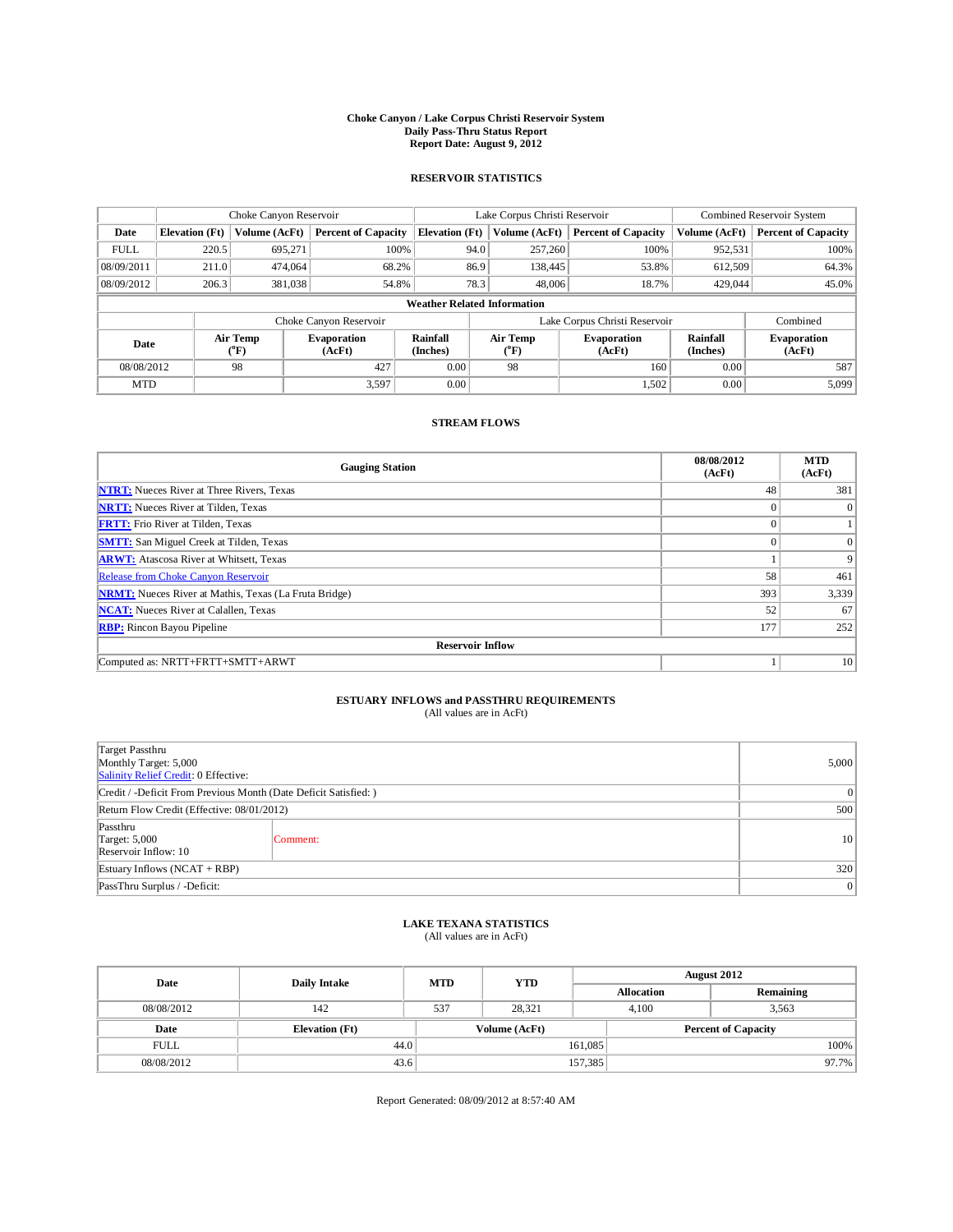## **Choke Canyon / Lake Corpus Christi Reservoir System Daily Pass-Thru Status Report Report Date: August 10, 2012**

### **RESERVOIR STATISTICS**

|             | Choke Canyon Reservoir |                          |                              |                                                                  | Lake Corpus Christi Reservoir |                    |                               |                              | Combined Reservoir System  |  |  |
|-------------|------------------------|--------------------------|------------------------------|------------------------------------------------------------------|-------------------------------|--------------------|-------------------------------|------------------------------|----------------------------|--|--|
| Date        | <b>Elevation</b> (Ft)  | Volume (AcFt)            | <b>Percent of Capacity</b>   | <b>Elevation</b> (Ft)                                            |                               | Volume (AcFt)      | <b>Percent of Capacity</b>    | Volume (AcFt)                | <b>Percent of Capacity</b> |  |  |
| <b>FULL</b> | 220.5                  | 695,271                  | 100%                         |                                                                  | 94.0                          | 257,260            | 100%                          | 952,531                      | 100%                       |  |  |
| 08/10/2011  | 211.0                  | 473,026                  | 68.0%                        |                                                                  | 86.9                          | 138,445            | 53.8%                         | 611,471                      | 64.2%                      |  |  |
| 08/10/2012  | 206.2                  | 379,755                  | 54.6%                        |                                                                  | 78.2                          | 47.305             | 18.4%                         | 427,060                      | 44.8%                      |  |  |
|             |                        |                          |                              | <b>Weather Related Information</b>                               |                               |                    |                               |                              |                            |  |  |
|             |                        |                          | Choke Canyon Reservoir       |                                                                  |                               |                    | Lake Corpus Christi Reservoir |                              | Combined                   |  |  |
| Date        |                        | Air Temp<br>$\rm ^{o}F)$ | <b>Evaporation</b><br>(AcFt) | <b>Rainfall</b><br><b>Air Temp</b><br>(Inches)<br>("F)<br>(AcFt) |                               | <b>Evaporation</b> | <b>Rainfall</b><br>(Inches)   | <b>Evaporation</b><br>(AcFt) |                            |  |  |
| 08/09/2012  |                        | 99                       | 469                          | 0.00                                                             | 99                            |                    | 167                           | 0.01                         | 636                        |  |  |
| <b>MTD</b>  |                        |                          | 4.066                        | 0.00                                                             |                               |                    | 1,669                         | 0.01                         | 5,735                      |  |  |

#### **STREAM FLOWS**

| <b>Gauging Station</b>                                       | 08/09/2012<br>(AcFt) | <b>MTD</b><br>(AcFt) |  |  |  |  |
|--------------------------------------------------------------|----------------------|----------------------|--|--|--|--|
| <b>NTRT:</b> Nueces River at Three Rivers, Texas             | 48                   | 429                  |  |  |  |  |
| <b>NRTT:</b> Nueces River at Tilden, Texas                   |                      | $\Omega$             |  |  |  |  |
| <b>FRTT:</b> Frio River at Tilden, Texas                     |                      |                      |  |  |  |  |
| <b>SMTT:</b> San Miguel Creek at Tilden, Texas               | $\theta$             | $\Omega$             |  |  |  |  |
| <b>ARWT:</b> Atascosa River at Whitsett, Texas               |                      | 9                    |  |  |  |  |
| <b>Release from Choke Canyon Reservoir</b>                   | 58                   | 518                  |  |  |  |  |
| <b>NRMT:</b> Nueces River at Mathis, Texas (La Fruta Bridge) | 397                  | 3,736                |  |  |  |  |
| <b>NCAT:</b> Nueces River at Calallen, Texas                 | $\Omega$             | 68                   |  |  |  |  |
| <b>RBP:</b> Rincon Bayou Pipeline                            | 144                  | 397                  |  |  |  |  |
| <b>Reservoir Inflow</b>                                      |                      |                      |  |  |  |  |
| Computed as: NRTT+FRTT+SMTT+ARWT                             |                      | 11                   |  |  |  |  |

## **ESTUARY INFLOWS and PASSTHRU REQUIREMENTS**

|  | (All values are in AcFt) |  |  |  |
|--|--------------------------|--|--|--|
|--|--------------------------|--|--|--|

| Target Passthru<br>Monthly Target: 5,000<br>Salinity Relief Credit: 0 Effective: |          |                 |  |  |
|----------------------------------------------------------------------------------|----------|-----------------|--|--|
| Credit / -Deficit From Previous Month (Date Deficit Satisfied: )                 |          |                 |  |  |
| Return Flow Credit (Effective: 08/01/2012)                                       |          |                 |  |  |
| Passthru<br><b>Target: 5,000</b><br>Reservoir Inflow: 11                         | Comment: | 11 <sup>1</sup> |  |  |
| Estuary Inflows (NCAT + RBP)                                                     | 464      |                 |  |  |
| PassThru Surplus / -Deficit:                                                     |          |                 |  |  |

## **LAKE TEXANA STATISTICS** (All values are in AcFt)

| Date        | <b>Daily Intake</b>   | <b>MTD</b> | <b>YTD</b>    | <b>August 2012</b> |                            |           |       |
|-------------|-----------------------|------------|---------------|--------------------|----------------------------|-----------|-------|
|             |                       |            |               |                    | <b>Allocation</b>          | Remaining |       |
| 08/09/2012  | 143                   | 679        | 28.464        |                    | 4.100                      | 3.421     |       |
| Date        | <b>Elevation</b> (Ft) |            | Volume (AcFt) |                    | <b>Percent of Capacity</b> |           |       |
| <b>FULL</b> | 44.0                  |            |               | 161,085            |                            |           | 100%  |
| 08/09/2012  | 43.6                  |            |               | 157,385            |                            |           | 97.7% |

Report Generated: 08/10/2012 at 8:40:03 AM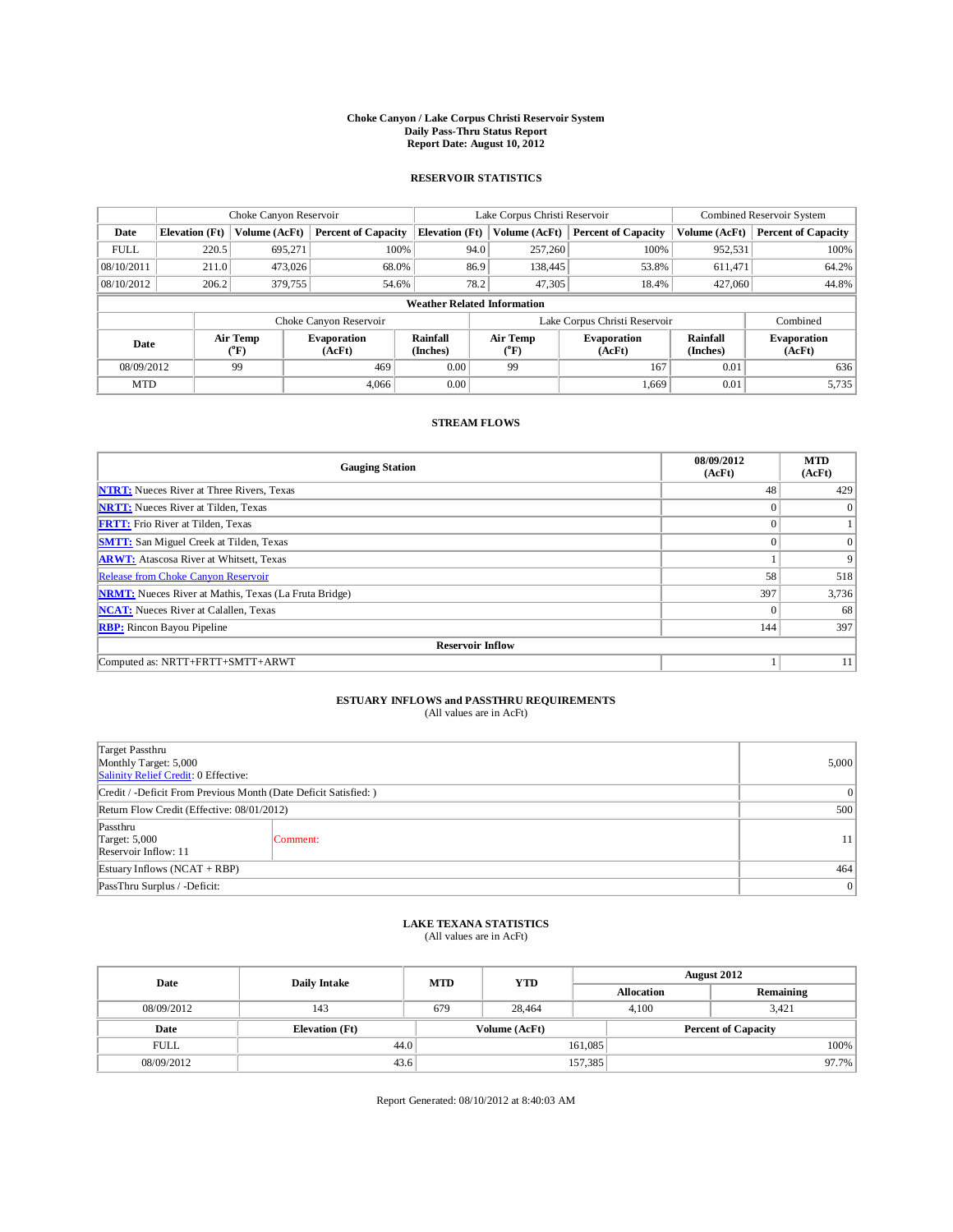## **Choke Canyon / Lake Corpus Christi Reservoir System Daily Pass-Thru Status Report Report Date: August 11, 2012**

### **RESERVOIR STATISTICS**

|             | Choke Canyon Reservoir             |                          |                              | Lake Corpus Christi Reservoir | Combined Reservoir System     |                         |                              |                             |                              |
|-------------|------------------------------------|--------------------------|------------------------------|-------------------------------|-------------------------------|-------------------------|------------------------------|-----------------------------|------------------------------|
| Date        | <b>Elevation</b> (Ft)              | Volume (AcFt)            | <b>Percent of Capacity</b>   | <b>Elevation</b> (Ft)         |                               | Volume (AcFt)           | <b>Percent of Capacity</b>   | Volume (AcFt)               | <b>Percent of Capacity</b>   |
| <b>FULL</b> | 220.5                              | 695,271                  | 100%                         |                               | 94.0                          | 257,260                 | 100%                         | 952,531                     | 100%                         |
| 08/11/2011  | 210.9                              | 471,992                  | 67.9%                        |                               | 86.9                          | 138,021                 | 53.7%                        | 610,013                     | 64.0%                        |
| 08/11/2012  | 206.2                              | 379,573                  | 54.6%                        |                               | 78.1                          | 46,748                  | 18.2%                        | 426,321                     | 44.8%                        |
|             | <b>Weather Related Information</b> |                          |                              |                               |                               |                         |                              |                             |                              |
|             |                                    |                          | Choke Canyon Reservoir       |                               | Lake Corpus Christi Reservoir |                         |                              |                             |                              |
| Date        |                                    | Air Temp<br>$\rm ^{o}F)$ | <b>Evaporation</b><br>(AcFt) | <b>Rainfall</b><br>(Inches)   |                               | <b>Air Temp</b><br>("F) | <b>Evaporation</b><br>(AcFt) | <b>Rainfall</b><br>(Inches) | <b>Evaporation</b><br>(AcFt) |
| 08/10/2012  | 101                                |                          | 500                          | 0.00                          |                               | 103                     |                              | 0.00                        | 690                          |
| <b>MTD</b>  |                                    |                          | 4.566                        | 0.00                          |                               |                         | 1,859                        | 0.01                        | 6,425                        |

#### **STREAM FLOWS**

| <b>Gauging Station</b>                                       | 08/10/2012<br>(AcFt) | <b>MTD</b><br>(AcFt) |  |  |  |  |  |
|--------------------------------------------------------------|----------------------|----------------------|--|--|--|--|--|
| <b>NTRT:</b> Nueces River at Three Rivers, Texas             | 48                   | 476                  |  |  |  |  |  |
| <b>NRTT:</b> Nueces River at Tilden, Texas                   | $\theta$             | $\overline{0}$       |  |  |  |  |  |
| <b>FRTT:</b> Frio River at Tilden, Texas                     | $\theta$             | $\overline{2}$       |  |  |  |  |  |
| <b>SMTT:</b> San Miguel Creek at Tilden, Texas               | $\theta$             | $\overline{0}$       |  |  |  |  |  |
| <b>ARWT:</b> Atascosa River at Whitsett, Texas               |                      | 10                   |  |  |  |  |  |
| <b>Release from Choke Canyon Reservoir</b>                   | 58                   | 576                  |  |  |  |  |  |
| <b>NRMT:</b> Nueces River at Mathis, Texas (La Fruta Bridge) | 401                  | 4,137                |  |  |  |  |  |
| <b>NCAT:</b> Nueces River at Calallen, Texas                 | $\theta$             | 68                   |  |  |  |  |  |
| <b>RBP:</b> Rincon Bayou Pipeline                            | 106                  | 502                  |  |  |  |  |  |
| <b>Reservoir Inflow</b>                                      |                      |                      |  |  |  |  |  |
| Computed as: NRTT+FRTT+SMTT+ARWT                             |                      | 12                   |  |  |  |  |  |

## **ESTUARY INFLOWS and PASSTHRU REQUIREMENTS**

|  | (All values are in AcFt) |  |
|--|--------------------------|--|
|--|--------------------------|--|

| Target Passthru<br>Monthly Target: 5,000<br>Salinity Relief Credit: 0 Effective: |          |    |  |  |  |
|----------------------------------------------------------------------------------|----------|----|--|--|--|
| Credit / -Deficit From Previous Month (Date Deficit Satisfied: )                 |          |    |  |  |  |
| Return Flow Credit (Effective: 08/01/2012)                                       | 500      |    |  |  |  |
| Passthru<br><b>Target: 5,000</b><br>Reservoir Inflow: 12                         | Comment: | 12 |  |  |  |
| Estuary Inflows (NCAT + RBP)                                                     | 570      |    |  |  |  |
| PassThru Surplus / -Deficit:                                                     | 0        |    |  |  |  |

## **LAKE TEXANA STATISTICS** (All values are in AcFt)

| Date        | <b>Daily Intake</b>   | <b>MTD</b> | <b>YTD</b>    | <b>August 2012</b> |                            |           |       |
|-------------|-----------------------|------------|---------------|--------------------|----------------------------|-----------|-------|
|             |                       |            |               | <b>Allocation</b>  |                            | Remaining |       |
| 08/10/2012  | 143                   | 822        | 28,606        |                    | 3.278<br>4.100             |           |       |
| Date        | <b>Elevation</b> (Ft) |            | Volume (AcFt) |                    | <b>Percent of Capacity</b> |           |       |
| <b>FULL</b> | 44.0                  |            |               | 161,085            |                            |           | 100%  |
| 08/10/2012  | 43.6                  |            |               | 157,385            |                            |           | 97.7% |

Report Generated: 08/11/2012 at 8:23:52 AM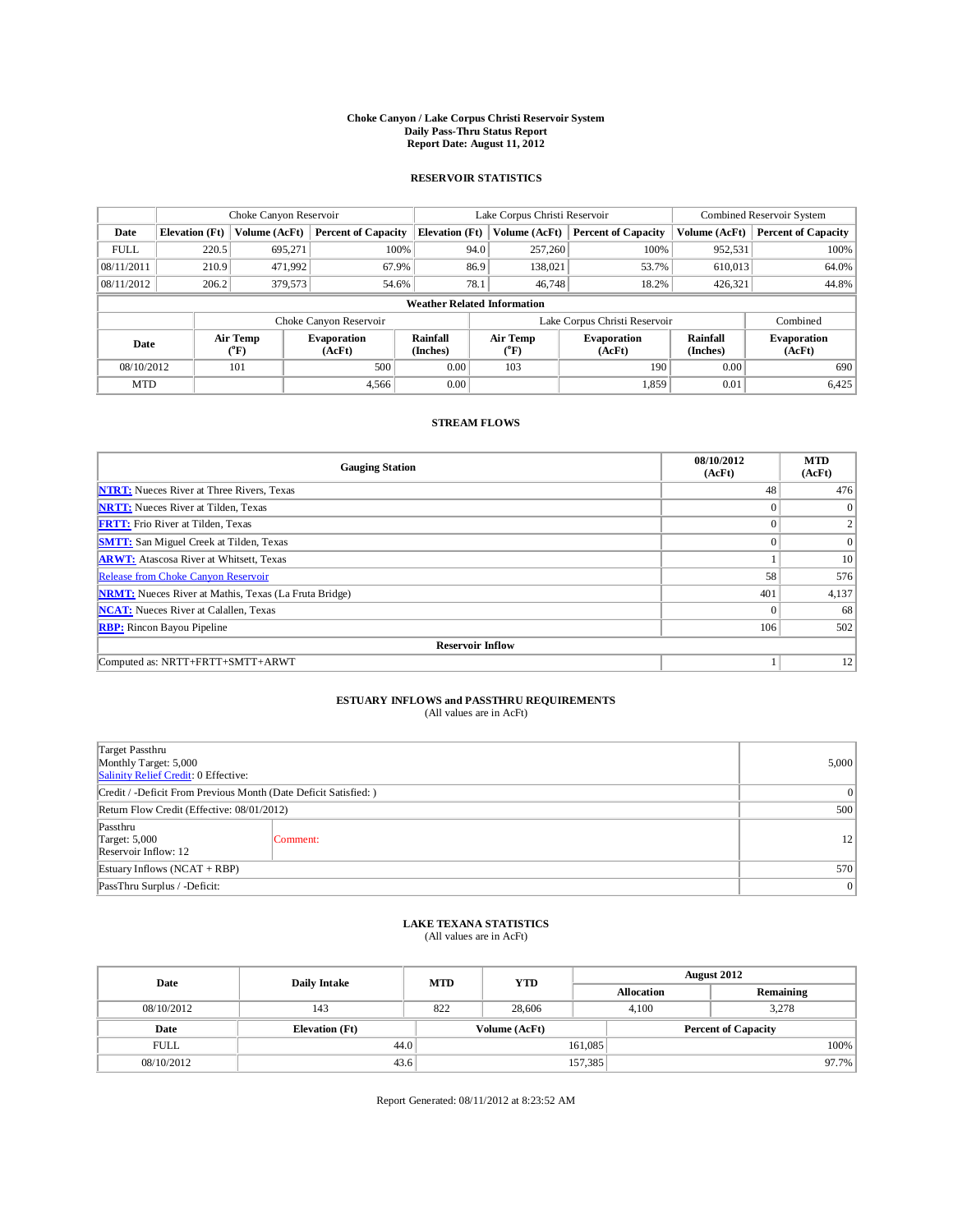## **Choke Canyon / Lake Corpus Christi Reservoir System Daily Pass-Thru Status Report Report Date: August 12, 2012**

### **RESERVOIR STATISTICS**

|             |                                    |                          | Lake Corpus Christi Reservoir |                             |                               |                         | Combined Reservoir System    |                             |                              |
|-------------|------------------------------------|--------------------------|-------------------------------|-----------------------------|-------------------------------|-------------------------|------------------------------|-----------------------------|------------------------------|
| Date        | <b>Elevation</b> (Ft)              | Volume (AcFt)            | <b>Percent of Capacity</b>    | <b>Elevation</b> (Ft)       |                               | Volume (AcFt)           | <b>Percent of Capacity</b>   | Volume (AcFt)               | <b>Percent of Capacity</b>   |
| <b>FULL</b> | 220.5                              | 695,271                  | 100%                          |                             | 94.0                          | 257,260                 | 100%                         | 952,531                     | 100%                         |
| 08/12/2011  | 211.0                              | 473.646                  | 68.1%                         |                             | 86.8                          | 137,317                 | 53.4%                        | 610,963                     | 64.1%                        |
| 08/12/2012  | 206.1                              | 378,485                  | 54.4%                         |                             | 78.0                          | 46,195                  | 18.0%                        | 424,680                     | 44.6%                        |
|             | <b>Weather Related Information</b> |                          |                               |                             |                               |                         |                              |                             |                              |
|             |                                    |                          | Choke Canyon Reservoir        |                             | Lake Corpus Christi Reservoir |                         |                              |                             |                              |
| Date        |                                    | Air Temp<br>$\rm ^{o}F)$ | <b>Evaporation</b><br>(AcFt)  | <b>Rainfall</b><br>(Inches) |                               | <b>Air Temp</b><br>("F) | <b>Evaporation</b><br>(AcFt) | <b>Rainfall</b><br>(Inches) | <b>Evaporation</b><br>(AcFt) |
| 08/11/2012  | 101                                |                          | 478                           | 0.00                        | 101                           |                         | 185                          | 0.00                        | 663                          |
| <b>MTD</b>  |                                    |                          | 5,044                         | 0.00                        |                               |                         | 2,044                        | 0.01                        | 7,088                        |

#### **STREAM FLOWS**

| <b>Gauging Station</b>                                       | 08/11/2012<br>(AcFt) | <b>MTD</b><br>(AcFt) |  |  |  |  |  |
|--------------------------------------------------------------|----------------------|----------------------|--|--|--|--|--|
| <b>NTRT:</b> Nueces River at Three Rivers, Texas             | 48                   | 524                  |  |  |  |  |  |
| <b>NRTT:</b> Nueces River at Tilden, Texas                   |                      | $\Omega$             |  |  |  |  |  |
| <b>FRTT:</b> Frio River at Tilden, Texas                     | $\theta$             |                      |  |  |  |  |  |
| <b>SMTT:</b> San Miguel Creek at Tilden, Texas               | $\theta$             | $\Omega$             |  |  |  |  |  |
| <b>ARWT:</b> Atascosa River at Whitsett, Texas               |                      | 11                   |  |  |  |  |  |
| <b>Release from Choke Canyon Reservoir</b>                   | 58                   | 633                  |  |  |  |  |  |
| <b>NRMT:</b> Nueces River at Mathis, Texas (La Fruta Bridge) | 405                  | 4,542                |  |  |  |  |  |
| <b>NCAT:</b> Nueces River at Calallen, Texas                 | $\theta$             | 68                   |  |  |  |  |  |
| <b>RBP:</b> Rincon Bayou Pipeline                            | 106                  | 608                  |  |  |  |  |  |
| <b>Reservoir Inflow</b>                                      |                      |                      |  |  |  |  |  |
| Computed as: NRTT+FRTT+SMTT+ARWT                             |                      | 13                   |  |  |  |  |  |

## **ESTUARY INFLOWS and PASSTHRU REQUIREMENTS**

|  | (All values are in AcFt) |  |
|--|--------------------------|--|
|--|--------------------------|--|

| Target Passthru<br>Monthly Target: 5,000<br>Salinity Relief Credit: 0 Effective: | 5,000           |    |
|----------------------------------------------------------------------------------|-----------------|----|
| Credit / -Deficit From Previous Month (Date Deficit Satisfied: )                 | $\vert 0 \vert$ |    |
| Return Flow Credit (Effective: 08/01/2012)                                       | 500             |    |
| Passthru<br><b>Target: 5,000</b><br>Reservoir Inflow: 13                         | Comment:        | 13 |
| Estuary Inflows $(NCAT + RBP)$                                                   | 676             |    |
| PassThru Surplus / -Deficit:                                                     | 0               |    |

## **LAKE TEXANA STATISTICS** (All values are in AcFt)

| Date        | <b>Daily Intake</b>   | <b>MTD</b> | <b>YTD</b>    | <b>August 2012</b> |                            |           |       |
|-------------|-----------------------|------------|---------------|--------------------|----------------------------|-----------|-------|
|             |                       |            |               | <b>Allocation</b>  |                            | Remaining |       |
| 08/11/2012  | 142                   | 964        | 28.749        |                    | 4.100<br>3.136             |           |       |
| Date        | <b>Elevation</b> (Ft) |            | Volume (AcFt) |                    | <b>Percent of Capacity</b> |           |       |
| <b>FULL</b> | 44.0                  |            |               | 161,085            |                            |           | 100%  |
| 08/11/2012  | 43.6                  |            |               | 157,385            |                            |           | 97.7% |

Report Generated: 08/12/2012 at 8:10:54 AM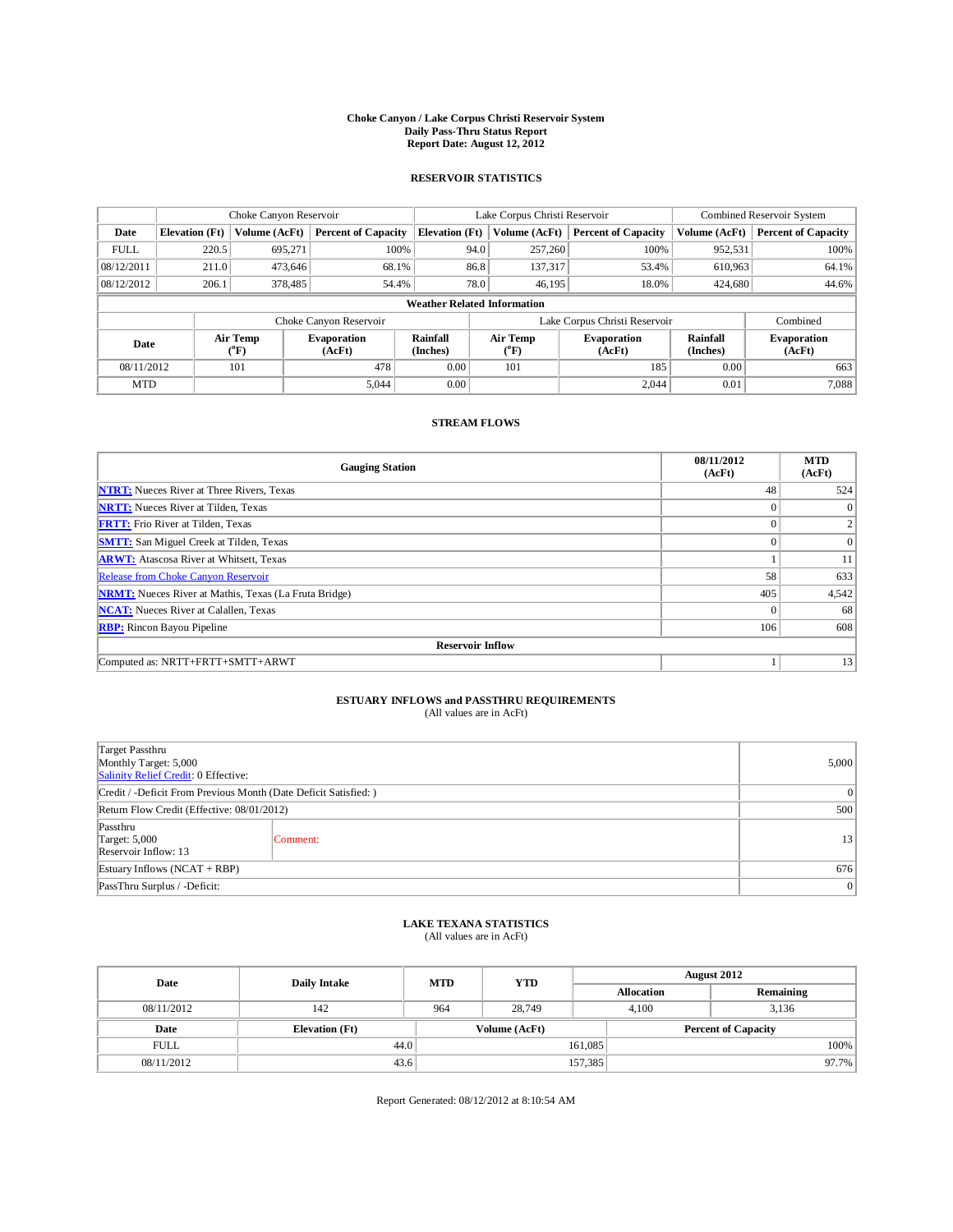## **Choke Canyon / Lake Corpus Christi Reservoir System Daily Pass-Thru Status Report Report Date: August 13, 2012**

### **RESERVOIR STATISTICS**

|             |                                    |               |                              | Lake Corpus Christi Reservoir | Combined Reservoir System     |                         |                              |                             |                              |
|-------------|------------------------------------|---------------|------------------------------|-------------------------------|-------------------------------|-------------------------|------------------------------|-----------------------------|------------------------------|
| Date        | <b>Elevation</b> (Ft)              | Volume (AcFt) | <b>Percent of Capacity</b>   | <b>Elevation</b> (Ft)         |                               | Volume (AcFt)           | <b>Percent of Capacity</b>   | Volume (AcFt)               | <b>Percent of Capacity</b>   |
| <b>FULL</b> | 220.5                              | 695,271       | 100%                         |                               | 94.0                          | 257,260                 | 100%                         | 952,531                     | 100%                         |
| 08/13/2011  | 210.9                              | 471.579       | 67.8%                        |                               | 86.8                          | 136,616                 | 53.1%                        | 608,195                     | 63.9%                        |
| 08/13/2012  | 206.1                              | 378,485       | 54.4%                        |                               | 77.9                          | 45.646                  | 17.7%                        | 424,131                     | 44.5%                        |
|             | <b>Weather Related Information</b> |               |                              |                               |                               |                         |                              |                             |                              |
|             |                                    |               | Choke Canyon Reservoir       |                               | Lake Corpus Christi Reservoir |                         |                              |                             |                              |
| Date        | Air Temp<br>$\rm ^{o}F)$           |               | <b>Evaporation</b><br>(AcFt) | <b>Rainfall</b><br>(Inches)   |                               | <b>Air Temp</b><br>("F) | <b>Evaporation</b><br>(AcFt) | <b>Rainfall</b><br>(Inches) | <b>Evaporation</b><br>(AcFt) |
| 08/12/2012  | 100                                |               | 478                          | 0.00                          | 100                           |                         | 183                          | 0.00                        | 661                          |
| <b>MTD</b>  |                                    |               | 5,522                        | 0.00                          |                               |                         | 2,227                        | 0.01                        | 7.749                        |

### **STREAM FLOWS**

| <b>Gauging Station</b>                                       | 08/12/2012<br>(AcFt) | <b>MTD</b><br>(AcFt) |  |  |  |  |  |
|--------------------------------------------------------------|----------------------|----------------------|--|--|--|--|--|
| <b>NTRT:</b> Nueces River at Three Rivers, Texas             | 48                   | 572                  |  |  |  |  |  |
| <b>NRTT:</b> Nueces River at Tilden, Texas                   | $\theta$             | $\Omega$             |  |  |  |  |  |
| <b>FRTT:</b> Frio River at Tilden, Texas                     | $\theta$             | 2                    |  |  |  |  |  |
| <b>SMTT:</b> San Miguel Creek at Tilden, Texas               | $\theta$             | $\Omega$             |  |  |  |  |  |
| <b>ARWT:</b> Atascosa River at Whitsett, Texas               |                      | 12                   |  |  |  |  |  |
| Release from Choke Canyon Reservoir                          | 58                   | 691                  |  |  |  |  |  |
| <b>NRMT:</b> Nueces River at Mathis, Texas (La Fruta Bridge) | 417                  | 4,959                |  |  |  |  |  |
| <b>NCAT:</b> Nueces River at Calallen, Texas                 | $\theta$             | 68                   |  |  |  |  |  |
| <b>RBP:</b> Rincon Bayou Pipeline                            | 106                  | 714                  |  |  |  |  |  |
| <b>Reservoir Inflow</b>                                      |                      |                      |  |  |  |  |  |
| Computed as: NRTT+FRTT+SMTT+ARWT                             |                      | 14                   |  |  |  |  |  |

# **ESTUARY INFLOWS and PASSTHRU REQUIREMENTS**<br>(All values are in AcFt)

| Target Passthru<br>Monthly Target: 5,000<br>Salinity Relief Credit: 0 Effective: |          |                |  |  |
|----------------------------------------------------------------------------------|----------|----------------|--|--|
| Credit / -Deficit From Previous Month (Date Deficit Satisfied: )                 |          | $\overline{0}$ |  |  |
| Return Flow Credit (Effective: 08/01/2012)                                       |          |                |  |  |
| Passthru<br>Target: 5,000<br>Reservoir Inflow: 14                                | Comment: | 14             |  |  |
| Estuary Inflows (NCAT + RBP)                                                     | 782      |                |  |  |
| PassThru Surplus / -Deficit:                                                     |          | $\overline{0}$ |  |  |

## **LAKE TEXANA STATISTICS** (All values are in AcFt)

| Date        | <b>Daily Intake</b>   | <b>MTD</b> | <b>YTD</b>    | <b>August 2012</b>         |                   |           |       |
|-------------|-----------------------|------------|---------------|----------------------------|-------------------|-----------|-------|
|             |                       |            |               |                            | <b>Allocation</b> | Remaining |       |
| 08/12/2012  | 143                   | 1.107      | 28.891        | 4.100                      |                   | 2.993     |       |
| Date        | <b>Elevation</b> (Ft) |            | Volume (AcFt) | <b>Percent of Capacity</b> |                   |           |       |
| <b>FULL</b> | 44.0                  |            |               | 161,085                    |                   |           | 100%  |
| 08/12/2012  | 43.5                  |            |               | 156,467                    |                   |           | 97.1% |

Report Generated: 08/13/2012 at 8:23:07 AM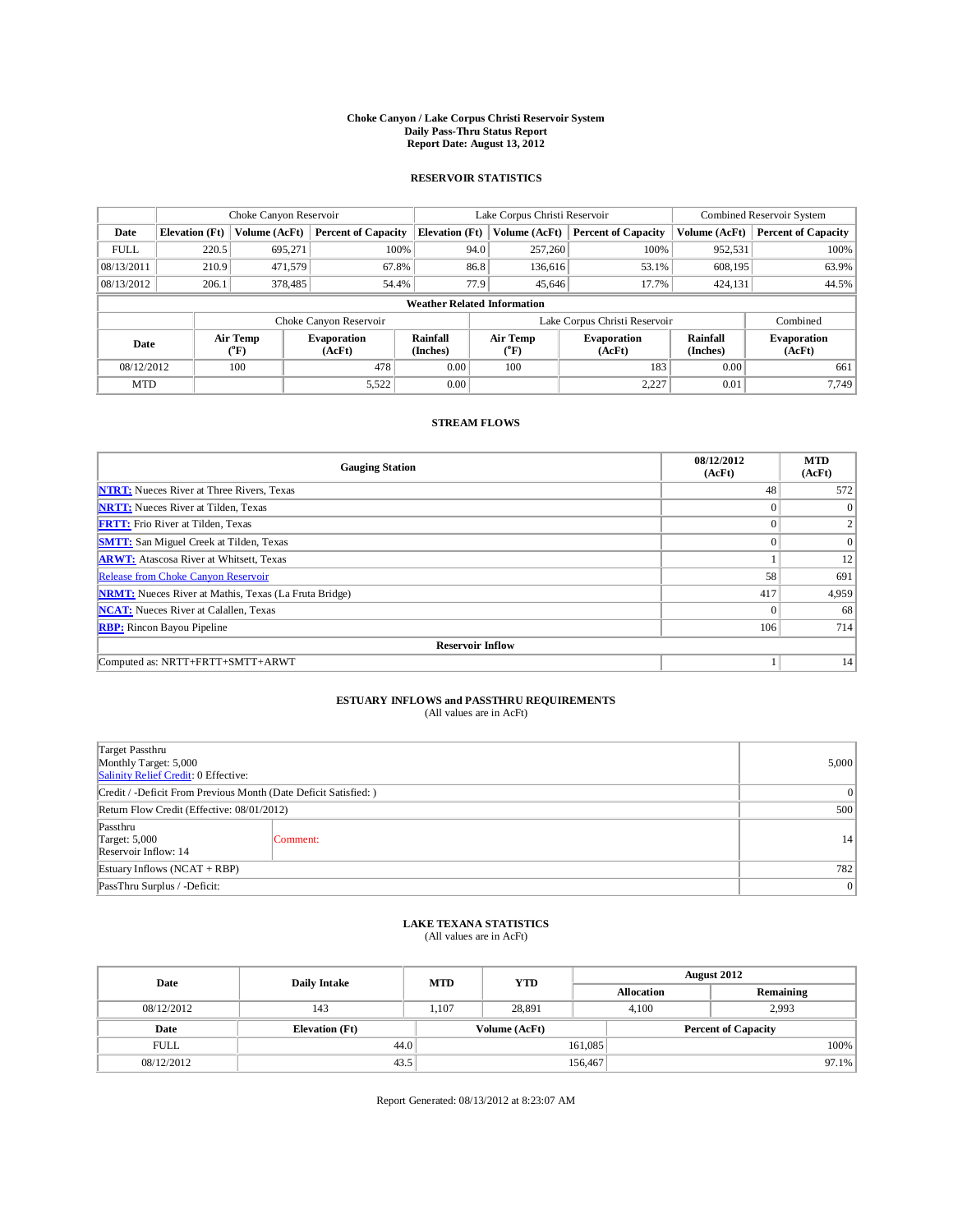## **Choke Canyon / Lake Corpus Christi Reservoir System Daily Pass-Thru Status Report Report Date: August 14, 2012**

### **RESERVOIR STATISTICS**

|             | Choke Canyon Reservoir |                          |                            |                                    | Lake Corpus Christi Reservoir                            |               |                               |                              | Combined Reservoir System  |  |  |
|-------------|------------------------|--------------------------|----------------------------|------------------------------------|----------------------------------------------------------|---------------|-------------------------------|------------------------------|----------------------------|--|--|
| Date        | <b>Elevation</b> (Ft)  | Volume (AcFt)            | <b>Percent of Capacity</b> | <b>Elevation</b> (Ft)              |                                                          | Volume (AcFt) | <b>Percent of Capacity</b>    | Volume (AcFt)                | <b>Percent of Capacity</b> |  |  |
| <b>FULL</b> | 220.5                  | 695,271                  | 100%                       |                                    | 94.0                                                     | 257,260       | 100%                          | 952,531                      | 100%                       |  |  |
| 08/14/2011  | 210.9                  | 472,406                  | 67.9%                      |                                    | 86.7                                                     | 136,336       | 53.0%                         | 608.742                      | 63.9%                      |  |  |
| 08/14/2012  | 206.1                  | 378,303                  | 54.4%                      |                                    | 77.9                                                     | 45,033        | 17.5%                         | 423,336                      | 44.4%                      |  |  |
|             |                        |                          |                            | <b>Weather Related Information</b> |                                                          |               |                               |                              |                            |  |  |
|             |                        |                          | Choke Canyon Reservoir     |                                    |                                                          |               | Lake Corpus Christi Reservoir |                              | Combined                   |  |  |
| Date        |                        | Air Temp<br>$\rm ^{o}F)$ | Evaporation<br>(AcFt)      | Rainfall<br>(Inches)               | Air Temp<br><b>Evaporation</b><br>$\rm ^{o}F)$<br>(AcFt) |               | Rainfall<br>(Inches)          | <b>Evaporation</b><br>(AcFt) |                            |  |  |
| 08/13/2012  |                        | 100                      | 468                        | 0.00                               |                                                          | 101           | 107                           | 0.01                         | 575                        |  |  |
| <b>MTD</b>  |                        |                          | 5,990                      | 0.00                               |                                                          |               | 2,334                         | 0.02                         | 8,324                      |  |  |

### **STREAM FLOWS**

| <b>Gauging Station</b>                                       | 08/13/2012<br>(AcFt) | <b>MTD</b><br>(AcFt) |
|--------------------------------------------------------------|----------------------|----------------------|
| <b>NTRT:</b> Nueces River at Three Rivers, Texas             | 46                   | 617                  |
| <b>NRTT:</b> Nueces River at Tilden, Texas                   | $\theta$             | $\Omega$             |
| <b>FRTT:</b> Frio River at Tilden, Texas                     | $\theta$             | 2                    |
| <b>SMTT:</b> San Miguel Creek at Tilden, Texas               | $\theta$             | $\Omega$             |
| <b>ARWT:</b> Atascosa River at Whitsett, Texas               |                      | 13                   |
| Release from Choke Canyon Reservoir                          | 58                   | 748                  |
| <b>NRMT:</b> Nueces River at Mathis, Texas (La Fruta Bridge) | 417                  | 5,375                |
| <b>NCAT:</b> Nueces River at Calallen, Texas                 | $\theta$             | 68                   |
| <b>RBP:</b> Rincon Bayou Pipeline                            | 105                  | 820                  |
| <b>Reservoir Inflow</b>                                      |                      |                      |
| Computed as: NRTT+FRTT+SMTT+ARWT                             |                      | 15                   |

# **ESTUARY INFLOWS and PASSTHRU REQUIREMENTS**<br>(All values are in AcFt)

| Target Passthru<br>Monthly Target: 5,000<br>Salinity Relief Credit: 0 Effective: |          |                |  |  |
|----------------------------------------------------------------------------------|----------|----------------|--|--|
| Credit / -Deficit From Previous Month (Date Deficit Satisfied: )                 |          |                |  |  |
| Return Flow Credit (Effective: 08/01/2012)                                       |          |                |  |  |
| Passthru<br><b>Target: 5,000</b><br>Reservoir Inflow: 15                         | Comment: |                |  |  |
| Estuary Inflows $(NCAT + RBP)$                                                   | 887      |                |  |  |
| PassThru Surplus / -Deficit:                                                     |          | $\overline{0}$ |  |  |

## **LAKE TEXANA STATISTICS** (All values are in AcFt)

| Date        | <b>Daily Intake</b>   | <b>MTD</b> | <b>YTD</b>    | <b>August 2012</b>         |                   |           |       |
|-------------|-----------------------|------------|---------------|----------------------------|-------------------|-----------|-------|
|             |                       |            |               |                            | <b>Allocation</b> | Remaining |       |
| 08/13/2012  | 142                   | 1.249      | 29.034        |                            | 4.100             | 2.851     |       |
| Date        | <b>Elevation</b> (Ft) |            | Volume (AcFt) | <b>Percent of Capacity</b> |                   |           |       |
| <b>FULL</b> | 44.0                  |            |               | 161,085                    |                   |           | 100%  |
| 08/13/2012  | 43.4                  |            |               | 155,551                    |                   |           | 96.6% |

Report Generated: 08/14/2012 at 8:34:53 AM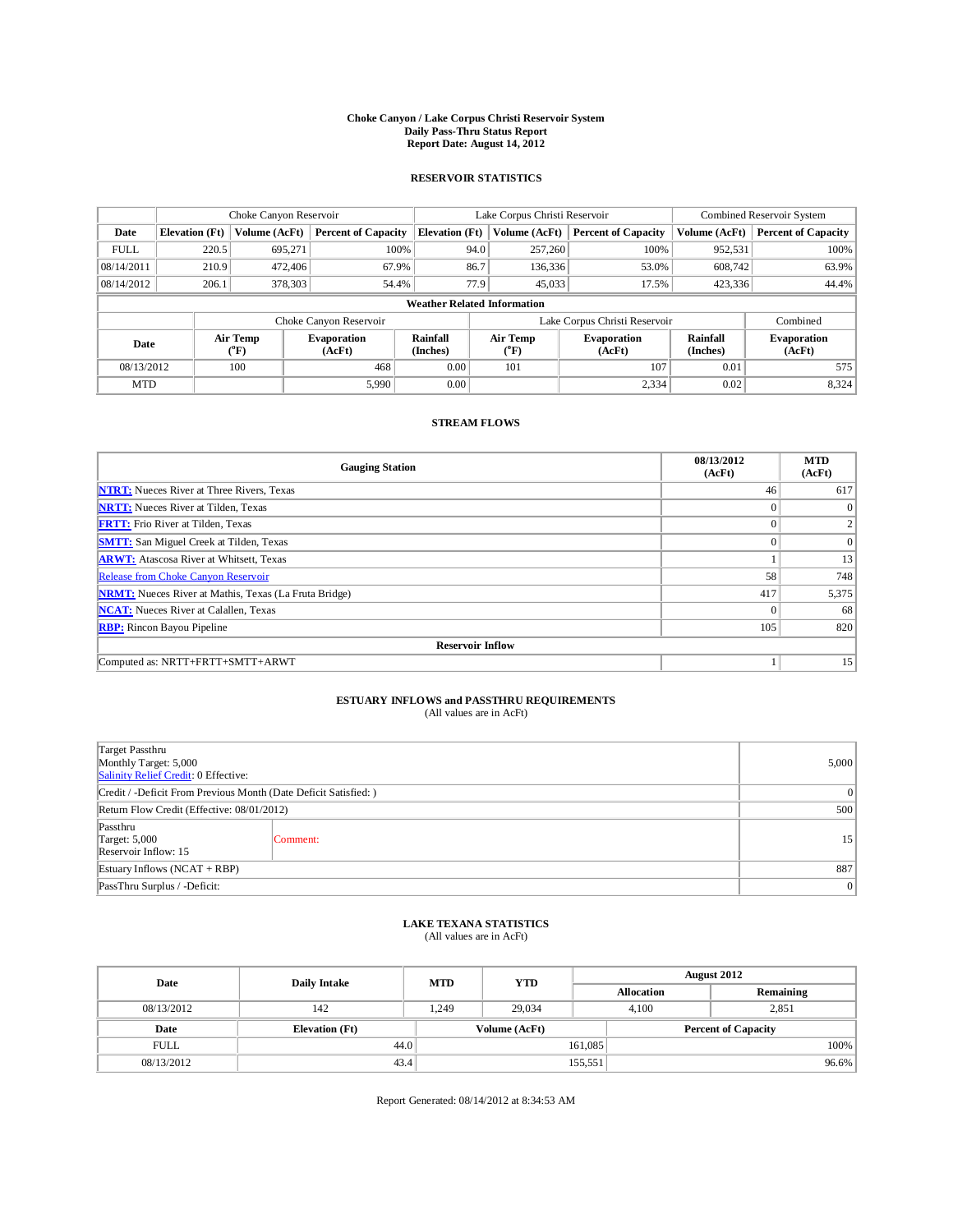## **Choke Canyon / Lake Corpus Christi Reservoir System Daily Pass-Thru Status Report Report Date: August 15, 2012**

### **RESERVOIR STATISTICS**

|             | Choke Canyon Reservoir |                          |                              |                                    | Lake Corpus Christi Reservoir                           |               |                               |                              | Combined Reservoir System  |  |  |
|-------------|------------------------|--------------------------|------------------------------|------------------------------------|---------------------------------------------------------|---------------|-------------------------------|------------------------------|----------------------------|--|--|
| Date        | <b>Elevation</b> (Ft)  | Volume (AcFt)            | <b>Percent of Capacity</b>   | <b>Elevation</b> (Ft)              |                                                         | Volume (AcFt) | <b>Percent of Capacity</b>    | Volume (AcFt)                | <b>Percent of Capacity</b> |  |  |
| <b>FULL</b> | 220.5                  | 695,271                  | 100%                         |                                    | 94.0                                                    | 257,260       | 100%                          | 952,531                      | 100%                       |  |  |
| 08/15/2011  | 210.9                  | 471,992                  | 67.9%                        |                                    | 86.7                                                    | 135,498       | 52.7%                         | 607,490                      | 63.8%                      |  |  |
| 08/15/2012  | 206.0                  | 376,837                  | 54.2%                        |                                    | 77.7                                                    | 44.290        | 17.2%                         | 421.127                      | 44.2%                      |  |  |
|             |                        |                          |                              | <b>Weather Related Information</b> |                                                         |               |                               |                              |                            |  |  |
|             |                        |                          | Choke Canyon Reservoir       |                                    |                                                         |               | Lake Corpus Christi Reservoir |                              | Combined                   |  |  |
| Date        |                        | Air Temp<br>$\rm ^{o}F)$ | <b>Evaporation</b><br>(AcFt) | <b>Rainfall</b><br>(Inches)        | <b>Air Temp</b><br><b>Evaporation</b><br>("F)<br>(AcFt) |               | <b>Rainfall</b><br>(Inches)   | <b>Evaporation</b><br>(AcFt) |                            |  |  |
| 08/14/2012  |                        | 100                      | 519                          | 0.00                               |                                                         | 100           | 204                           | 0.00                         | 723                        |  |  |
| <b>MTD</b>  |                        |                          | 6.509                        | 0.00                               |                                                         |               | 2,538                         | 0.02                         | 9,047                      |  |  |

#### **STREAM FLOWS**

| <b>Gauging Station</b>                                       | 08/14/2012<br>(AcFt) | <b>MTD</b><br>(AcFt) |
|--------------------------------------------------------------|----------------------|----------------------|
| <b>NTRT:</b> Nueces River at Three Rivers, Texas             | 48                   | 665                  |
| <b>NRTT:</b> Nueces River at Tilden, Texas                   |                      | $\Omega$             |
| <b>FRTT:</b> Frio River at Tilden, Texas                     |                      |                      |
| <b>SMTT:</b> San Miguel Creek at Tilden, Texas               | $\theta$             | $\Omega$             |
| <b>ARWT:</b> Atascosa River at Whitsett, Texas               |                      | 14                   |
| Release from Choke Canyon Reservoir                          | 58                   | 806                  |
| <b>NRMT:</b> Nueces River at Mathis, Texas (La Fruta Bridge) | 415                  | 5,790                |
| <b>NCAT:</b> Nueces River at Calallen, Texas                 | $\Omega$             | 68                   |
| <b>RBP:</b> Rincon Bayou Pipeline                            | 104                  | 924                  |
| <b>Reservoir Inflow</b>                                      |                      |                      |
| Computed as: NRTT+FRTT+SMTT+ARWT                             |                      | 16                   |

## **ESTUARY INFLOWS and PASSTHRU REQUIREMENTS**

|  | (All values are in AcFt) |  |
|--|--------------------------|--|
|--|--------------------------|--|

| Target Passthru<br>Monthly Target: 5,000<br>Salinity Relief Credit: 0 Effective: |          |   |  |  |
|----------------------------------------------------------------------------------|----------|---|--|--|
| Credit / -Deficit From Previous Month (Date Deficit Satisfied: )                 |          |   |  |  |
| Return Flow Credit (Effective: 08/01/2012)                                       | 500      |   |  |  |
| Passthru<br><b>Target: 5,000</b><br>Reservoir Inflow: 16                         | Comment: |   |  |  |
| Estuary Inflows (NCAT + RBP)                                                     | 991      |   |  |  |
| PassThru Surplus / -Deficit:                                                     |          | 0 |  |  |

## **LAKE TEXANA STATISTICS** (All values are in AcFt)

| Date<br><b>Daily Intake</b> |                       | <b>MTD</b> | <b>YTD</b>    | <b>August 2012</b> |                            |           |       |
|-----------------------------|-----------------------|------------|---------------|--------------------|----------------------------|-----------|-------|
|                             |                       |            |               |                    | <b>Allocation</b>          | Remaining |       |
| 08/14/2012                  | 142                   | 1.391      | 29.176        |                    | 4.100                      | 2.709     |       |
| Date                        | <b>Elevation</b> (Ft) |            | Volume (AcFt) |                    | <b>Percent of Capacity</b> |           |       |
| <b>FULL</b>                 | 44.0                  |            |               | 161,085            |                            |           | 100%  |
| 08/14/2012                  | 43.4                  |            |               | 155,551            |                            |           | 96.6% |

Report Generated: 08/15/2012 at 9:14:04 AM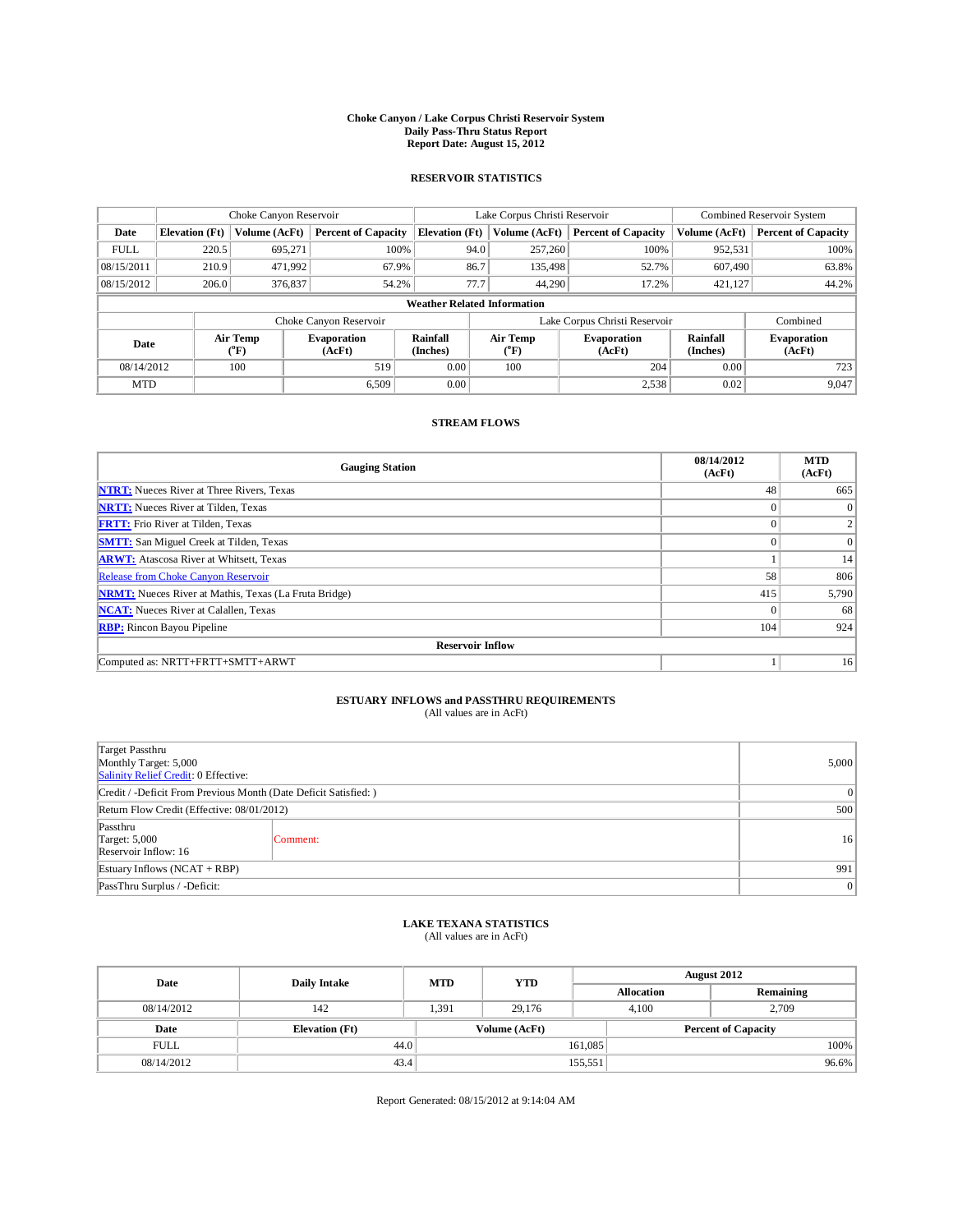## **Choke Canyon / Lake Corpus Christi Reservoir System Daily Pass-Thru Status Report Report Date: August 16, 2012**

### **RESERVOIR STATISTICS**

|             | Choke Canyon Reservoir |                          |                              |                                    | Lake Corpus Christi Reservoir                           |               |                               |                              | Combined Reservoir System  |  |  |
|-------------|------------------------|--------------------------|------------------------------|------------------------------------|---------------------------------------------------------|---------------|-------------------------------|------------------------------|----------------------------|--|--|
| Date        | <b>Elevation</b> (Ft)  | Volume (AcFt)            | <b>Percent of Capacity</b>   | <b>Elevation</b> (Ft)              |                                                         | Volume (AcFt) | <b>Percent of Capacity</b>    | Volume (AcFt)                | <b>Percent of Capacity</b> |  |  |
| <b>FULL</b> | 220.5                  | 695,271                  | 100%                         |                                    | 94.0                                                    | 257,260       | 100%                          | 952,531                      | 100%                       |  |  |
| 08/16/2011  | 210.9                  | 471.170                  | 67.8%                        |                                    | 86.6                                                    | 134,663       | 52.3%                         | 605,833                      | 63.6%                      |  |  |
| 08/16/2012  | 206.0                  | 377,020                  | 54.2%                        |                                    | 77.7                                                    | 43.755        | 17.0%                         | 420,775                      | 44.2%                      |  |  |
|             |                        |                          |                              | <b>Weather Related Information</b> |                                                         |               |                               |                              |                            |  |  |
|             |                        |                          | Choke Canyon Reservoir       |                                    |                                                         |               | Lake Corpus Christi Reservoir |                              | Combined                   |  |  |
| Date        |                        | Air Temp<br>$\rm ^{o}F)$ | <b>Evaporation</b><br>(AcFt) | <b>Rainfall</b><br>(Inches)        | <b>Air Temp</b><br><b>Evaporation</b><br>("F)<br>(AcFt) |               | <b>Rainfall</b><br>(Inches)   | <b>Evaporation</b><br>(AcFt) |                            |  |  |
| 08/15/2012  |                        | 102                      | 604                          | 0.00                               |                                                         | 100           | 237                           | 0.00                         | 841                        |  |  |
| <b>MTD</b>  |                        |                          | 7,113                        | 0.00                               |                                                         |               | 2,775                         | 0.02                         | 9,888                      |  |  |

### **STREAM FLOWS**

| <b>Gauging Station</b>                                       | 08/15/2012<br>(AcFt) | <b>MTD</b><br>(AcFt) |  |  |  |  |
|--------------------------------------------------------------|----------------------|----------------------|--|--|--|--|
| <b>NTRT:</b> Nueces River at Three Rivers, Texas             | 46                   | 711                  |  |  |  |  |
| <b>NRTT:</b> Nueces River at Tilden, Texas                   | $\theta$             | $\Omega$             |  |  |  |  |
| <b>FRTT:</b> Frio River at Tilden, Texas                     | $\theta$             |                      |  |  |  |  |
| <b>SMTT:</b> San Miguel Creek at Tilden, Texas               | $\theta$             | $\Omega$             |  |  |  |  |
| <b>ARWT:</b> Atascosa River at Whitsett, Texas               |                      | 15                   |  |  |  |  |
| Release from Choke Canyon Reservoir                          | 58                   | 863                  |  |  |  |  |
| <b>NRMT:</b> Nueces River at Mathis, Texas (La Fruta Bridge) | 411                  | 6,201                |  |  |  |  |
| <b>NCAT:</b> Nueces River at Calallen, Texas                 | $\Omega$             | 68                   |  |  |  |  |
| <b>RBP:</b> Rincon Bayou Pipeline                            | 102                  | 1,026                |  |  |  |  |
| <b>Reservoir Inflow</b>                                      |                      |                      |  |  |  |  |
| Computed as: NRTT+FRTT+SMTT+ARWT                             |                      | 17                   |  |  |  |  |

# **ESTUARY INFLOWS and PASSTHRU REQUIREMENTS**<br>(All values are in AcFt)

| Target Passthru<br>Monthly Target: 5,000<br>Salinity Relief Credit: 0 Effective: | 5,000          |                 |
|----------------------------------------------------------------------------------|----------------|-----------------|
| Credit / -Deficit From Previous Month (Date Deficit Satisfied: )                 | $\overline{0}$ |                 |
| Return Flow Credit (Effective: 08/01/2012)                                       | 500            |                 |
| Passthru<br><b>Target: 5,000</b><br>Reservoir Inflow: 17                         | Comment:       | 17 <sup>1</sup> |
| Estuary Inflows (NCAT + RBP)                                                     | 1,093          |                 |
| PassThru Surplus / -Deficit:                                                     | $\overline{0}$ |                 |

## **LAKE TEXANA STATISTICS** (All values are in AcFt)

|             | <b>Daily Intake</b><br>Date | <b>MTD</b> | <b>YTD</b>    | <b>August 2012</b> |                            |           |  |
|-------------|-----------------------------|------------|---------------|--------------------|----------------------------|-----------|--|
|             |                             |            |               |                    | <b>Allocation</b>          | Remaining |  |
| 08/15/2012  | 142                         | 1,533      | 29.318        |                    | 4.100                      | 2.567     |  |
| Date        | <b>Elevation</b> (Ft)       |            | Volume (AcFt) |                    | <b>Percent of Capacity</b> |           |  |
| <b>FULL</b> | 44.0                        |            |               | 161,085            |                            | $100\%$   |  |
| 08/15/2012  | 43.3                        |            |               | 154,639            |                            | $96.0\%$  |  |

Report Generated: 08/16/2012 at 8:57:50 AM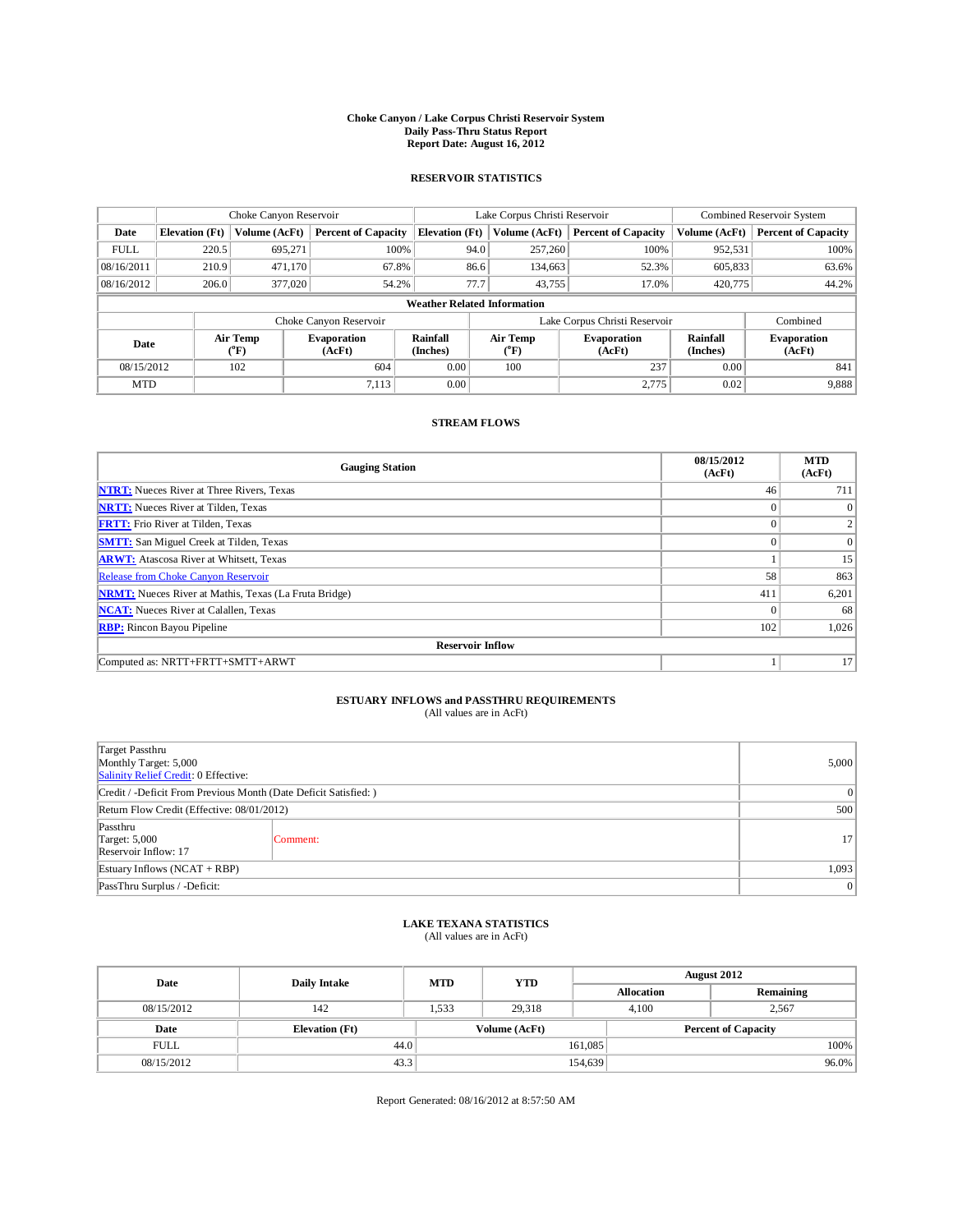## **Choke Canyon / Lake Corpus Christi Reservoir System Daily Pass-Thru Status Report Report Date: August 17, 2012**

### **RESERVOIR STATISTICS**

|             | Choke Canyon Reservoir |                          |                              |                                    | Lake Corpus Christi Reservoir |                                                         |                               |                             | Combined Reservoir System    |  |  |
|-------------|------------------------|--------------------------|------------------------------|------------------------------------|-------------------------------|---------------------------------------------------------|-------------------------------|-----------------------------|------------------------------|--|--|
| Date        | <b>Elevation</b> (Ft)  | Volume (AcFt)            | <b>Percent of Capacity</b>   | <b>Elevation</b> (Ft)              |                               | Volume (AcFt)                                           | <b>Percent of Capacity</b>    | Volume (AcFt)               | <b>Percent of Capacity</b>   |  |  |
| <b>FULL</b> | 220.5                  | 695,271                  | 100%                         |                                    | 94.0                          | 257,260                                                 | 100%                          | 952,531                     | 100%                         |  |  |
| 08/17/2011  | 210.8                  | 470,149                  | 67.6%                        |                                    | 86.6                          | 134,385                                                 | 52.2%                         | 604,534                     | 63.5%                        |  |  |
| 08/17/2012  | 206.0                  | 376,470                  | 54.1%                        |                                    | 77.6                          | 43,157                                                  | 16.8%                         | 419,627                     | 44.1%                        |  |  |
|             |                        |                          |                              | <b>Weather Related Information</b> |                               |                                                         |                               |                             |                              |  |  |
|             |                        |                          | Choke Canyon Reservoir       |                                    |                               |                                                         | Lake Corpus Christi Reservoir |                             | Combined                     |  |  |
| Date        |                        | Air Temp<br>$\rm ^{o}F)$ | <b>Evaporation</b><br>(AcFt) | <b>Rainfall</b><br>(Inches)        |                               | <b>Air Temp</b><br><b>Evaporation</b><br>("F)<br>(AcFt) |                               | <b>Rainfall</b><br>(Inches) | <b>Evaporation</b><br>(AcFt) |  |  |
| 08/16/2012  |                        | 99                       | 477                          |                                    |                               | 98                                                      | 193                           | 0.00                        | 670                          |  |  |
| <b>MTD</b>  |                        |                          | 7.590                        | 0.00                               |                               |                                                         | 2,968                         | 0.02                        | 10,558                       |  |  |

### **STREAM FLOWS**

| <b>Gauging Station</b>                                       | 08/16/2012<br>(AcFt) | <b>MTD</b><br>(AcFt) |  |  |  |  |
|--------------------------------------------------------------|----------------------|----------------------|--|--|--|--|
| <b>NTRT:</b> Nueces River at Three Rivers, Texas             | 48                   | 758                  |  |  |  |  |
| <b>NRTT:</b> Nueces River at Tilden, Texas                   |                      | $\Omega$             |  |  |  |  |
| <b>FRTT:</b> Frio River at Tilden, Texas                     |                      |                      |  |  |  |  |
| <b>SMTT:</b> San Miguel Creek at Tilden, Texas               | $\theta$             | $\Omega$             |  |  |  |  |
| <b>ARWT:</b> Atascosa River at Whitsett, Texas               |                      | 16                   |  |  |  |  |
| <b>Release from Choke Canyon Reservoir</b>                   | 58                   | 921                  |  |  |  |  |
| <b>NRMT:</b> Nueces River at Mathis, Texas (La Fruta Bridge) | 401                  | 6,602                |  |  |  |  |
| <b>NCAT:</b> Nueces River at Calallen, Texas                 | $\Omega$             | 68                   |  |  |  |  |
| <b>RBP:</b> Rincon Bayou Pipeline                            | 110                  | 1,136                |  |  |  |  |
| <b>Reservoir Inflow</b>                                      |                      |                      |  |  |  |  |
| Computed as: NRTT+FRTT+SMTT+ARWT                             |                      | 18                   |  |  |  |  |

## **ESTUARY INFLOWS and PASSTHRU REQUIREMENTS**

|  | (All values are in AcFt) |  |
|--|--------------------------|--|
|--|--------------------------|--|

| Target Passthru<br>Monthly Target: 5,000<br>Salinity Relief Credit: 0 Effective: | 5,000           |    |  |  |
|----------------------------------------------------------------------------------|-----------------|----|--|--|
| Credit / -Deficit From Previous Month (Date Deficit Satisfied: )                 | $\vert 0 \vert$ |    |  |  |
| Return Flow Credit (Effective: 08/01/2012)                                       | 500             |    |  |  |
| Passthru<br><b>Target: 5,000</b><br>Reservoir Inflow: 18                         | Comment:        | 18 |  |  |
| Estuary Inflows (NCAT + RBP)                                                     | 1.204           |    |  |  |
| PassThru Surplus / -Deficit:                                                     |                 |    |  |  |

## **LAKE TEXANA STATISTICS** (All values are in AcFt)

| Date        |                       | <b>MTD</b><br><b>Daily Intake</b> | <b>YTD</b>    |         | <b>August 2012</b>         |           |       |  |
|-------------|-----------------------|-----------------------------------|---------------|---------|----------------------------|-----------|-------|--|
|             |                       |                                   |               |         | <b>Allocation</b>          | Remaining |       |  |
| 08/16/2012  | 142                   | .675                              | 29,459        |         | 4.100                      | 2.425     |       |  |
| Date        | <b>Elevation</b> (Ft) |                                   | Volume (AcFt) |         | <b>Percent of Capacity</b> |           |       |  |
| <b>FULL</b> | 44.0                  |                                   |               | 161,085 |                            |           | 100%  |  |
| 08/16/2012  | 43.3                  |                                   |               | 154,639 |                            |           | 96.0% |  |

Report Generated: 08/17/2012 at 8:31:19 AM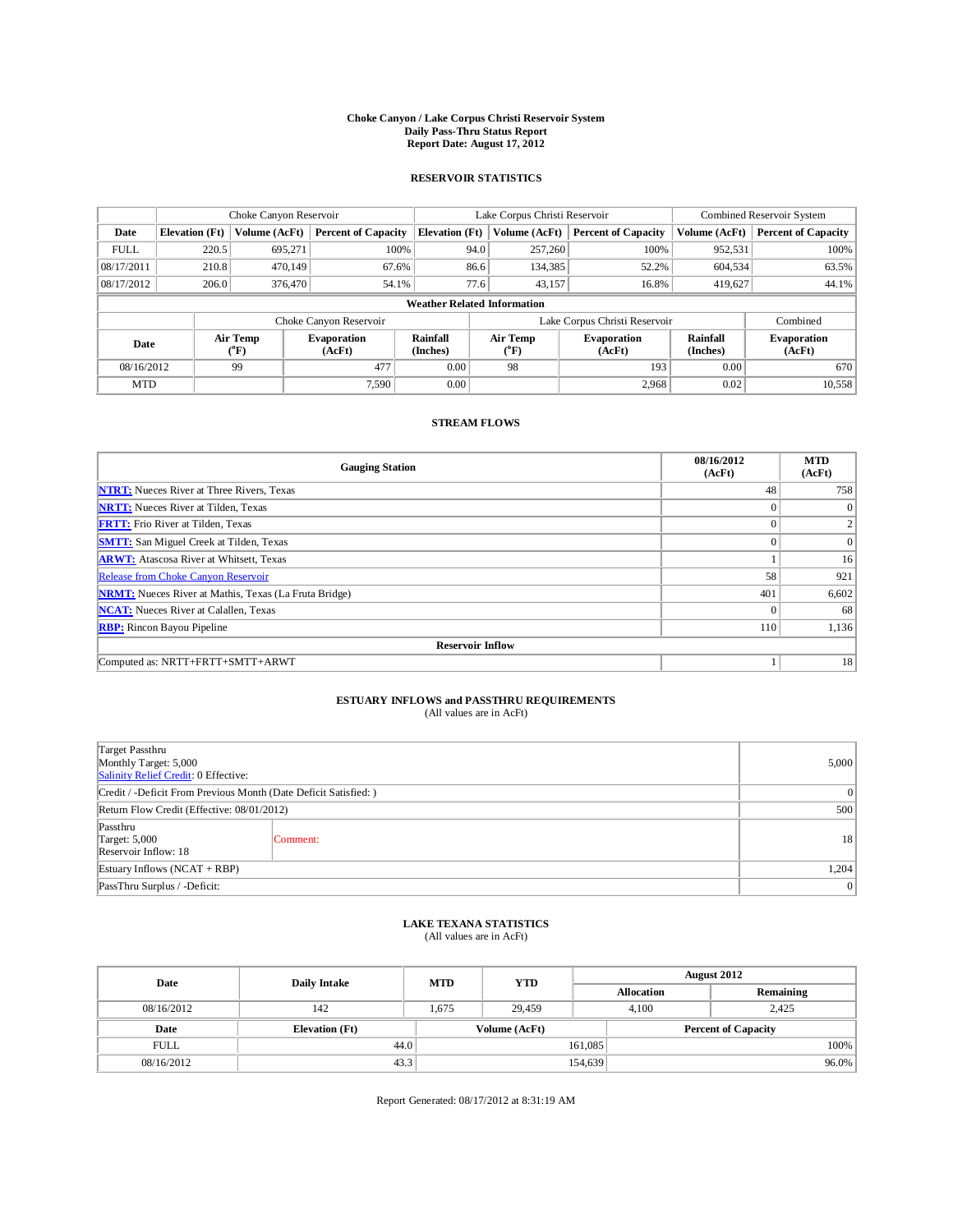## **Choke Canyon / Lake Corpus Christi Reservoir System Daily Pass-Thru Status Report Report Date: August 18, 2012**

### **RESERVOIR STATISTICS**

|             | Choke Canyon Reservoir |                          |                              |                                    | Lake Corpus Christi Reservoir |                                                  |                               |                             | Combined Reservoir System    |  |  |
|-------------|------------------------|--------------------------|------------------------------|------------------------------------|-------------------------------|--------------------------------------------------|-------------------------------|-----------------------------|------------------------------|--|--|
| Date        | <b>Elevation</b> (Ft)  | Volume (AcFt)            | <b>Percent of Capacity</b>   | <b>Elevation</b> (Ft)              |                               | Volume (AcFt)                                    | <b>Percent of Capacity</b>    | Volume (AcFt)               | <b>Percent of Capacity</b>   |  |  |
| <b>FULL</b> | 220.5                  | 695,271                  | 100%                         |                                    | 94.0                          | 257,260                                          | 100%                          | 952,531                     | 100%                         |  |  |
| 08/18/2011  | 210.8                  | 469,740                  | 67.6%                        |                                    | 86.5                          | 133,554                                          | 51.9%                         | 603.294                     | 63.3%                        |  |  |
| 08/18/2012  | 205.9                  | 374,653                  | 53.9%                        |                                    | 77.5                          | 42.948                                           | 16.7%                         | 417,601                     | 43.8%                        |  |  |
|             |                        |                          |                              | <b>Weather Related Information</b> |                               |                                                  |                               |                             |                              |  |  |
|             |                        |                          | Choke Canyon Reservoir       |                                    |                               |                                                  | Lake Corpus Christi Reservoir |                             | Combined                     |  |  |
| Date        |                        | Air Temp<br>$\rm ^{o}F)$ | <b>Evaporation</b><br>(AcFt) | <b>Rainfall</b><br>(Inches)        |                               | Air Temp<br><b>Evaporation</b><br>("F)<br>(AcFt) |                               | <b>Rainfall</b><br>(Inches) | <b>Evaporation</b><br>(AcFt) |  |  |
| 08/17/2012  |                        | 100                      | 465                          |                                    |                               | 100                                              | 160                           | 0.00                        | 625                          |  |  |
| <b>MTD</b>  |                        |                          | 8,055                        | 0.00                               |                               |                                                  | 3,128                         | 0.02                        | 11,183                       |  |  |

#### **STREAM FLOWS**

| <b>Gauging Station</b>                                       | 08/17/2012<br>(AcFt) | <b>MTD</b><br>(AcFt) |  |  |  |  |
|--------------------------------------------------------------|----------------------|----------------------|--|--|--|--|
| <b>NTRT:</b> Nueces River at Three Rivers, Texas             | 48                   | 806                  |  |  |  |  |
| <b>NRTT:</b> Nueces River at Tilden, Texas                   | $\theta$             | $\overline{0}$       |  |  |  |  |
| <b>FRTT:</b> Frio River at Tilden, Texas                     | $\theta$             | $\overline{2}$       |  |  |  |  |
| <b>SMTT:</b> San Miguel Creek at Tilden, Texas               | $\Omega$             | $\Omega$             |  |  |  |  |
| <b>ARWT:</b> Atascosa River at Whitsett, Texas               |                      | 17                   |  |  |  |  |
| <b>Release from Choke Canyon Reservoir</b>                   | 58                   | 979                  |  |  |  |  |
| <b>NRMT:</b> Nueces River at Mathis, Texas (La Fruta Bridge) | 391                  | 6,993                |  |  |  |  |
| <b>NCAT:</b> Nueces River at Calallen, Texas                 | $\Omega$             | 68                   |  |  |  |  |
| <b>RBP:</b> Rincon Bayou Pipeline                            | 113                  | 1,249                |  |  |  |  |
| <b>Reservoir Inflow</b>                                      |                      |                      |  |  |  |  |
| Computed as: NRTT+FRTT+SMTT+ARWT                             |                      | 19                   |  |  |  |  |

# **ESTUARY INFLOWS and PASSTHRU REQUIREMENTS**<br>(All values are in AcFt)

| Target Passthru<br>Monthly Target: 5,000<br>Salinity Relief Credit: 0 Effective: | 5,000          |    |
|----------------------------------------------------------------------------------|----------------|----|
| Credit / -Deficit From Previous Month (Date Deficit Satisfied: )                 | $\overline{0}$ |    |
| Return Flow Credit (Effective: 08/01/2012)                                       | 500            |    |
| Passthru<br><b>Target: 5,000</b><br>Reservoir Inflow: 19                         | Comment:       | 19 |
| Estuary Inflows (NCAT + RBP)                                                     | 1,317          |    |
| PassThru Surplus / -Deficit:                                                     | $\overline{0}$ |    |

## **LAKE TEXANA STATISTICS** (All values are in AcFt)

| Date<br><b>Daily Intake</b> | <b>MTD</b>            | <b>YTD</b> | <b>August 2012</b> |                   |                            |         |
|-----------------------------|-----------------------|------------|--------------------|-------------------|----------------------------|---------|
|                             |                       |            |                    | <b>Allocation</b> | Remaining                  |         |
| 08/17/2012                  | 141                   | 1.816      | 29.601             |                   | 4,100                      | 2,284   |
| Date                        | <b>Elevation</b> (Ft) |            | Volume (AcFt)      |                   | <b>Percent of Capacity</b> |         |
| <b>FULL</b>                 | 44.0                  |            |                    | 161,085           |                            | $100\%$ |
| 08/17/2012                  | 43.3                  |            |                    | 153,730           |                            | 95.4%   |

Report Generated: 08/18/2012 at 8:56:14 AM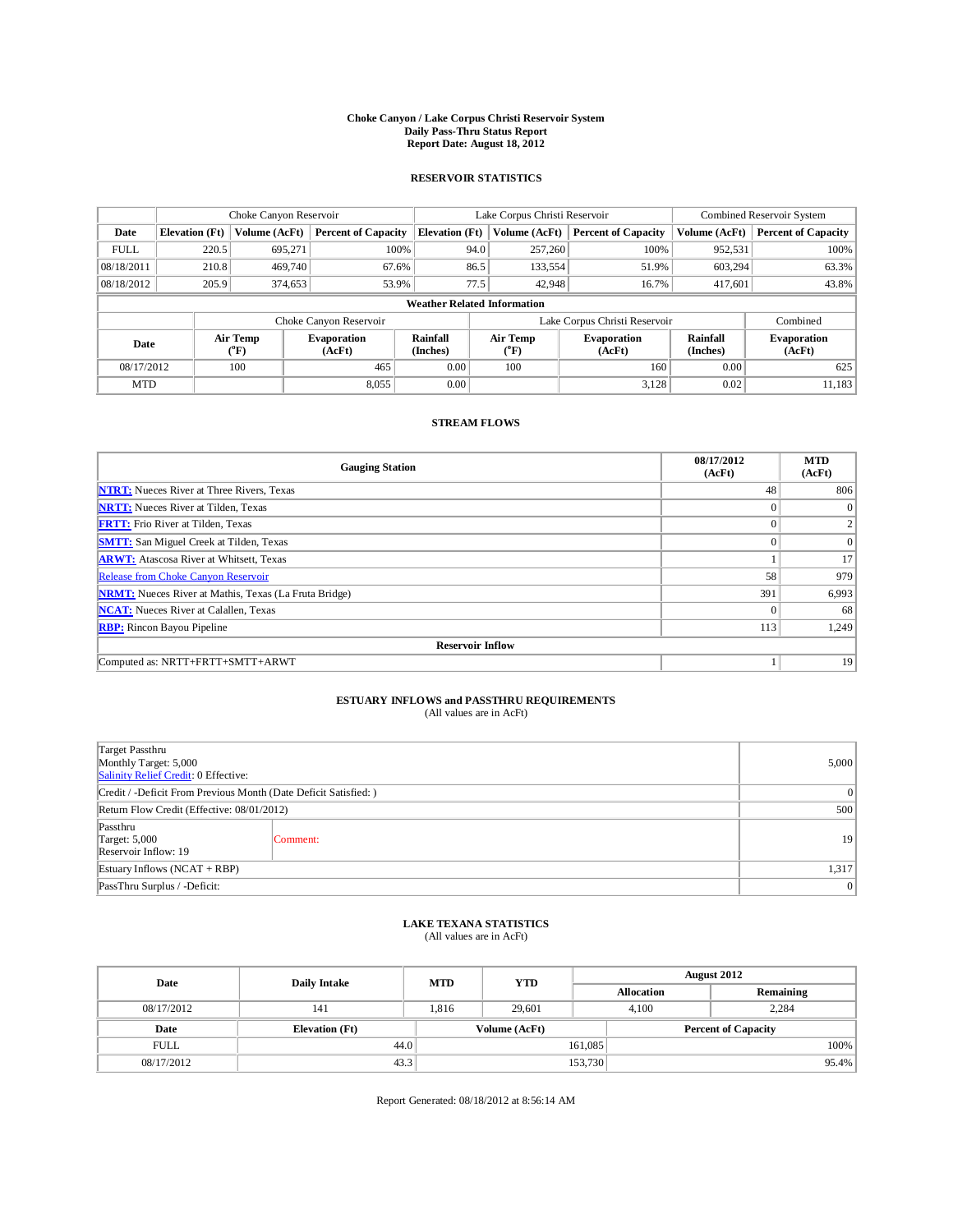## **Choke Canyon / Lake Corpus Christi Reservoir System Daily Pass-Thru Status Report Report Date: August 19, 2012**

### **RESERVOIR STATISTICS**

|             | Choke Canyon Reservoir             |                          |                              | Lake Corpus Christi Reservoir | Combined Reservoir System |                               |                              |                             |                              |  |
|-------------|------------------------------------|--------------------------|------------------------------|-------------------------------|---------------------------|-------------------------------|------------------------------|-----------------------------|------------------------------|--|
| Date        | <b>Elevation</b> (Ft)              | Volume (AcFt)            | <b>Percent of Capacity</b>   | <b>Elevation</b> (Ft)         |                           | Volume (AcFt)                 | <b>Percent of Capacity</b>   | Volume (AcFt)               | <b>Percent of Capacity</b>   |  |
| <b>FULL</b> | 220.5                              | 695,271                  | 100%                         |                               | 94.0                      | 257,260                       | 100%                         | 952,531                     | 100%                         |  |
| 08/19/2011  | 210.7                              | 468,090                  | 67.3%                        |                               | 86.5                      | 133,002                       | 51.7%                        | 601,092                     | 63.1%                        |  |
| 08/19/2012  | 205.9                              | 374,472                  | 53.9%                        |                               | 77.4                      | 42.106                        | 16.4%                        | 416,578                     | 43.7%                        |  |
|             | <b>Weather Related Information</b> |                          |                              |                               |                           |                               |                              |                             |                              |  |
|             |                                    |                          | Choke Canyon Reservoir       |                               |                           | Lake Corpus Christi Reservoir | Combined                     |                             |                              |  |
| Date        |                                    | Air Temp<br>$\rm ^{o}F)$ | <b>Evaporation</b><br>(AcFt) | <b>Rainfall</b><br>(Inches)   |                           | <b>Air Temp</b><br>("F)       | <b>Evaporation</b><br>(AcFt) | <b>Rainfall</b><br>(Inches) | <b>Evaporation</b><br>(AcFt) |  |
|             | 100<br>08/18/2012                  |                          | 465                          | 0.00                          |                           | 101                           | 186                          | 0.00                        | 651                          |  |
| <b>MTD</b>  |                                    |                          | 8,520                        | $0.00\,$                      |                           |                               | 3,314                        | 0.02                        | 11,834                       |  |

#### **STREAM FLOWS**

| <b>Gauging Station</b>                                       | 08/18/2012<br>(AcFt) | <b>MTD</b><br>(AcFt) |
|--------------------------------------------------------------|----------------------|----------------------|
| <b>NTRT:</b> Nueces River at Three Rivers, Texas             | 48                   | 854                  |
| <b>NRTT:</b> Nueces River at Tilden, Texas                   |                      | $\Omega$             |
| <b>FRTT:</b> Frio River at Tilden, Texas                     | $\theta$             |                      |
| <b>SMTT:</b> San Miguel Creek at Tilden, Texas               | $\theta$             | $\Omega$             |
| <b>ARWT:</b> Atascosa River at Whitsett, Texas               |                      | 17                   |
| <b>Release from Choke Canyon Reservoir</b>                   | 58                   | 1,036                |
| <b>NRMT:</b> Nueces River at Mathis, Texas (La Fruta Bridge) | 395                  | 7,388                |
| <b>NCAT:</b> Nueces River at Calallen, Texas                 | $\theta$             | 68                   |
| <b>RBP:</b> Rincon Bayou Pipeline                            | 112                  | 1,360                |
| <b>Reservoir Inflow</b>                                      |                      |                      |
| Computed as: NRTT+FRTT+SMTT+ARWT                             |                      | 19                   |

## **ESTUARY INFLOWS and PASSTHRU REQUIREMENTS**

|  |  | (All values are in AcFt) |  |
|--|--|--------------------------|--|
|--|--|--------------------------|--|

| Target Passthru<br>Monthly Target: 5,000<br>Salinity Relief Credit: 0 Effective: |          |    |  |  |  |  |
|----------------------------------------------------------------------------------|----------|----|--|--|--|--|
| Credit / -Deficit From Previous Month (Date Deficit Satisfied: )                 |          |    |  |  |  |  |
| Return Flow Credit (Effective: 08/01/2012)                                       |          |    |  |  |  |  |
| Passthru<br><b>Target: 5,000</b><br>Reservoir Inflow: 19                         | Comment: | 19 |  |  |  |  |
| Estuary Inflows (NCAT + RBP)                                                     | 1,428    |    |  |  |  |  |
| PassThru Surplus / -Deficit:                                                     |          | 0  |  |  |  |  |

## **LAKE TEXANA STATISTICS** (All values are in AcFt)

| Date        | <b>Daily Intake</b>   | <b>MTD</b> | <b>YTD</b>                                  | <b>August 2012</b> |                   |           |       |
|-------------|-----------------------|------------|---------------------------------------------|--------------------|-------------------|-----------|-------|
|             |                       |            |                                             |                    | <b>Allocation</b> | Remaining |       |
| 08/18/2012  | 141                   | 1,957      | 29.741                                      |                    | 4.100<br>2.143    |           |       |
| Date        | <b>Elevation</b> (Ft) |            | Volume (AcFt)<br><b>Percent of Capacity</b> |                    |                   |           |       |
| <b>FULL</b> | 44.0                  |            |                                             | 161,085            |                   |           | 100%  |
| 08/18/2012  | 43.1                  |            |                                             | 152,823            |                   |           | 94.9% |

Report Generated: 08/19/2012 at 8:17:04 AM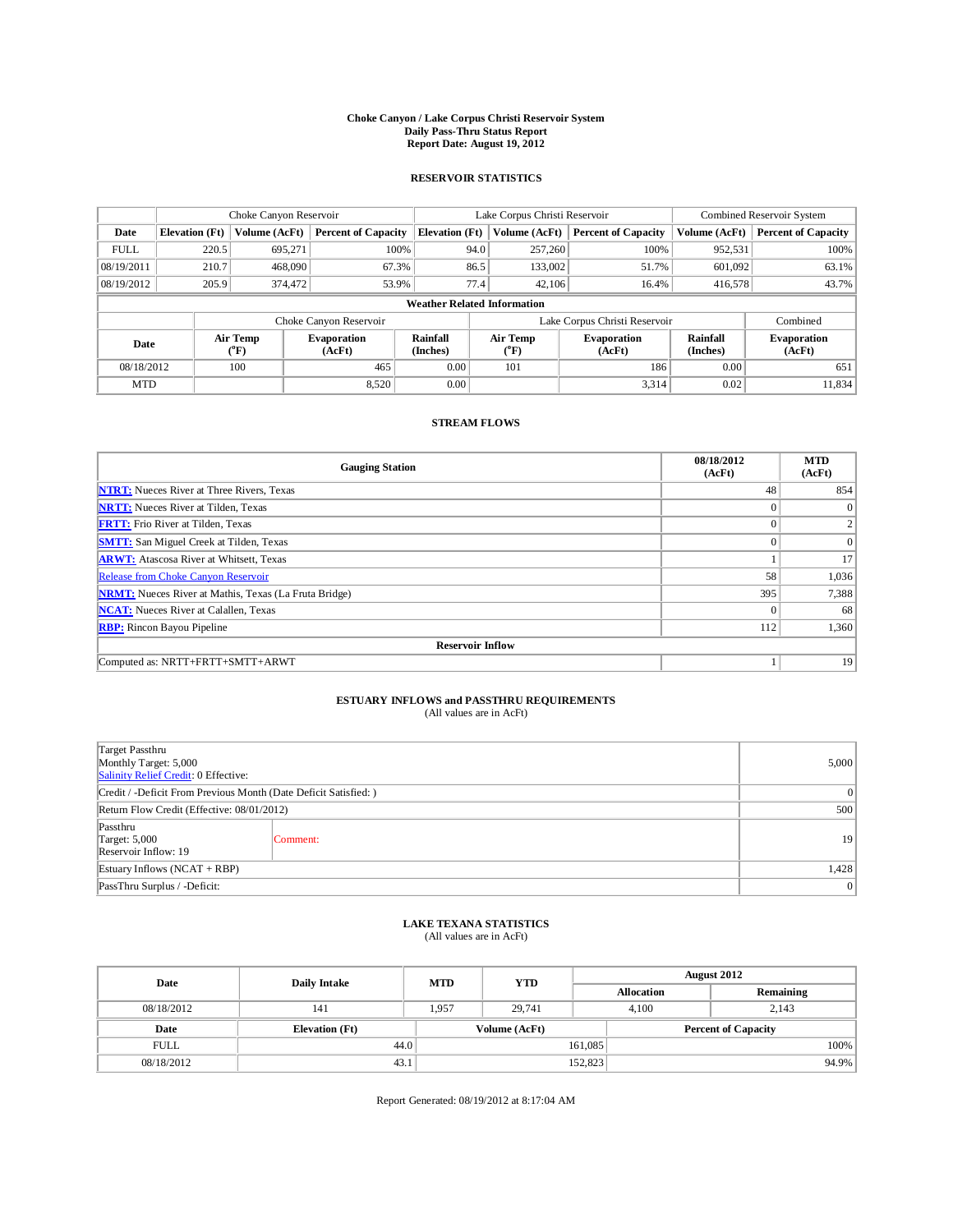## **Choke Canyon / Lake Corpus Christi Reservoir System Daily Pass-Thru Status Report Report Date: August 20, 2012**

### **RESERVOIR STATISTICS**

|             | Choke Canyon Reservoir |                           | Lake Corpus Christi Reservoir |                                    |                               |                                           | Combined Reservoir System    |                             |                              |
|-------------|------------------------|---------------------------|-------------------------------|------------------------------------|-------------------------------|-------------------------------------------|------------------------------|-----------------------------|------------------------------|
| Date        | <b>Elevation</b> (Ft)  | Volume (AcFt)             | <b>Percent of Capacity</b>    | <b>Elevation</b> (Ft)              |                               | Volume (AcFt)                             | <b>Percent of Capacity</b>   | Volume (AcFt)               | <b>Percent of Capacity</b>   |
| <b>FULL</b> | 220.5                  | 695,271                   | 100%                          |                                    | 94.0                          | 257,260                                   | 100%                         | 952,531                     | 100%                         |
| 08/20/2011  | 210.8                  | 469,123                   | 67.5%                         |                                    | 86.5                          | 132,451                                   | 51.5%                        | 601,574                     | 63.2%                        |
| 08/20/2012  | 205.9                  | 374,472                   | 53.9%                         |                                    | 77.4                          | 41,911                                    | 16.3%                        | 416,383                     | 43.7%                        |
|             |                        |                           |                               | <b>Weather Related Information</b> |                               |                                           |                              |                             |                              |
|             |                        |                           | Choke Canyon Reservoir        |                                    | Lake Corpus Christi Reservoir |                                           |                              |                             | Combined                     |
| Date        |                        | Air Temp<br>$\rm ^{(o}F)$ | <b>Evaporation</b><br>(AcFt)  | <b>Rainfall</b><br>(Inches)        |                               | Air Temp<br>$({}^{\mathrm{o}}\mathrm{F})$ | <b>Evaporation</b><br>(AcFt) | <b>Rainfall</b><br>(Inches) | <b>Evaporation</b><br>(AcFt) |
| 08/19/2012  | 93                     |                           | 264                           | 0.00                               | 92                            |                                           | 80                           | 0.05                        | 344                          |
| <b>MTD</b>  |                        |                           | 8.784                         | 0.00                               |                               |                                           | 3,394                        | 0.07                        | 12,178                       |

### **STREAM FLOWS**

| <b>Gauging Station</b>                                       | 08/19/2012<br>(AcFt) | <b>MTD</b><br>(AcFt) |
|--------------------------------------------------------------|----------------------|----------------------|
| <b>NTRT:</b> Nueces River at Three Rivers, Texas             | 48                   | 901                  |
| <b>NRTT:</b> Nueces River at Tilden, Texas                   | $\theta$             | $\overline{0}$       |
| <b>FRTT:</b> Frio River at Tilden, Texas                     | $\Omega$             | $\overline{2}$       |
| <b>SMTT:</b> San Miguel Creek at Tilden, Texas               | $\theta$             | $\overline{0}$       |
| <b>ARWT:</b> Atascosa River at Whitsett, Texas               |                      | 18                   |
| <b>Release from Choke Canyon Reservoir</b>                   | 58                   | 1,094                |
| <b>NRMT:</b> Nueces River at Mathis, Texas (La Fruta Bridge) | 395                  | 7,783                |
| <b>NCAT:</b> Nueces River at Calallen, Texas                 | $\Omega$             | 68                   |
| <b>RBP:</b> Rincon Bayou Pipeline                            | 110                  | 1,470                |
| <b>Reservoir Inflow</b>                                      |                      |                      |
| Computed as: NRTT+FRTT+SMTT+ARWT                             |                      | 20                   |

## **ESTUARY INFLOWS and PASSTHRU REQUIREMENTS**

|  | (All values are in AcFt) |  |  |  |
|--|--------------------------|--|--|--|
|--|--------------------------|--|--|--|

| Target Passthru<br>Monthly Target: 5,000<br>Salinity Relief Credit: 0 Effective: |          |    |  |  |  |  |
|----------------------------------------------------------------------------------|----------|----|--|--|--|--|
| Credit / -Deficit From Previous Month (Date Deficit Satisfied: )                 |          |    |  |  |  |  |
| Return Flow Credit (Effective: 08/01/2012)                                       |          |    |  |  |  |  |
| Passthru<br><b>Target: 5,000</b><br>Reservoir Inflow: 20                         | Comment: | 20 |  |  |  |  |
| Estuary Inflows $(NCAT + RBP)$                                                   | 1,538    |    |  |  |  |  |
| PassThru Surplus / -Deficit:                                                     |          | 0  |  |  |  |  |

## **LAKE TEXANA STATISTICS** (All values are in AcFt)

| Date        | <b>Daily Intake</b>   | <b>MTD</b> | <b>YTD</b>                                  | <b>August 2012</b> |                |           |       |
|-------------|-----------------------|------------|---------------------------------------------|--------------------|----------------|-----------|-------|
|             |                       |            |                                             | <b>Allocation</b>  |                | Remaining |       |
| 08/19/2012  | 140                   | 2.097      | 29.882                                      |                    | 2.003<br>4.100 |           |       |
| Date        | <b>Elevation</b> (Ft) |            | Volume (AcFt)<br><b>Percent of Capacity</b> |                    |                |           |       |
| <b>FULL</b> | 44.0                  |            |                                             | 161,085            |                |           | 100%  |
| 08/19/2012  | 43.1                  |            |                                             | 152,823            |                |           | 94.9% |

Report Generated: 08/20/2012 at 8:55:52 AM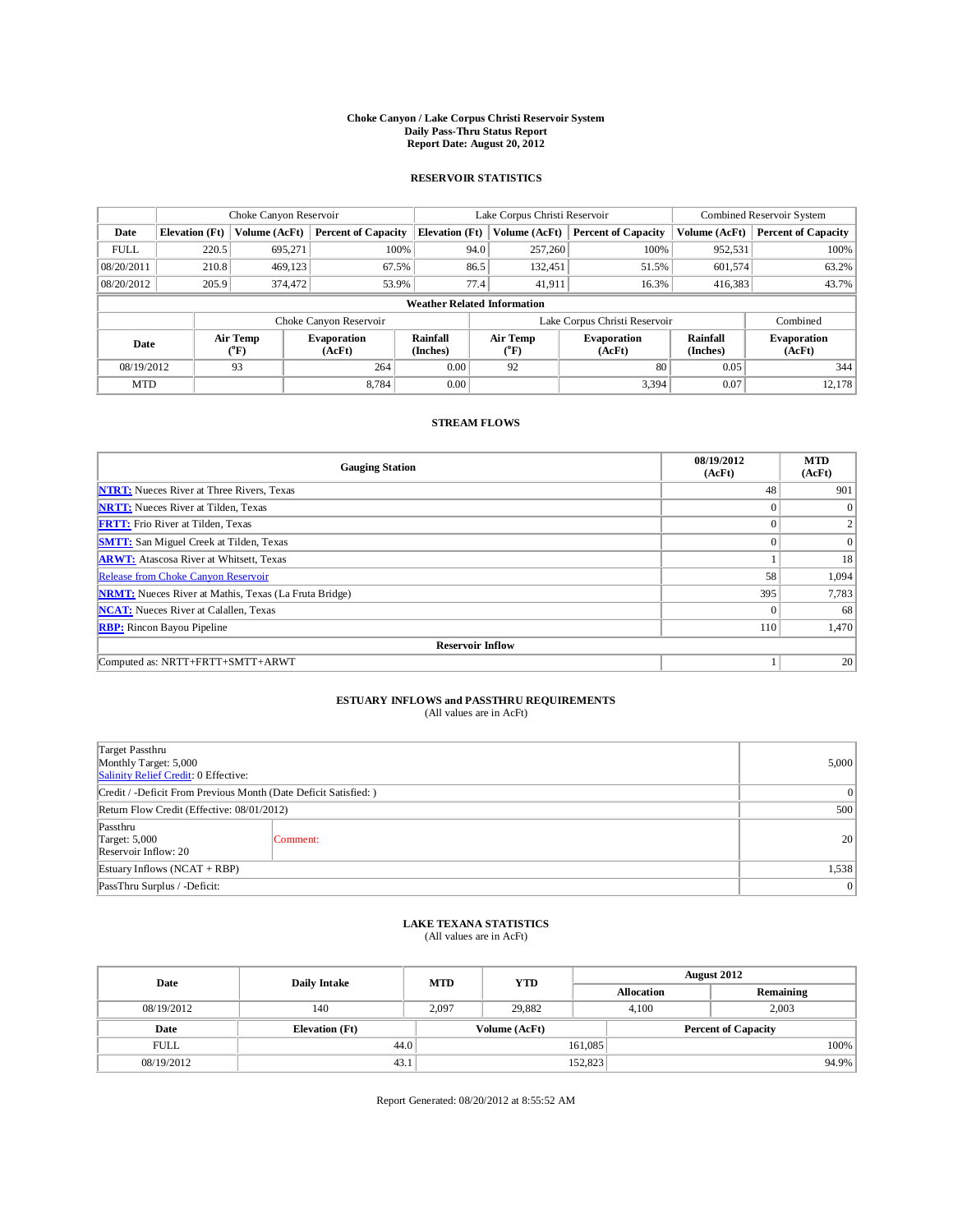## **Choke Canyon / Lake Corpus Christi Reservoir System Daily Pass-Thru Status Report Report Date: August 21, 2012**

### **RESERVOIR STATISTICS**

|             | Choke Canyon Reservoir |                                         |                            | Lake Corpus Christi Reservoir      | Combined Reservoir System     |                            |                              |                      |                              |
|-------------|------------------------|-----------------------------------------|----------------------------|------------------------------------|-------------------------------|----------------------------|------------------------------|----------------------|------------------------------|
| Date        | <b>Elevation</b> (Ft)  | Volume (AcFt)                           | <b>Percent of Capacity</b> | <b>Elevation</b> (Ft)              |                               | Volume (AcFt)              | <b>Percent of Capacity</b>   | Volume (AcFt)        | <b>Percent of Capacity</b>   |
| <b>FULL</b> | 220.5                  | 695,271                                 | 100%                       |                                    | 94.0                          | 257,260                    | 100%                         | 952,531              | 100%                         |
| 08/21/2011  | 210.8                  | 468,710                                 | 67.4%                      |                                    | 86.4                          | 132,039                    | 51.3%                        | 600,749              | 63.1%                        |
| 08/21/2012  | 205.9                  | 373.565                                 | 53.7%                      |                                    | 77.3                          | 41,328                     | 16.1%                        | 414,893              | 43.6%                        |
|             |                        |                                         |                            | <b>Weather Related Information</b> |                               |                            |                              |                      |                              |
|             |                        |                                         | Choke Canyon Reservoir     |                                    | Lake Corpus Christi Reservoir |                            |                              |                      | Combined                     |
| Date        |                        | Air Temp<br>Evaporation<br>$\rm ^{o}F)$ |                            | Rainfall<br>(Inches)               |                               | Air Temp<br>$\mathrm{^oF}$ | <b>Evaporation</b><br>(AcFt) | Rainfall<br>(Inches) | <b>Evaporation</b><br>(AcFt) |
| 08/20/2012  |                        | 98                                      | 454                        | 0.00                               |                               | 97                         | 139                          | 0.00                 | 593                          |
| <b>MTD</b>  |                        |                                         | 9,238                      | 0.00                               |                               |                            | 3,533                        | 0.07                 | 12,771                       |

### **STREAM FLOWS**

| <b>Gauging Station</b>                                       | 08/20/2012<br>(AcFt) | <b>MTD</b><br>(AcFt) |
|--------------------------------------------------------------|----------------------|----------------------|
| <b>NTRT:</b> Nueces River at Three Rivers, Texas             | 50                   | 951                  |
| <b>NRTT:</b> Nueces River at Tilden, Texas                   | $\Omega$             | $\Omega$             |
| <b>FRTT:</b> Frio River at Tilden, Texas                     | $\Omega$             |                      |
| <b>SMTT:</b> San Miguel Creek at Tilden, Texas               | $\mathbf{0}$         | $\Omega$             |
| <b>ARWT:</b> Atascosa River at Whitsett, Texas               | 119                  | 137                  |
| <b>Release from Choke Canyon Reservoir</b>                   | 58                   | 1,151                |
| <b>NRMT:</b> Nueces River at Mathis, Texas (La Fruta Bridge) | 383                  | 8,166                |
| <b>NCAT:</b> Nueces River at Calallen, Texas                 |                      | 72                   |
| <b>RBP:</b> Rincon Bayou Pipeline                            | 111                  | 1,581                |
| <b>Reservoir Inflow</b>                                      |                      |                      |
| Computed as: NRTT+FRTT+SMTT+ARWT                             | 119                  | 139                  |

# **ESTUARY INFLOWS and PASSTHRU REQUIREMENTS**<br>(All values are in AcFt)

| Target Passthru<br>Monthly Target: 5,000<br>Salinity Relief Credit: 0 Effective: | 5,000    |     |  |  |
|----------------------------------------------------------------------------------|----------|-----|--|--|
| Credit / -Deficit From Previous Month (Date Deficit Satisfied: )                 |          |     |  |  |
| Return Flow Credit (Effective: 08/01/2012)                                       | 500      |     |  |  |
| Passthru<br><b>Target: 5,000</b><br>Reservoir Inflow: 139                        | Comment: | 139 |  |  |
| Estuary Inflows (NCAT + RBP)                                                     | 1,654    |     |  |  |
| PassThru Surplus / -Deficit:                                                     | 0        |     |  |  |

## **LAKE TEXANA STATISTICS** (All values are in AcFt)

| Date        | <b>Daily Intake</b>   | <b>MTD</b> | <b>YTD</b>    | <b>August 2012</b> |                   |                            |       |
|-------------|-----------------------|------------|---------------|--------------------|-------------------|----------------------------|-------|
|             |                       |            |               |                    | <b>Allocation</b> | Remaining                  |       |
| 08/20/2012  | 140                   | 2.237      | 30.022        |                    | 4.100             | 1,863                      |       |
| Date        | <b>Elevation</b> (Ft) |            | Volume (AcFt) |                    |                   | <b>Percent of Capacity</b> |       |
| <b>FULL</b> | 44.0                  |            |               | 161,085            |                   |                            | 100%  |
| 08/20/2012  | 43.1                  |            |               | 152,823            |                   |                            | 94.9% |

Report Generated: 08/21/2012 at 8:30:21 AM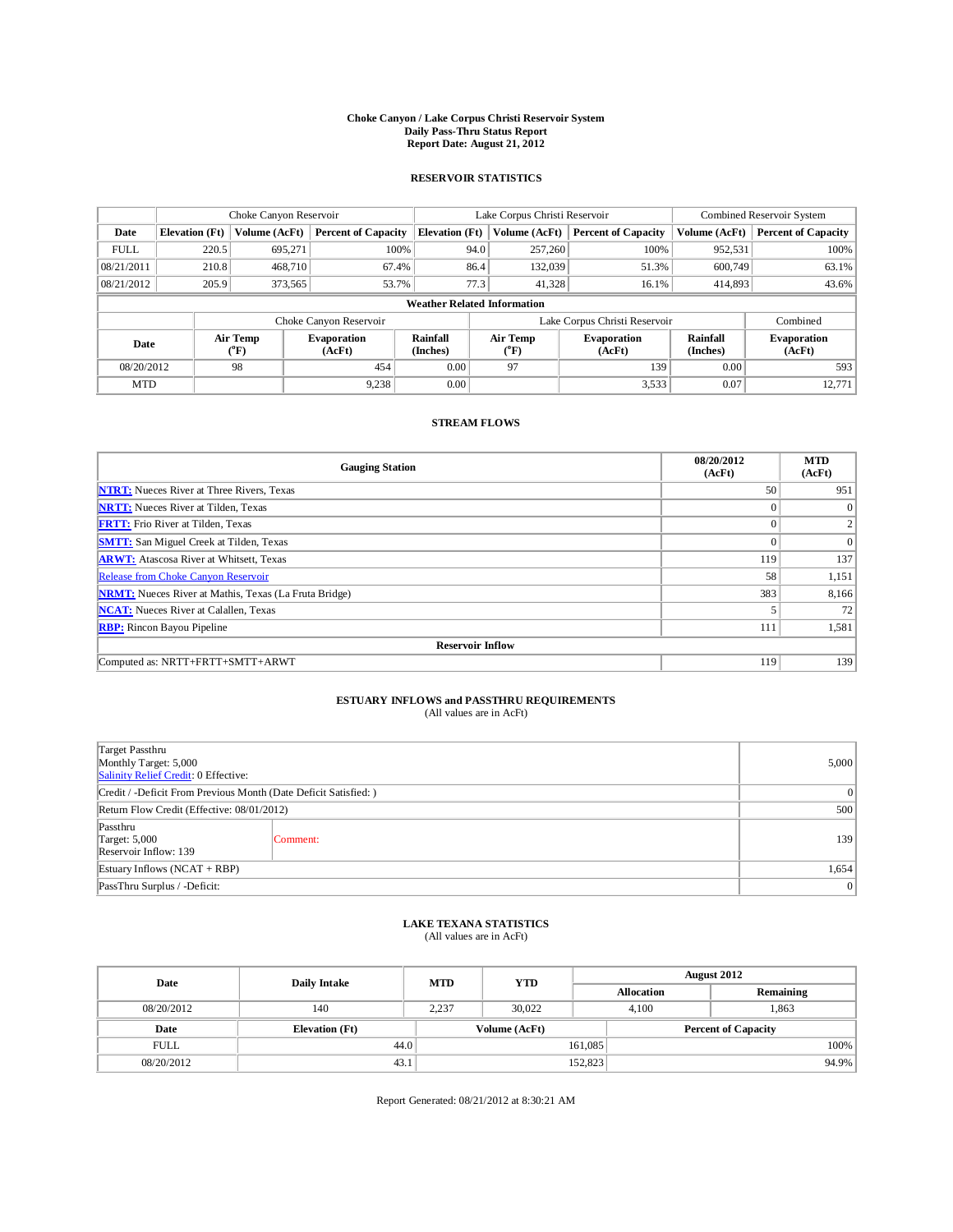## **Choke Canyon / Lake Corpus Christi Reservoir System Daily Pass-Thru Status Report Report Date: August 22, 2012**

### **RESERVOIR STATISTICS**

|             | Choke Canyon Reservoir             |                          |                              |                             | Lake Corpus Christi Reservoir |                  |                              |                             | Combined Reservoir System    |  |  |
|-------------|------------------------------------|--------------------------|------------------------------|-----------------------------|-------------------------------|------------------|------------------------------|-----------------------------|------------------------------|--|--|
| Date        | <b>Elevation</b> (Ft)              | Volume (AcFt)            | <b>Percent of Capacity</b>   | <b>Elevation</b> (Ft)       | Volume (AcFt)                 |                  | <b>Percent of Capacity</b>   | Volume (AcFt)               | <b>Percent of Capacity</b>   |  |  |
| <b>FULL</b> | 220.5                              | 695,271                  | 100%                         |                             | 94.0                          | 257,260          | 100%                         | 952,531                     | 100%                         |  |  |
| 08/22/2011  | 210.7                              | 468.296                  | 67.4%                        |                             | 86.4                          | 131,353          | 51.1%                        | 599,649                     | 63.0%                        |  |  |
| 08/22/2012  | 205.8                              | 373.202                  | 53.7%                        |                             | 77.2                          | 40.878           | 15.9%                        | 414,080                     | 43.5%                        |  |  |
|             | <b>Weather Related Information</b> |                          |                              |                             |                               |                  |                              |                             |                              |  |  |
|             |                                    |                          | Choke Canyon Reservoir       |                             | Lake Corpus Christi Reservoir |                  |                              |                             | Combined                     |  |  |
| Date        |                                    | Air Temp<br>$\rm ^{o}F)$ | <b>Evaporation</b><br>(AcFt) | <b>Rainfall</b><br>(Inches) |                               | Air Temp<br>("F) | <b>Evaporation</b><br>(AcFt) | <b>Rainfall</b><br>(Inches) | <b>Evaporation</b><br>(AcFt) |  |  |
| 08/21/2012  | 97                                 |                          | 422                          | 0.00                        | 95                            |                  | 146                          | 0.00                        | 568                          |  |  |
| <b>MTD</b>  |                                    |                          | 9.660                        | 0.00                        |                               |                  | 3,679                        | 0.07                        | 13,339                       |  |  |

#### **STREAM FLOWS**

| <b>Gauging Station</b>                                       | 08/21/2012<br>(AcFt) | <b>MTD</b><br>(AcFt) |  |  |  |  |  |  |  |
|--------------------------------------------------------------|----------------------|----------------------|--|--|--|--|--|--|--|
| <b>NTRT:</b> Nueces River at Three Rivers, Texas             | 189                  | 1,139                |  |  |  |  |  |  |  |
| <b>NRTT:</b> Nueces River at Tilden, Texas                   |                      | $\theta$             |  |  |  |  |  |  |  |
| <b>FRTT:</b> Frio River at Tilden, Texas                     |                      |                      |  |  |  |  |  |  |  |
| <b>SMTT:</b> San Miguel Creek at Tilden, Texas               |                      | $\Omega$             |  |  |  |  |  |  |  |
| <b>ARWT:</b> Atascosa River at Whitsett, Texas               | 540                  | 677                  |  |  |  |  |  |  |  |
| Release from Choke Canyon Reservoir                          | 58                   | 1,209                |  |  |  |  |  |  |  |
| <b>NRMT:</b> Nueces River at Mathis, Texas (La Fruta Bridge) | 387                  | 8,553                |  |  |  |  |  |  |  |
| <b>NCAT:</b> Nueces River at Calallen, Texas                 |                      | 72                   |  |  |  |  |  |  |  |
| <b>RBP:</b> Rincon Bayou Pipeline                            | 112                  | 1,693                |  |  |  |  |  |  |  |
| <b>Reservoir Inflow</b>                                      |                      |                      |  |  |  |  |  |  |  |
| Computed as: (NTRT+FRTT+SMTT)-Release From Choke Canyon      | 131                  | 270                  |  |  |  |  |  |  |  |

# **ESTUARY INFLOWS and PASSTHRU REQUIREMENTS**<br>(All values are in AcFt)

| Target Passthru<br>Monthly Target: 5,000<br>Salinity Relief Credit: 0 Effective: | 5,000    |     |  |  |
|----------------------------------------------------------------------------------|----------|-----|--|--|
| Credit / -Deficit From Previous Month (Date Deficit Satisfied: )                 |          |     |  |  |
| Return Flow Credit (Effective: 08/01/2012)                                       |          |     |  |  |
| Passthru<br><b>Target: 5,000</b><br>Reservoir Inflow: 270                        | Comment: | 270 |  |  |
| Estuary Inflows $(NCAT + RBP)$                                                   | 1,765    |     |  |  |
| PassThru Surplus / -Deficit:                                                     | 0        |     |  |  |

## **LAKE TEXANA STATISTICS** (All values are in AcFt)

| Date        | <b>Daily Intake</b>   | <b>MTD</b> | <b>YTD</b>    | <b>August 2012</b> |                   |                            |       |
|-------------|-----------------------|------------|---------------|--------------------|-------------------|----------------------------|-------|
|             |                       |            |               |                    | <b>Allocation</b> | Remaining                  |       |
| 08/21/2012  | 140                   | 2,377      | 30.161        |                    | 4.100             | 1.723                      |       |
| Date        | <b>Elevation</b> (Ft) |            | Volume (AcFt) |                    |                   | <b>Percent of Capacity</b> |       |
| <b>FULL</b> | 44.0                  |            |               | 161,085            |                   |                            | 100%  |
| 08/21/2012  | 43.0                  |            |               | 151,919            |                   |                            | 94.3% |

Report Generated: 08/22/2012 at 8:30:27 AM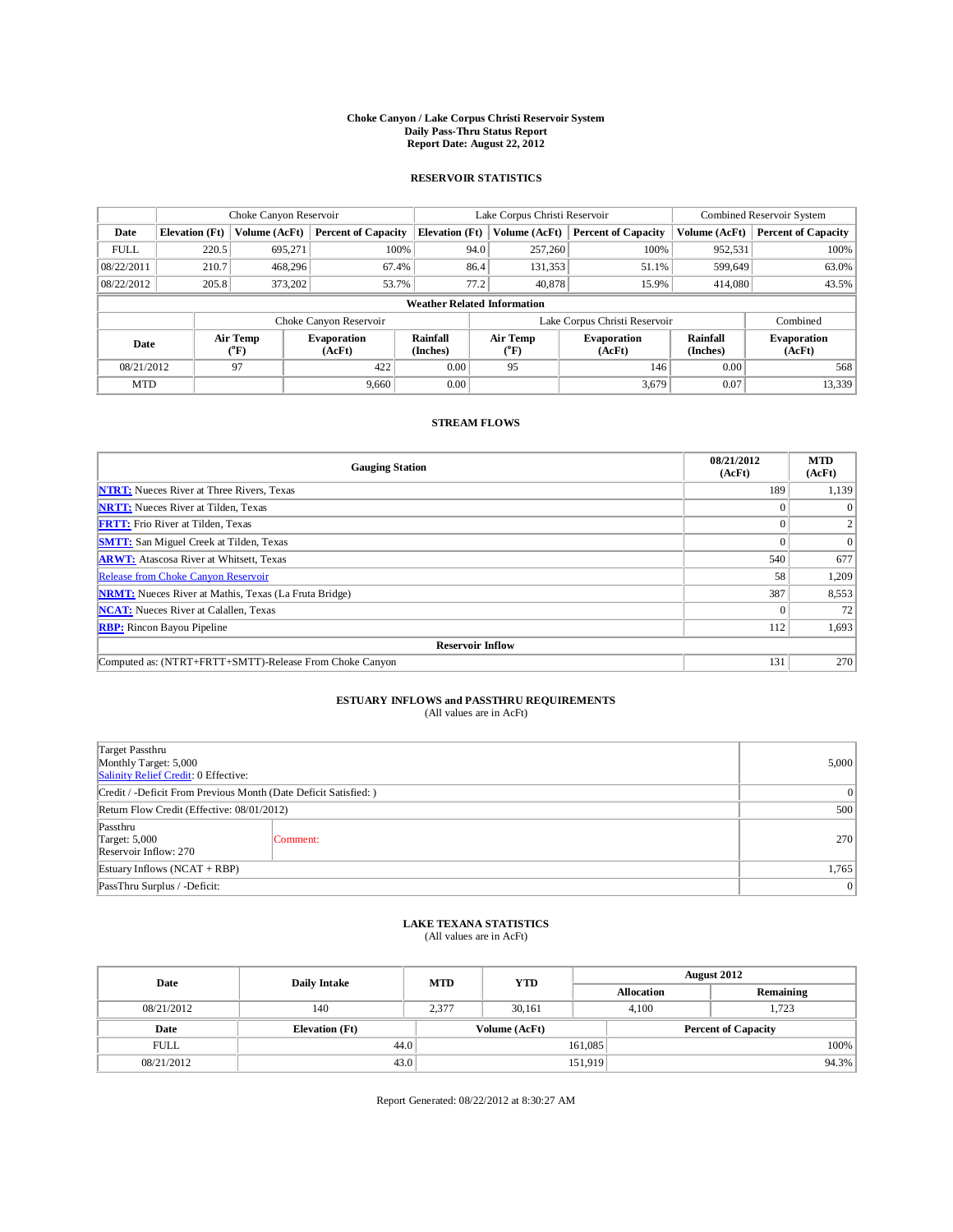## **Choke Canyon / Lake Corpus Christi Reservoir System Daily Pass-Thru Status Report Report Date: August 23, 2012**

### **RESERVOIR STATISTICS**

|             | Choke Canyon Reservoir             |                          |                              |                             | Lake Corpus Christi Reservoir |                  |                              |                             | Combined Reservoir System    |  |  |
|-------------|------------------------------------|--------------------------|------------------------------|-----------------------------|-------------------------------|------------------|------------------------------|-----------------------------|------------------------------|--|--|
| Date        | <b>Elevation</b> (Ft)              | Volume (AcFt)            | <b>Percent of Capacity</b>   | <b>Elevation</b> (Ft)       |                               | Volume (AcFt)    | <b>Percent of Capacity</b>   | Volume (AcFt)               | <b>Percent of Capacity</b>   |  |  |
| <b>FULL</b> | 220.5                              | 695,271                  | 100%                         |                             | 94.0                          | 257,260          | 100%                         | 952,531                     | 100%                         |  |  |
| 08/23/2011  | 210.7                              | 467,883                  | 67.3%                        |                             | 86.3                          | 130,533          | 50.7%                        | 598,416                     | 62.8%                        |  |  |
| 08/23/2012  | 205.9                              | 373,928                  | 53.8%                        |                             | 77.2                          | 40,430           | 15.7%                        | 414,358                     | 43.5%                        |  |  |
|             | <b>Weather Related Information</b> |                          |                              |                             |                               |                  |                              |                             |                              |  |  |
|             |                                    |                          | Choke Canyon Reservoir       |                             | Lake Corpus Christi Reservoir |                  |                              |                             | Combined                     |  |  |
| Date        |                                    | Air Temp<br>$\rm ^{o}F)$ | <b>Evaporation</b><br>(AcFt) | <b>Rainfall</b><br>(Inches) |                               | Air Temp<br>("F) | <b>Evaporation</b><br>(AcFt) | <b>Rainfall</b><br>(Inches) | <b>Evaporation</b><br>(AcFt) |  |  |
| 08/22/2012  | 96                                 |                          | 369                          | 0.00                        | 97                            |                  | 160                          | 0.00                        | 529                          |  |  |
| <b>MTD</b>  |                                    |                          | 10.029                       | 0.00                        |                               |                  | 3,839                        | 0.07                        | 13,868                       |  |  |

#### **STREAM FLOWS**

| <b>Gauging Station</b>                                       | 08/22/2012<br>(AcFt) | <b>MTD</b><br>(AcFt) |  |  |  |  |  |  |
|--------------------------------------------------------------|----------------------|----------------------|--|--|--|--|--|--|
| <b>NTRT:</b> Nueces River at Three Rivers, Texas             | 484                  | 1,624                |  |  |  |  |  |  |
| <b>NRTT:</b> Nueces River at Tilden, Texas                   |                      | $\Omega$             |  |  |  |  |  |  |
| <b>FRTT:</b> Frio River at Tilden, Texas                     |                      |                      |  |  |  |  |  |  |
| <b>SMTT:</b> San Miguel Creek at Tilden, Texas               |                      | $\Omega$             |  |  |  |  |  |  |
| <b>ARWT:</b> Atascosa River at Whitsett, Texas               | 189                  | 865                  |  |  |  |  |  |  |
| Release from Choke Canyon Reservoir                          | 58                   | 1,266                |  |  |  |  |  |  |
| <b>NRMT:</b> Nueces River at Mathis, Texas (La Fruta Bridge) | 367                  | 8,921                |  |  |  |  |  |  |
| <b>NCAT:</b> Nueces River at Calallen, Texas                 |                      | 72                   |  |  |  |  |  |  |
| <b>RBP:</b> Rincon Bayou Pipeline                            | 110                  | 1,803                |  |  |  |  |  |  |
| <b>Reservoir Inflow</b>                                      |                      |                      |  |  |  |  |  |  |
| Computed as: (NTRT+FRTT+SMTT)-Release From Choke Canyon      | 427                  | 697                  |  |  |  |  |  |  |

# **ESTUARY INFLOWS and PASSTHRU REQUIREMENTS**<br>(All values are in AcFt)

| Target Passthru<br>Monthly Target: 5,000<br>Salinity Relief Credit: 0 Effective: | 5,000    |     |  |  |
|----------------------------------------------------------------------------------|----------|-----|--|--|
| Credit / -Deficit From Previous Month (Date Deficit Satisfied: )                 |          |     |  |  |
| Return Flow Credit (Effective: 08/01/2012)                                       |          |     |  |  |
| Passthru<br><b>Target: 5,000</b><br>Reservoir Inflow: 697                        | Comment: | 697 |  |  |
| Estuary Inflows $(NCAT + RBP)$                                                   | 1,875    |     |  |  |
| PassThru Surplus / -Deficit:                                                     | 1,679    |     |  |  |

## **LAKE TEXANA STATISTICS** (All values are in AcFt)

| Date        | <b>Daily Intake</b>   | <b>MTD</b> | <b>YTD</b>    | <b>August 2012</b> |                   |                            |       |
|-------------|-----------------------|------------|---------------|--------------------|-------------------|----------------------------|-------|
|             |                       |            |               |                    | <b>Allocation</b> | Remaining                  |       |
| 08/22/2012  | 139                   | 2.516      | 30,300        |                    | 4.100             | 1.584                      |       |
| Date        | <b>Elevation</b> (Ft) |            | Volume (AcFt) |                    |                   | <b>Percent of Capacity</b> |       |
| <b>FULL</b> | 44.0                  |            |               | 161,085            |                   |                            | 100%  |
| 08/22/2012  | 43.1                  |            |               | 152,823            |                   |                            | 94.9% |

Report Generated: 08/23/2012 at 8:20:59 AM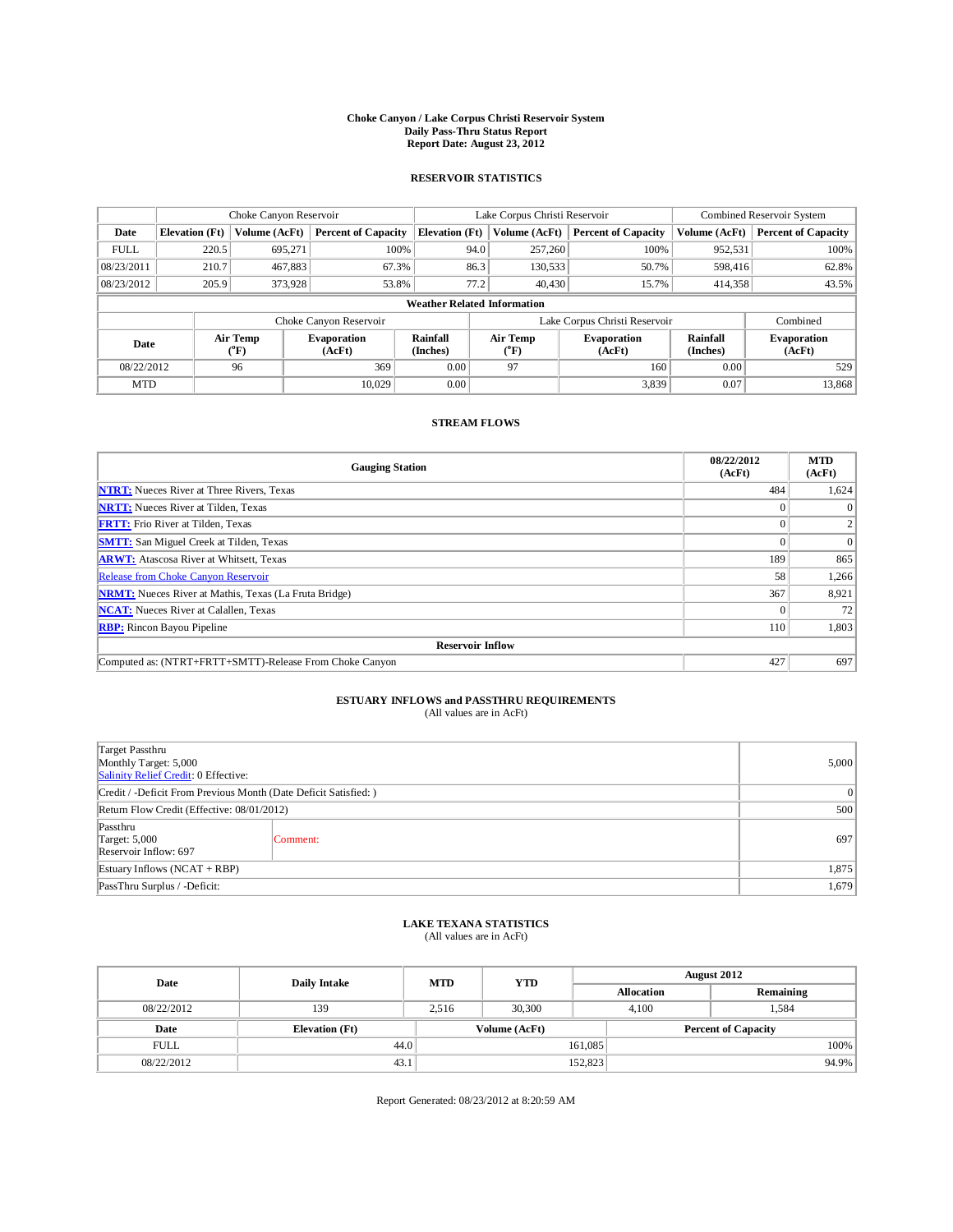## **Choke Canyon / Lake Corpus Christi Reservoir System Daily Pass-Thru Status Report Report Date: August 24, 2012**

### **RESERVOIR STATISTICS**

|             |                       | Choke Canyon Reservoir    |                              |                                    | Lake Corpus Christi Reservoir                    | Combined Reservoir System    |                      |                              |
|-------------|-----------------------|---------------------------|------------------------------|------------------------------------|--------------------------------------------------|------------------------------|----------------------|------------------------------|
| Date        | <b>Elevation</b> (Ft) | Volume (AcFt)             | <b>Percent of Capacity</b>   | <b>Elevation</b> (Ft)              | Volume (AcFt)                                    | <b>Percent of Capacity</b>   | Volume (AcFt)        | <b>Percent of Capacity</b>   |
| <b>FULL</b> | 220.5                 | 695,271                   | 100%                         | 94.0                               | 257,260                                          | 100%                         | 952,531              | 100%                         |
| 08/24/2011  | 210.7                 | 467.266                   | 67.2%                        | 86.3                               | 129,988                                          | 50.5%                        | 597,254              | 62.7%                        |
| 08/24/2012  | 205.8                 | 372,479                   | 53.6%                        | 77.1                               | 40,113                                           | 15.6%                        | 412,592              | 43.3%                        |
|             |                       |                           |                              | <b>Weather Related Information</b> |                                                  |                              |                      |                              |
|             |                       |                           | Choke Canyon Reservoir       |                                    | Lake Corpus Christi Reservoir                    |                              |                      |                              |
| Date        |                       | Air Temp<br>$\rm ^{(o}F)$ | <b>Evaporation</b><br>(AcFt) | Rainfall<br>(Inches)               | <b>Air Temp</b><br>$({}^{\mathrm{o}}\mathrm{F})$ | <b>Evaporation</b><br>(AcFt) | Rainfall<br>(Inches) | <b>Evaporation</b><br>(AcFt) |
| 08/23/2012  | 97                    |                           | 379                          | 0.00                               | 96                                               | 114                          | 0.00                 | 493                          |
| <b>MTD</b>  |                       |                           | 10.408                       | 0.00                               |                                                  | 3,953                        | 0.07                 | 14,361                       |

### **STREAM FLOWS**

| <b>Gauging Station</b>                                       | 08/23/2012<br>(AcFt) | <b>MTD</b><br>(AcFt) |  |  |  |  |  |  |  |
|--------------------------------------------------------------|----------------------|----------------------|--|--|--|--|--|--|--|
| <b>NTRT:</b> Nueces River at Three Rivers, Texas             | 173                  | 1,796                |  |  |  |  |  |  |  |
| <b>NRTT:</b> Nueces River at Tilden, Texas                   |                      | $\Omega$             |  |  |  |  |  |  |  |
| <b>FRTT:</b> Frio River at Tilden, Texas                     | $\Omega$             |                      |  |  |  |  |  |  |  |
| <b>SMTT:</b> San Miguel Creek at Tilden, Texas               | $\theta$             | $\Omega$             |  |  |  |  |  |  |  |
| <b>ARWT:</b> Atascosa River at Whitsett, Texas               | 48                   | 913                  |  |  |  |  |  |  |  |
| <b>Release from Choke Canyon Reservoir</b>                   | 202                  | 1,469                |  |  |  |  |  |  |  |
| <b>NRMT:</b> Nueces River at Mathis, Texas (La Fruta Bridge) | 288                  | 9,208                |  |  |  |  |  |  |  |
| <b>NCAT:</b> Nueces River at Calallen, Texas                 | $\Omega$             | 72                   |  |  |  |  |  |  |  |
| <b>RBP:</b> Rincon Bayou Pipeline                            | 110                  | 1,913                |  |  |  |  |  |  |  |
| <b>Reservoir Inflow</b>                                      |                      |                      |  |  |  |  |  |  |  |
| Computed as: NRTT+FRTT+SMTT+ARWT                             | 48                   | 744                  |  |  |  |  |  |  |  |

## **ESTUARY INFLOWS and PASSTHRU REQUIREMENTS**

|  | (All values are in AcFt) |
|--|--------------------------|
|--|--------------------------|

| Target Passthru<br>Monthly Target: 5,000<br>Salinity Relief Credit: 0 Effective: |                                                                  | 5,000 |  |
|----------------------------------------------------------------------------------|------------------------------------------------------------------|-------|--|
|                                                                                  | Credit / -Deficit From Previous Month (Date Deficit Satisfied: ) |       |  |
| Return Flow Credit (Effective: 08/01/2012)                                       | 500                                                              |       |  |
| Passthru<br><b>Target: 5,000</b><br>Reservoir Inflow: 744                        | Comment:                                                         | 744   |  |
| Estuary Inflows $(NCAT + RBP)$                                                   | 1,985                                                            |       |  |
| PassThru Surplus / -Deficit:                                                     |                                                                  | 1,741 |  |

## **LAKE TEXANA STATISTICS** (All values are in AcFt)

|             | <b>MTD</b><br>Date<br><b>Daily Intake</b> | <b>YTD</b> | <b>August 2012</b> |                   |                            |           |       |
|-------------|-------------------------------------------|------------|--------------------|-------------------|----------------------------|-----------|-------|
|             |                                           |            |                    | <b>Allocation</b> |                            | Remaining |       |
| 08/23/2012  | 138                                       | 2.654      | 30.438             |                   | 4.100<br>1.446             |           |       |
| Date        | <b>Elevation</b> (Ft)                     |            | Volume (AcFt)      |                   | <b>Percent of Capacity</b> |           |       |
| <b>FULL</b> | 44.0                                      |            |                    | 161,085           |                            |           | 100%  |
| 08/23/2012  | 42.9                                      |            |                    | 151,018           |                            |           | 93.8% |

Report Generated: 08/24/2012 at 9:00:58 AM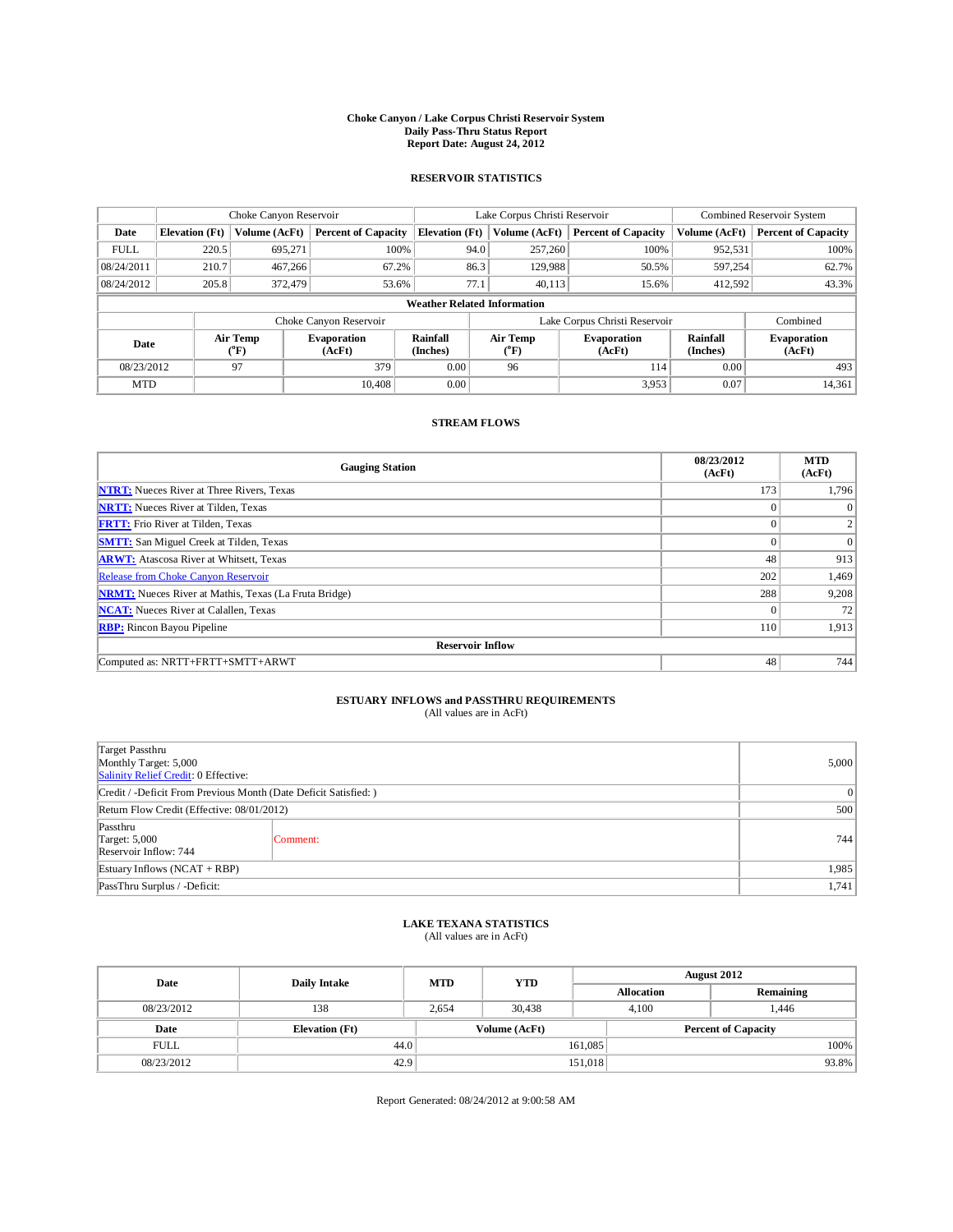## **Choke Canyon / Lake Corpus Christi Reservoir System Daily Pass-Thru Status Report Report Date: August 25, 2012**

### **RESERVOIR STATISTICS**

|             | Choke Canyon Reservoir |                          |                              |                                    | Lake Corpus Christi Reservoir |                              |                               |                             | Combined Reservoir System    |  |  |
|-------------|------------------------|--------------------------|------------------------------|------------------------------------|-------------------------------|------------------------------|-------------------------------|-----------------------------|------------------------------|--|--|
| Date        | <b>Elevation</b> (Ft)  | Volume (AcFt)            | <b>Percent of Capacity</b>   | <b>Elevation</b> (Ft)              | Volume (AcFt)                 |                              | <b>Percent of Capacity</b>    | Volume (AcFt)               | <b>Percent of Capacity</b>   |  |  |
| <b>FULL</b> | 220.5                  | 695,271                  | 100%                         |                                    | 94.0                          | 257,260                      | 100%                          | 952,531                     | 100%                         |  |  |
| 08/25/2011  | 210.7                  | 466,653                  | 67.1%                        |                                    | 86.2                          | 129,445                      | 50.3%                         | 596,098                     | 62.6%                        |  |  |
| 08/25/2012  | 205.8                  | 371,763                  | 53.5%                        |                                    | 77.1                          | 39,860                       | 15.5%                         | 411,623                     | 43.2%                        |  |  |
|             |                        |                          |                              | <b>Weather Related Information</b> |                               |                              |                               |                             |                              |  |  |
|             |                        |                          | Choke Canyon Reservoir       |                                    |                               |                              | Lake Corpus Christi Reservoir |                             | Combined                     |  |  |
| Date        |                        | Air Temp<br>$\rm ^{o}F)$ | <b>Evaporation</b><br>(AcFt) | Rainfall<br>(Inches)               | Air Temp<br>$\rm ^{o}F)$      | <b>Evaporation</b><br>(AcFt) |                               | <b>Rainfall</b><br>(Inches) | <b>Evaporation</b><br>(AcFt) |  |  |
| 08/24/2012  |                        | 98                       | 452                          | 0.00                               | 97                            |                              | 180                           | 0.00                        | 632                          |  |  |
| <b>MTD</b>  |                        |                          | 10.860                       | 0.00                               |                               |                              | 4,133                         | 0.07                        | 14,993                       |  |  |

#### **STREAM FLOWS**

| <b>Gauging Station</b>                                       | 08/24/2012<br>(AcFt) | <b>MTD</b><br>(AcFt) |  |  |  |  |
|--------------------------------------------------------------|----------------------|----------------------|--|--|--|--|
| <b>NTRT:</b> Nueces River at Three Rivers, Texas             | 330                  | 2,126                |  |  |  |  |
| <b>NRTT:</b> Nueces River at Tilden, Texas                   |                      | $\Omega$             |  |  |  |  |
| <b>FRTT:</b> Frio River at Tilden, Texas                     |                      |                      |  |  |  |  |
| <b>SMTT:</b> San Miguel Creek at Tilden, Texas               | $\Omega$             | $\Omega$             |  |  |  |  |
| <b>ARWT:</b> Atascosa River at Whitsett, Texas               | 30                   | 943                  |  |  |  |  |
| Release from Choke Canyon Reservoir                          | 371                  | 1,840                |  |  |  |  |
| <b>NRMT:</b> Nueces River at Mathis, Texas (La Fruta Bridge) | 318                  | 9,526                |  |  |  |  |
| <b>NCAT:</b> Nueces River at Calallen, Texas                 | $\Omega$             | 72                   |  |  |  |  |
| <b>RBP:</b> Rincon Bayou Pipeline                            | 90                   | 2,003                |  |  |  |  |
| <b>Reservoir Inflow</b>                                      |                      |                      |  |  |  |  |
| Computed as: NRTT+FRTT+SMTT+ARWT                             | 30                   | 774                  |  |  |  |  |

## **ESTUARY INFLOWS and PASSTHRU REQUIREMENTS**

|  | (All values are in AcFt) |  |  |
|--|--------------------------|--|--|
|--|--------------------------|--|--|

| Target Passthru<br>Monthly Target: 5,000<br>Salinity Relief Credit: 0 Effective: |                                                                                                                                               | 5.000 |  |  |
|----------------------------------------------------------------------------------|-----------------------------------------------------------------------------------------------------------------------------------------------|-------|--|--|
|                                                                                  | Credit / -Deficit From Previous Month (Date Deficit Satisfied: )                                                                              |       |  |  |
| Return Flow Credit (Effective: 08/01/2012)                                       |                                                                                                                                               | 500   |  |  |
| Passthru<br><b>Target: 5,000</b><br>Reservoir Inflow: 774                        | Comment: 2003 AF of the previously banked 10,294 AF were delivered between August 7th and 24th.<br>8291 AF remain banked for future delivery. | 774   |  |  |
| Estuary Inflows (NCAT + RBP)                                                     | 2,076                                                                                                                                         |       |  |  |
| PassThru Surplus / -Deficit:                                                     |                                                                                                                                               | 1,801 |  |  |

## **LAKE TEXANA STATISTICS** (All values are in AcFt)

| Date<br><b>Daily Intake</b><br><b>MTD</b> |                       | <b>YTD</b> | <b>August 2012</b> |                   |                            |       |
|-------------------------------------------|-----------------------|------------|--------------------|-------------------|----------------------------|-------|
|                                           |                       |            |                    | <b>Allocation</b> | Remaining                  |       |
| 08/24/2012                                | 139                   | 2.793      | 30,577             |                   | 1,307<br>4.100             |       |
| Date                                      | <b>Elevation</b> (Ft) |            | Volume (AcFt)      |                   | <b>Percent of Capacity</b> |       |
| <b>FULL</b>                               | 44.0                  |            |                    | 161,085           |                            | 100%  |
| 08/24/2012                                | 42.9                  |            |                    | 151,018           |                            | 93.8% |

Report Generated: 08/25/2012 at 8:52:00 AM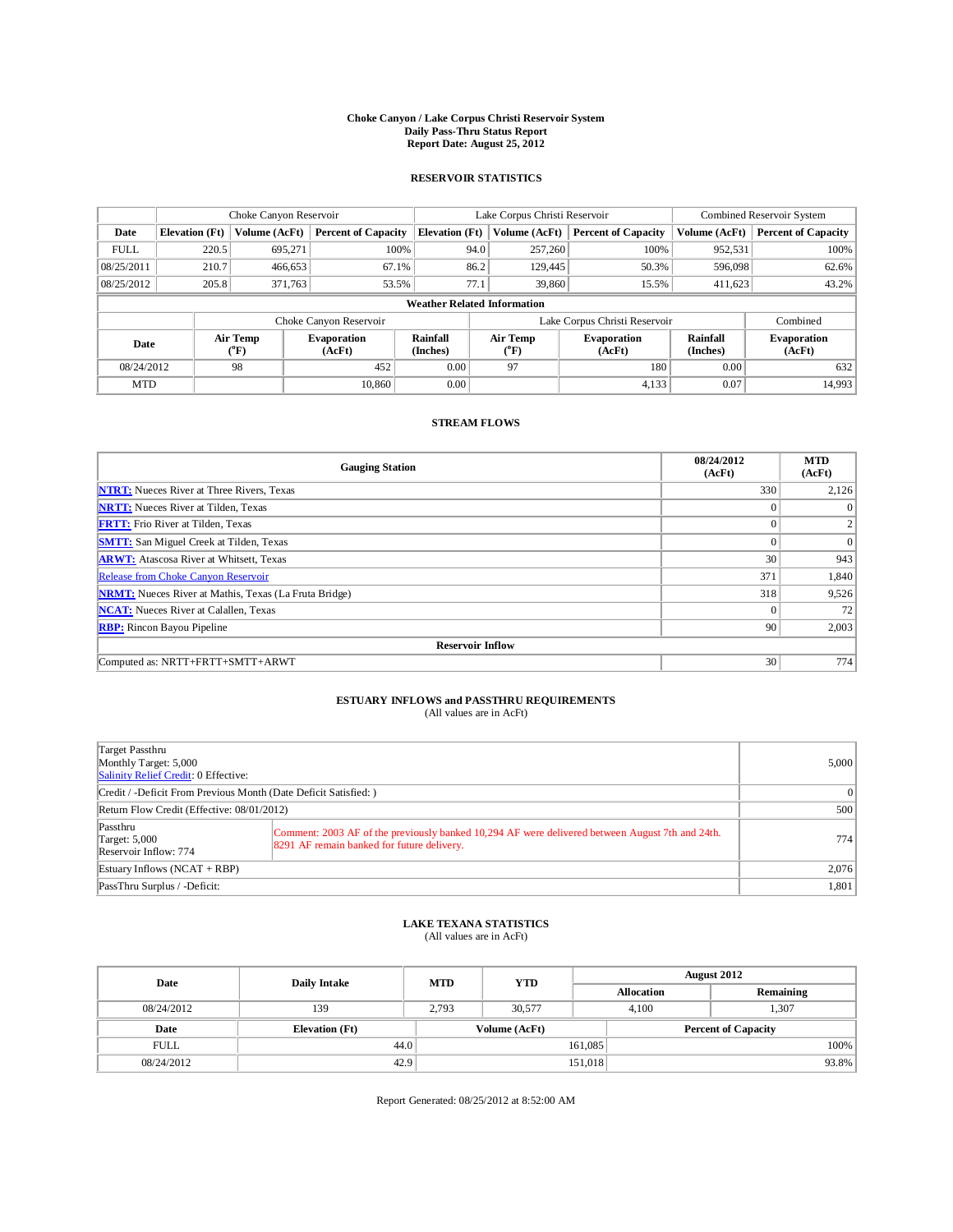## **Choke Canyon / Lake Corpus Christi Reservoir System Daily Pass-Thru Status Report Report Date: August 26, 2012**

### **RESERVOIR STATISTICS**

|             | Choke Canyon Reservoir |                          |                              |                                    | Lake Corpus Christi Reservoir |                          |                               |               | Combined Reservoir System    |  |  |
|-------------|------------------------|--------------------------|------------------------------|------------------------------------|-------------------------------|--------------------------|-------------------------------|---------------|------------------------------|--|--|
| Date        | <b>Elevation</b> (Ft)  | Volume (AcFt)            | <b>Percent of Capacity</b>   | <b>Elevation</b> (Ft)              |                               | Volume (AcFt)            | <b>Percent of Capacity</b>    | Volume (AcFt) | <b>Percent of Capacity</b>   |  |  |
| <b>FULL</b> | 220.5                  | 695,271                  | 100%                         |                                    | 94.0                          | 257,260                  | 100%                          | 952,531       | 100%                         |  |  |
| 08/26/2011  | 210.6                  | 466,244                  | 67.1%                        |                                    | 86.2                          | 129.173                  | 50.2%                         | 595,417       | 62.5%                        |  |  |
| 08/26/2012  | 205.7                  | 370,142                  | 53.2%                        |                                    | 77.0                          | 39,608                   | 15.4%                         | 409,750       | 43.0%                        |  |  |
|             |                        |                          |                              | <b>Weather Related Information</b> |                               |                          |                               |               |                              |  |  |
|             |                        |                          | Choke Canyon Reservoir       |                                    |                               |                          | Lake Corpus Christi Reservoir |               | Combined                     |  |  |
| Date        |                        | Air Temp<br>$\rm ^{o}F)$ | <b>Evaporation</b><br>(AcFt) | Rainfall<br>(Inches)               |                               | Air Temp<br>$\rm ^{o}F)$ | <b>Evaporation</b><br>(AcFt)  |               | <b>Evaporation</b><br>(AcFt) |  |  |
| 08/25/2012  |                        | 98                       | 451                          | 0.00                               |                               | 96                       | 187                           | 0.00          | 638                          |  |  |
| <b>MTD</b>  |                        |                          | 11.311                       | 0.00                               |                               |                          | 4,320                         | 0.07          | 15,631                       |  |  |

#### **STREAM FLOWS**

| <b>Gauging Station</b>                                       | 08/25/2012<br>(AcFt) | <b>MTD</b><br>(AcFt) |  |  |  |  |
|--------------------------------------------------------------|----------------------|----------------------|--|--|--|--|
| <b>NTRT:</b> Nueces River at Three Rivers, Texas             | 351                  | 2,477                |  |  |  |  |
| <b>NRTT:</b> Nueces River at Tilden, Texas                   |                      | $\Omega$             |  |  |  |  |
| <b>FRTT:</b> Frio River at Tilden, Texas                     |                      |                      |  |  |  |  |
| <b>SMTT:</b> San Miguel Creek at Tilden, Texas               | $\theta$             | $\Omega$             |  |  |  |  |
| <b>ARWT:</b> Atascosa River at Whitsett, Texas               | 17                   | 960                  |  |  |  |  |
| <b>Release from Choke Canyon Reservoir</b>                   | 397                  | 2,237                |  |  |  |  |
| <b>NRMT:</b> Nueces River at Mathis, Texas (La Fruta Bridge) | 296                  | 9,822                |  |  |  |  |
| <b>NCAT:</b> Nueces River at Calallen, Texas                 | 4                    | 76                   |  |  |  |  |
| <b>RBP:</b> Rincon Bayou Pipeline                            | $\mathbf{0}$         | 2,003                |  |  |  |  |
| <b>Reservoir Inflow</b>                                      |                      |                      |  |  |  |  |
| Computed as: NRTT+FRTT+SMTT+ARWT                             | 17                   | 791                  |  |  |  |  |

## **ESTUARY INFLOWS and PASSTHRU REQUIREMENTS**<br>(All values are in AcFt)

| Target Passthru<br>Monthly Target: 5,000<br>Salinity Relief Credit: 0 Effective: |                                                                                                                                               | 5,000           |
|----------------------------------------------------------------------------------|-----------------------------------------------------------------------------------------------------------------------------------------------|-----------------|
| Credit / -Deficit From Previous Month (Date Deficit Satisfied:)                  |                                                                                                                                               | $\vert 0 \vert$ |
| Return Flow Credit (Effective: 08/01/2012)                                       | 500                                                                                                                                           |                 |
| Passthru<br><b>Target: 5,000</b><br>Reservoir Inflow: 791                        | Comment: 2003 AF of the previously banked 10,294 AF were delivered between August 7th and 24th.<br>8291 AF remain banked for future delivery. | 791             |
| Estuary Inflows (NCAT + RBP)                                                     | 2.080                                                                                                                                         |                 |
| PassThru Surplus / -Deficit:                                                     |                                                                                                                                               | 1,789           |

## **LAKE TEXANA STATISTICS** (All values are in AcFt)

|             | Date<br><b>Daily Intake</b> | <b>MTD</b> | <b>YTD</b>    | <b>August 2012</b> |                   |                            |  |
|-------------|-----------------------------|------------|---------------|--------------------|-------------------|----------------------------|--|
|             |                             |            |               |                    | <b>Allocation</b> | Remaining                  |  |
| 08/25/2012  | 138                         | 2.931      | 30.716        |                    | 4.100             | 1.169                      |  |
| Date        | <b>Elevation</b> (Ft)       |            | Volume (AcFt) |                    |                   | <b>Percent of Capacity</b> |  |
| <b>FULL</b> | 44.0                        |            |               | 161,085            |                   | 100%                       |  |
| 08/25/2012  | 42.8                        |            |               | 151,018            |                   | 93.8%                      |  |

Report Generated: 08/26/2012 at 8:36:57 AM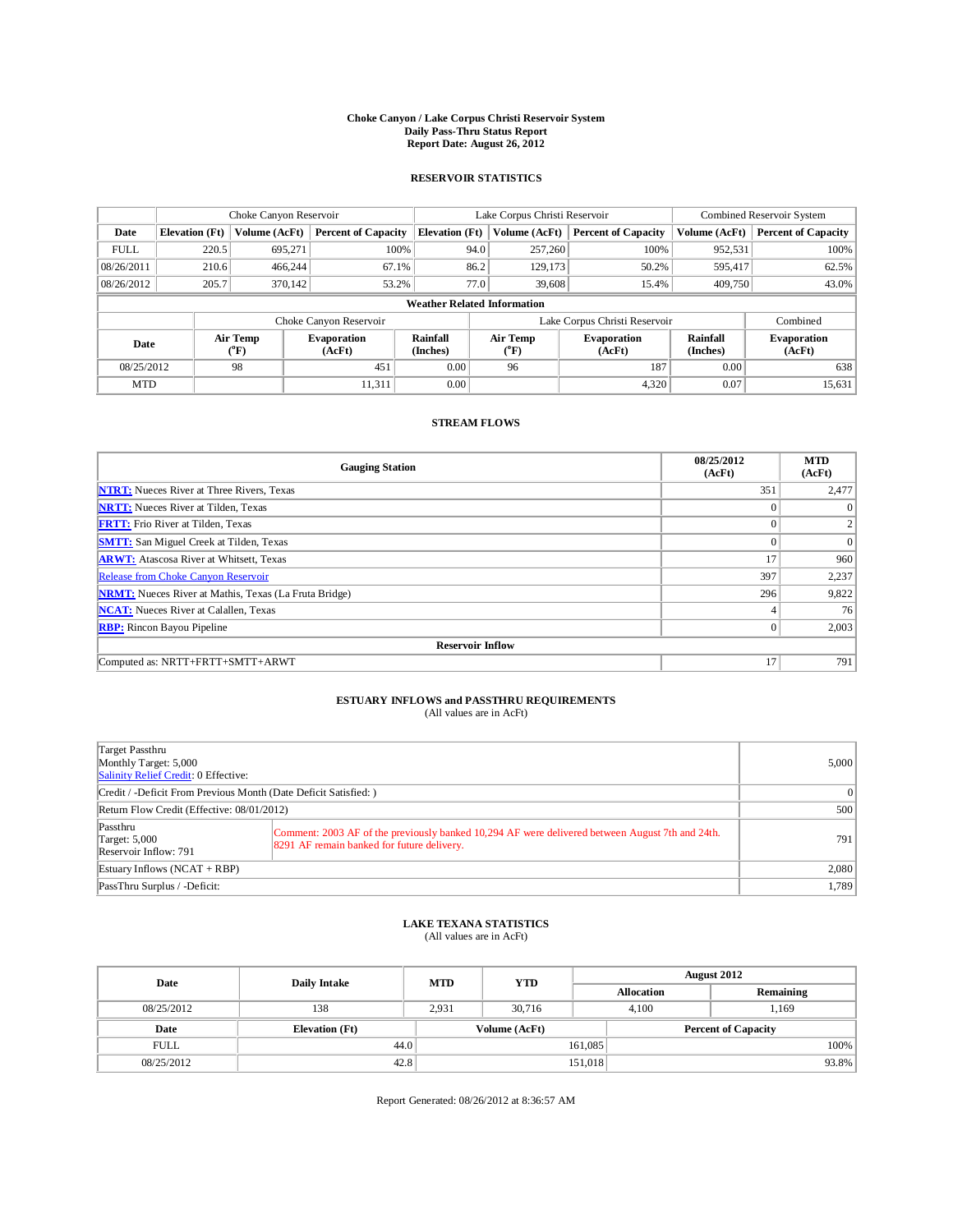## **Choke Canyon / Lake Corpus Christi Reservoir System Daily Pass-Thru Status Report Report Date: August 27, 2012**

### **RESERVOIR STATISTICS**

|             | Choke Canyon Reservoir |                          |                              |                                    | Lake Corpus Christi Reservoir |                                  |                               |                             | Combined Reservoir System    |  |  |
|-------------|------------------------|--------------------------|------------------------------|------------------------------------|-------------------------------|----------------------------------|-------------------------------|-----------------------------|------------------------------|--|--|
| Date        | <b>Elevation</b> (Ft)  | Volume (AcFt)            | <b>Percent of Capacity</b>   | <b>Elevation</b> (Ft)              |                               | Volume (AcFt)                    | <b>Percent of Capacity</b>    | Volume (AcFt)               | <b>Percent of Capacity</b>   |  |  |
| <b>FULL</b> | 220.5                  | 695,271                  | 100%                         |                                    | 94.0                          | 257,260                          | 100%                          | 952,531                     | 100%                         |  |  |
| 08/27/2011  | 210.6                  | 464,814                  | 66.9%                        |                                    | 86.2                          | 128.361                          | 49.9%                         | 593,175                     | 62.3%                        |  |  |
| 08/27/2012  | 205.6                  | 369,598                  | 53.2%                        |                                    | 77.0                          | 39,608                           | 15.4%                         | 409,206                     | 43.0%                        |  |  |
|             |                        |                          |                              | <b>Weather Related Information</b> |                               |                                  |                               |                             |                              |  |  |
|             |                        |                          | Choke Canyon Reservoir       |                                    |                               |                                  | Lake Corpus Christi Reservoir |                             | Combined                     |  |  |
| Date        |                        | Air Temp<br>$\rm ^{o}F)$ | <b>Evaporation</b><br>(AcFt) | Rainfall<br>(Inches)               |                               | Air Temp<br>$\mathrm{^{\circ}F}$ | <b>Evaporation</b><br>(AcFt)  | <b>Rainfall</b><br>(Inches) | <b>Evaporation</b><br>(AcFt) |  |  |
| 08/26/2012  |                        | 98                       | 440                          | 0.00<br>99                         |                               | 157                              | 0.00                          | 597                         |                              |  |  |
| <b>MTD</b>  |                        |                          | 11.751                       | 0.00                               |                               |                                  | 4,477                         | 0.07                        | 16,228                       |  |  |

#### **STREAM FLOWS**

| <b>Gauging Station</b>                                       | 08/26/2012<br>(AcFt) | <b>MTD</b><br>(AcFt) |
|--------------------------------------------------------------|----------------------|----------------------|
| <b>NTRT:</b> Nueces River at Three Rivers, Texas             | 345                  | 2,823                |
| <b>NRTT:</b> Nueces River at Tilden, Texas                   |                      | $\Omega$             |
| <b>FRTT:</b> Frio River at Tilden, Texas                     | $\Omega$             |                      |
| <b>SMTT:</b> San Miguel Creek at Tilden, Texas               | $\theta$             | $\Omega$             |
| <b>ARWT:</b> Atascosa River at Whitsett, Texas               | 11                   | 971                  |
| Release from Choke Canyon Reservoir                          | 397                  | 2,634                |
| <b>NRMT:</b> Nueces River at Mathis, Texas (La Fruta Bridge) | 288                  | 10,110               |
| <b>NCAT:</b> Nueces River at Calallen, Texas                 | 14                   | 91                   |
| <b>RBP:</b> Rincon Bayou Pipeline                            | $\mathbf{0}$         | 2,003                |
| <b>Reservoir Inflow</b>                                      |                      |                      |
| Computed as: NRTT+FRTT+SMTT+ARWT                             | 11                   | 802                  |

## **ESTUARY INFLOWS and PASSTHRU REQUIREMENTS**<br>(All values are in AcFt)

| Target Passthru<br>Monthly Target: 5,000<br>Salinity Relief Credit: 0 Effective: |                                                                                                                                               | 5,000           |
|----------------------------------------------------------------------------------|-----------------------------------------------------------------------------------------------------------------------------------------------|-----------------|
| Credit / -Deficit From Previous Month (Date Deficit Satisfied:)                  |                                                                                                                                               | $\vert 0 \vert$ |
| Return Flow Credit (Effective: 08/01/2012)                                       | 500                                                                                                                                           |                 |
| Passthru<br>Target: $5,000$<br>Reservoir Inflow: 802                             | Comment: 2003 AF of the previously banked 10,294 AF were delivered between August 7th and 24th.<br>8291 AF remain banked for future delivery. | 802             |
| Estuary Inflows (NCAT + RBP)                                                     | 2.094                                                                                                                                         |                 |
| PassThru Surplus / -Deficit:                                                     |                                                                                                                                               | 1,791           |

## **LAKE TEXANA STATISTICS** (All values are in AcFt)

| Date        | <b>Daily Intake</b>   | <b>MTD</b> | <b>YTD</b>    | <b>August 2012</b> |                            |           |  |
|-------------|-----------------------|------------|---------------|--------------------|----------------------------|-----------|--|
|             |                       |            |               |                    | <b>Allocation</b>          | Remaining |  |
| 08/26/2012  | 138                   | 3.070      | 30.854        |                    | 1,030<br>4.100             |           |  |
| Date        | <b>Elevation</b> (Ft) |            | Volume (AcFt) |                    | <b>Percent of Capacity</b> |           |  |
| <b>FULL</b> | 44.0                  |            |               | 161,085            |                            | 100%      |  |
| 08/26/2012  | 42.8                  |            |               | 151,018            |                            | 93.8%     |  |

Report Generated: 08/27/2012 at 8:58:57 AM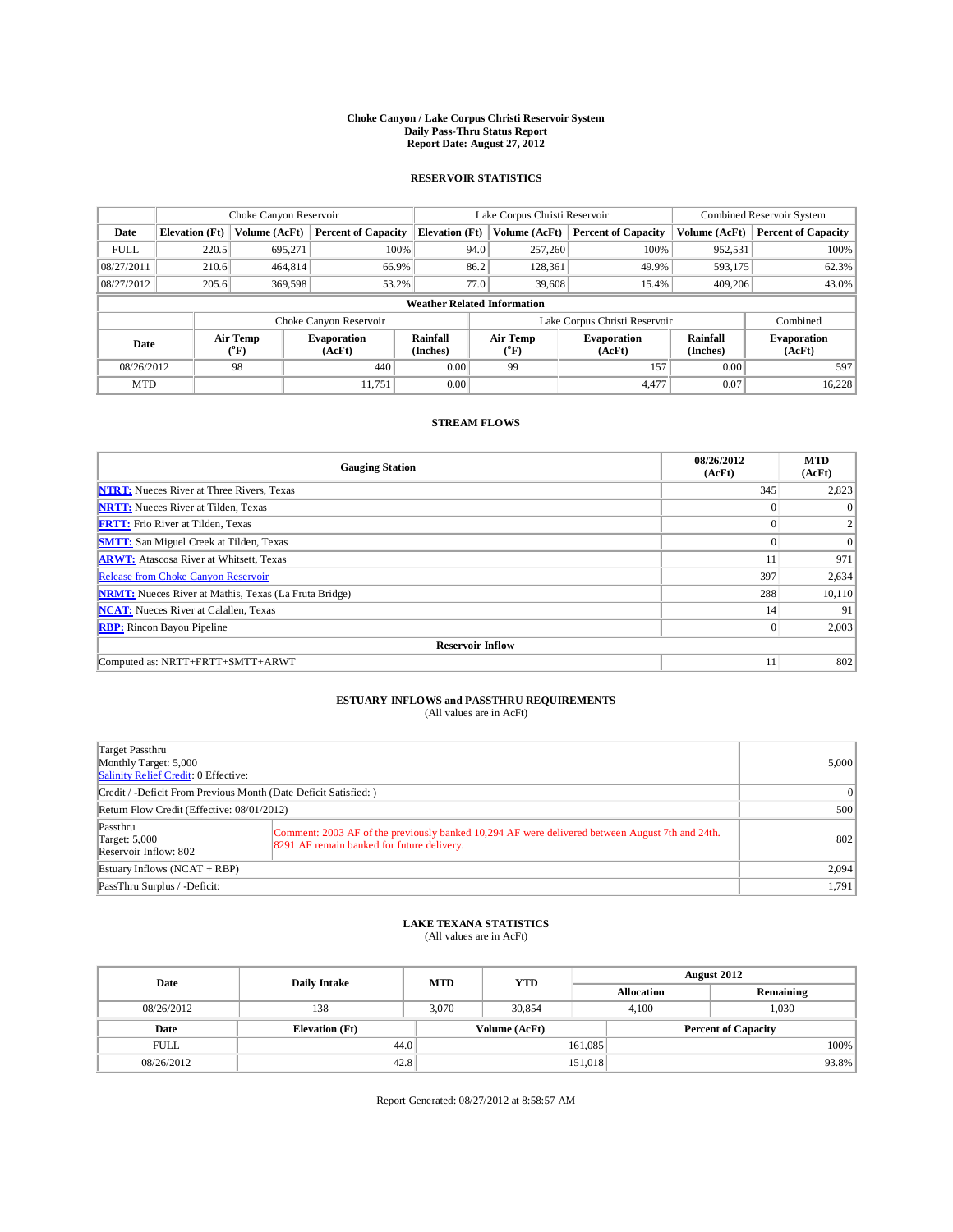## **Choke Canyon / Lake Corpus Christi Reservoir System Daily Pass-Thru Status Report Report Date: August 28, 2012**

### **RESERVOIR STATISTICS**

|             | Choke Canyon Reservoir |                           | Lake Corpus Christi Reservoir |                                    |      |                                           | Combined Reservoir System     |                             |                              |
|-------------|------------------------|---------------------------|-------------------------------|------------------------------------|------|-------------------------------------------|-------------------------------|-----------------------------|------------------------------|
| Date        | <b>Elevation</b> (Ft)  | Volume (AcFt)             | <b>Percent of Capacity</b>    | <b>Elevation</b> (Ft)              |      | Volume (AcFt)                             | <b>Percent of Capacity</b>    | Volume (AcFt)               | <b>Percent of Capacity</b>   |
| <b>FULL</b> | 220.5                  | 695,271                   | 100%                          |                                    | 94.0 | 257,260                                   | 100%                          | 952,531                     | 100%                         |
| 08/28/2011  | 210.5                  | 463,793                   | 66.7%                         |                                    | 86.1 | 127,821                                   | 49.7%                         | 591,614                     | 62.1%                        |
| 08/28/2012  | 205.6                  | 369,054                   | 53.1%                         |                                    | 77.0 | 39,545                                    | 15.4%                         | 408,599                     | 42.9%                        |
|             |                        |                           |                               | <b>Weather Related Information</b> |      |                                           |                               |                             |                              |
|             |                        |                           | Choke Canyon Reservoir        |                                    |      |                                           | Lake Corpus Christi Reservoir |                             | Combined                     |
| Date        |                        | Air Temp<br>$\rm ^{(o}F)$ | <b>Evaporation</b><br>(AcFt)  | <b>Rainfall</b><br>(Inches)        |      | Air Temp<br>$({}^{\mathrm{o}}\mathrm{F})$ | <b>Evaporation</b><br>(AcFt)  | <b>Rainfall</b><br>(Inches) | <b>Evaporation</b><br>(AcFt) |
| 08/27/2012  |                        | 97                        | 409                           | 0.00                               |      | 98                                        | 143                           | 0.00                        | 552                          |
| <b>MTD</b>  |                        |                           | 12.160                        | 0.00                               |      |                                           | 4,620                         | 0.07                        | 16.780                       |

#### **STREAM FLOWS**

| <b>Gauging Station</b>                                       | 08/27/2012<br>(AcFt) | <b>MTD</b><br>(AcFt) |
|--------------------------------------------------------------|----------------------|----------------------|
| <b>NTRT:</b> Nueces River at Three Rivers, Texas             | 343                  | 3,166                |
| <b>NRTT:</b> Nueces River at Tilden, Texas                   |                      | $\Omega$             |
| <b>FRTT:</b> Frio River at Tilden, Texas                     | $\theta$             |                      |
| <b>SMTT:</b> San Miguel Creek at Tilden, Texas               | $\theta$             | $\Omega$             |
| <b>ARWT:</b> Atascosa River at Whitsett, Texas               | $\mathbf Q$          | 980                  |
| Release from Choke Canyon Reservoir                          | 397                  | 3,031                |
| <b>NRMT:</b> Nueces River at Mathis, Texas (La Fruta Bridge) | 276                  | 10,386               |
| <b>NCAT:</b> Nueces River at Calallen, Texas                 | 36                   | 126                  |
| <b>RBP:</b> Rincon Bayou Pipeline                            | 22                   | 2,026                |
| <b>Reservoir Inflow</b>                                      |                      |                      |
| Computed as: NRTT+FRTT+SMTT+ARWT                             |                      | 812                  |

## **ESTUARY INFLOWS and PASSTHRU REQUIREMENTS**<br>(All values are in AcFt)

| Target Passthru<br>Monthly Target: 5,000<br>Salinity Relief Credit: 0 Effective: |                                                                                                                                               | 5,000 |  |
|----------------------------------------------------------------------------------|-----------------------------------------------------------------------------------------------------------------------------------------------|-------|--|
| Credit / -Deficit From Previous Month (Date Deficit Satisfied:)                  | $\vert 0 \vert$                                                                                                                               |       |  |
| Return Flow Credit (Effective: 08/01/2012)                                       |                                                                                                                                               |       |  |
| Passthru<br>Target: $5,000$<br>Reservoir Inflow: 812                             | Comment: 2003 AF of the previously banked 10,294 AF were delivered between August 7th and 24th.<br>8291 AF remain banked for future delivery. | 812   |  |
| Estuary Inflows (NCAT + RBP)                                                     | 2,152                                                                                                                                         |       |  |
| PassThru Surplus / -Deficit:                                                     |                                                                                                                                               | 1,840 |  |

## **LAKE TEXANA STATISTICS** (All values are in AcFt)

| Date        | <b>Daily Intake</b>   | <b>MTD</b> | <b>YTD</b>    | <b>August 2012</b> |                            |           |       |
|-------------|-----------------------|------------|---------------|--------------------|----------------------------|-----------|-------|
|             |                       |            |               |                    | <b>Allocation</b>          | Remaining |       |
| 08/27/2012  | 139                   | 3.208      | 30.993        |                    | 892<br>4.100               |           |       |
| Date        | <b>Elevation</b> (Ft) |            | Volume (AcFt) |                    | <b>Percent of Capacity</b> |           |       |
| <b>FULL</b> | 44.0                  |            |               | 161,085            |                            |           | 100%  |
| 08/27/2012  | 42.8                  |            |               | 150,120            |                            |           | 93.2% |

Report Generated: 08/28/2012 at 8:36:04 AM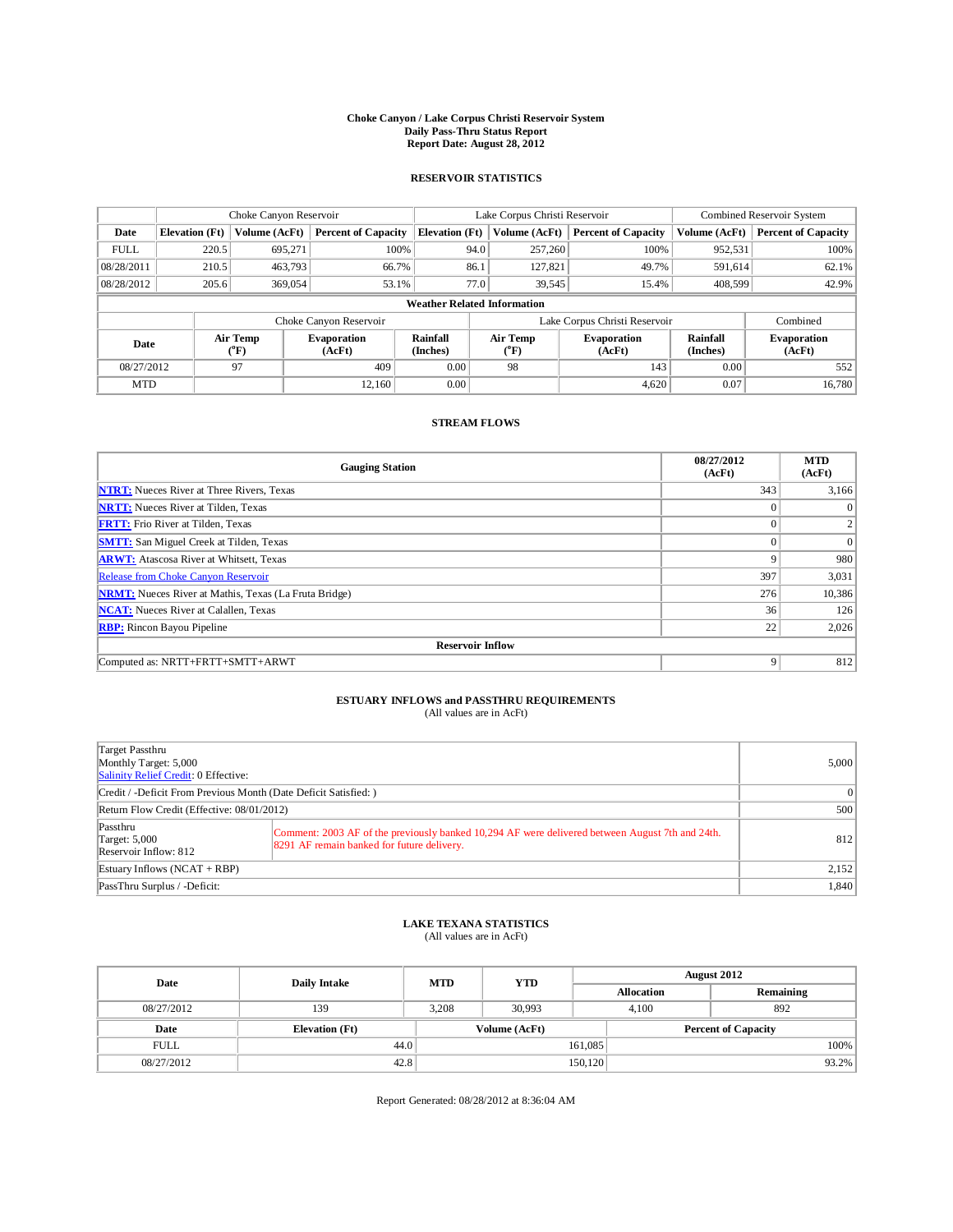## **Choke Canyon / Lake Corpus Christi Reservoir System Daily Pass-Thru Status Report Report Date: August 29, 2012**

### **RESERVOIR STATISTICS**

|             | Choke Canyon Reservoir |                                                |                            |                                    | Lake Corpus Christi Reservoir |               |                               |                             | Combined Reservoir System    |  |  |
|-------------|------------------------|------------------------------------------------|----------------------------|------------------------------------|-------------------------------|---------------|-------------------------------|-----------------------------|------------------------------|--|--|
| Date        | <b>Elevation</b> (Ft)  | Volume (AcFt)                                  | <b>Percent of Capacity</b> | <b>Elevation</b> (Ft)              |                               | Volume (AcFt) | <b>Percent of Capacity</b>    | Volume (AcFt)               | <b>Percent of Capacity</b>   |  |  |
| <b>FULL</b> | 220.5                  | 695,271                                        | 100%                       |                                    | 94.0                          | 257,260       | 100%                          | 952,531                     | 100%                         |  |  |
| 08/29/2011  | 210.5                  | 463,588                                        | 66.7%                      |                                    | 86.1                          | 127.282       | 49.5%                         | 590,870                     | 62.0%                        |  |  |
| 08/29/2012  | 205.5                  | 367,801                                        | 52.9%                      |                                    | 77.0                          | 39,608        | 15.4%                         | 407,409                     | 42.8%                        |  |  |
|             |                        |                                                |                            | <b>Weather Related Information</b> |                               |               |                               |                             |                              |  |  |
|             |                        |                                                | Choke Canyon Reservoir     |                                    |                               |               | Lake Corpus Christi Reservoir |                             | Combined                     |  |  |
| Date        |                        | Air Temp<br><b>Evaporation</b><br>$\rm ^{o}F)$ |                            | Rainfall<br>(Inches)               | Air Temp<br>$\rm ^{o}F)$      |               | <b>Evaporation</b><br>(AcFt)  | <b>Rainfall</b><br>(Inches) | <b>Evaporation</b><br>(AcFt) |  |  |
| 08/28/2012  |                        | 95<br>314                                      |                            | 0.00                               |                               | 97            | 121                           | 0.00                        | 435                          |  |  |
| <b>MTD</b>  |                        |                                                | 12.474                     | 0.00                               |                               |               | 4.741                         | 0.07                        | 17,215                       |  |  |

#### **STREAM FLOWS**

| <b>Gauging Station</b>                                       | 08/28/2012<br>(AcFt) | <b>MTD</b><br>(AcFt) |
|--------------------------------------------------------------|----------------------|----------------------|
| <b>NTRT:</b> Nueces River at Three Rivers, Texas             | 339                  | 3,506                |
| <b>NRTT:</b> Nueces River at Tilden, Texas                   |                      | $\Omega$             |
| <b>FRTT:</b> Frio River at Tilden, Texas                     |                      |                      |
| <b>SMTT:</b> San Miguel Creek at Tilden, Texas               | $\theta$             | $\Omega$             |
| <b>ARWT:</b> Atascosa River at Whitsett, Texas               | 6                    | 987                  |
| <b>Release from Choke Canyon Reservoir</b>                   | 397                  | 3,431                |
| <b>NRMT:</b> Nueces River at Mathis, Texas (La Fruta Bridge) | 256                  | 10,642               |
| <b>NCAT:</b> Nueces River at Calallen, Texas                 |                      | 127                  |
| <b>RBP:</b> Rincon Bayou Pipeline                            | 87                   | 2,112                |
| <b>Reservoir Inflow</b>                                      |                      |                      |
| Computed as: NRTT+FRTT+SMTT+ARWT                             | 6                    | 818                  |

## **ESTUARY INFLOWS and PASSTHRU REQUIREMENTS**<br>(All values are in AcFt)

| Target Passthru<br>Monthly Target: 5,000<br>Salinity Relief Credit: 0 Effective: | 5,000                                                                                                                                         |                 |
|----------------------------------------------------------------------------------|-----------------------------------------------------------------------------------------------------------------------------------------------|-----------------|
| Credit / -Deficit From Previous Month (Date Deficit Satisfied:)                  |                                                                                                                                               | $\vert 0 \vert$ |
| Return Flow Credit (Effective: 08/01/2012)                                       |                                                                                                                                               | 500             |
| Passthru<br><b>Target: 5,000</b><br>Reservoir Inflow: 818                        | Comment: 2003 AF of the previously banked 10,294 AF were delivered between August 7th and 24th.<br>8291 AF remain banked for future delivery. | 818             |
| Estuary Inflows $(NCAT + RBP)$                                                   | 2,239                                                                                                                                         |                 |
| PassThru Surplus / -Deficit:                                                     |                                                                                                                                               | 1,921           |

## **LAKE TEXANA STATISTICS** (All values are in AcFt)

| Date        | <b>Daily Intake</b>   | <b>MTD</b> | <b>YTD</b>    | <b>August 2012</b> |                            |           |  |
|-------------|-----------------------|------------|---------------|--------------------|----------------------------|-----------|--|
|             |                       |            |               |                    | <b>Allocation</b>          | Remaining |  |
| 08/28/2012  | 139                   | 3.348      | 31.132        |                    | 4.100                      | 752       |  |
| Date        | <b>Elevation</b> (Ft) |            | Volume (AcFt) |                    | <b>Percent of Capacity</b> |           |  |
| <b>FULL</b> | 44.0                  |            |               | 161,085            |                            | 100%      |  |
| 08/28/2012  | 42.8                  |            |               | 150,120            |                            | 93.2%     |  |

Report Generated: 08/29/2012 at 8:03:30 AM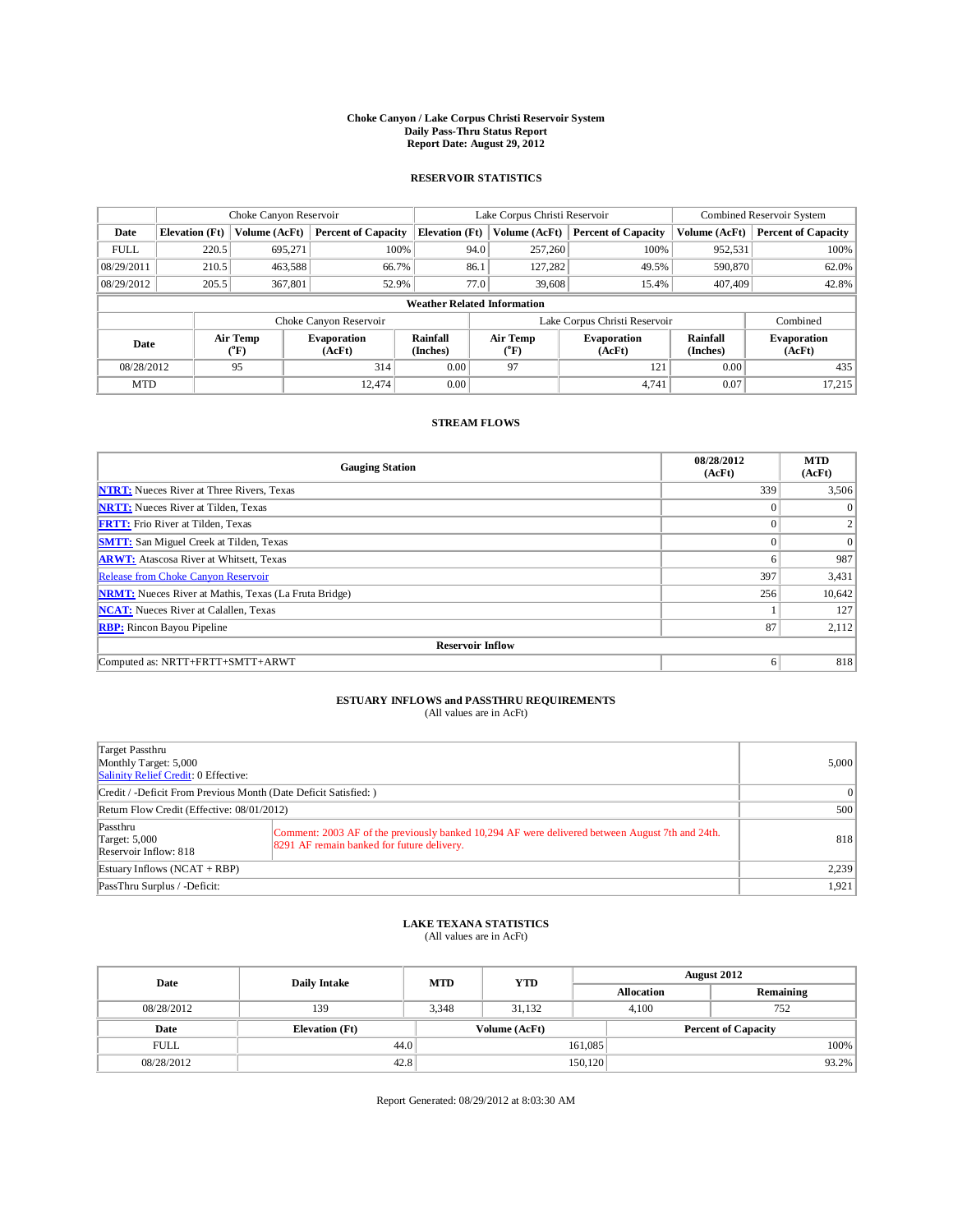## **Choke Canyon / Lake Corpus Christi Reservoir System Daily Pass-Thru Status Report Report Date: August 30, 2012**

#### **RESERVOIR STATISTICS**

|             | Choke Canyon Reservoir |                          | Lake Corpus Christi Reservoir |                                    |      |                  | Combined Reservoir System     |                             |                              |
|-------------|------------------------|--------------------------|-------------------------------|------------------------------------|------|------------------|-------------------------------|-----------------------------|------------------------------|
| Date        | <b>Elevation</b> (Ft)  | Volume (AcFt)            | <b>Percent of Capacity</b>    | <b>Elevation</b> (Ft)              |      | Volume (AcFt)    | <b>Percent of Capacity</b>    | Volume (AcFt)               | <b>Percent of Capacity</b>   |
| <b>FULL</b> | 220.5                  | 695,271                  | 100%                          |                                    | 94.0 | 257,260          | 100%                          | 952,531                     | 100%                         |
| 08/30/2011  | 210.5                  | 463,997                  | 66.7%                         |                                    | 86.0 | 126,477          | 49.2%                         | 590,474                     | 62.0%                        |
| 08/30/2012  | 205.5                  | 367,264                  | 52.8%                         |                                    | 77.0 | 39,482           | 15.3%                         | 406,746                     | 42.7%                        |
|             |                        |                          |                               | <b>Weather Related Information</b> |      |                  |                               |                             |                              |
|             |                        |                          | Choke Canyon Reservoir        |                                    |      |                  | Lake Corpus Christi Reservoir |                             | Combined                     |
| Date        |                        | Air Temp<br>$\rm ^{o}F)$ | <b>Evaporation</b><br>(AcFt)  | <b>Rainfall</b><br>(Inches)        |      | Air Temp<br>("F) | <b>Evaporation</b><br>(AcFt)  | <b>Rainfall</b><br>(Inches) | <b>Evaporation</b><br>(AcFt) |
|             | 08/29/2012<br>99       |                          | 502                           | 0.00                               |      | 98               | 183                           | 0.00                        | 685                          |
| <b>MTD</b>  |                        |                          | 12.976                        | 0.00                               |      |                  | 4,924                         | 0.07                        | 17.900                       |

#### **STREAM FLOWS**

| <b>Gauging Station</b>                                       | 08/29/2012<br>(AcFt) | <b>MTD</b><br>(AcFt) |
|--------------------------------------------------------------|----------------------|----------------------|
| <b>NTRT:</b> Nueces River at Three Rivers, Texas             | 335                  | 3,841                |
| <b>NRTT:</b> Nueces River at Tilden, Texas                   |                      | $\Omega$             |
| <b>FRTT:</b> Frio River at Tilden, Texas                     |                      |                      |
| <b>SMTT:</b> San Miguel Creek at Tilden, Texas               | $\theta$             | $\Omega$             |
| <b>ARWT:</b> Atascosa River at Whitsett, Texas               |                      | 991                  |
| <b>Release from Choke Canyon Reservoir</b>                   | 397                  | 3,828                |
| <b>NRMT:</b> Nueces River at Mathis, Texas (La Fruta Bridge) | 256                  | 10,898               |
| <b>NCAT:</b> Nueces River at Calallen, Texas                 | $\Omega$             | 127                  |
| <b>RBP:</b> Rincon Bayou Pipeline                            |                      | 2,112                |
| <b>Reservoir Inflow</b>                                      |                      |                      |
| Computed as: NRTT+FRTT+SMTT+ARWT                             |                      | 823                  |

# **ESTUARY INFLOWS and PASSTHRU REQUIREMENTS**<br>(All values are in AcFt)

| Target Passthru<br>Monthly Target: 5,000<br>Salinity Relief Credit: 0 Effective: |                                                                                                                                                | 5,000    |
|----------------------------------------------------------------------------------|------------------------------------------------------------------------------------------------------------------------------------------------|----------|
|                                                                                  | Credit / -Deficit From Previous Month (Date Deficit Satisfied: )                                                                               | $\Omega$ |
| Return Flow Credit (Effective: 08/01/2012)                                       |                                                                                                                                                | 500      |
| Passthru<br><b>Target: 5,000</b><br>Reservoir Inflow: 823                        | Comment: 2003 AF of the previously banked 10,294 AF were delivered between August 7th and 24th.<br>[8291 AF remain banked for future delivery. | 823      |
| Estuary Inflows $(NCAT + RBP)$                                                   |                                                                                                                                                | 2.239    |

## **LAKE TEXANA STATISTICS** (All values are in AcFt)

PassThru Surplus / -Deficit: 1,917

| Date        | <b>Daily Intake</b>   | <b>MTD</b> | <b>YTD</b>    | <b>August 2012</b> |              |                            |       |
|-------------|-----------------------|------------|---------------|--------------------|--------------|----------------------------|-------|
|             |                       |            |               | <b>Allocation</b>  |              | Remaining                  |       |
| 08/29/2012  | 139                   | 3.486      | 31.271        |                    | 4.100<br>614 |                            |       |
| Date        | <b>Elevation</b> (Ft) |            | Volume (AcFt) |                    |              | <b>Percent of Capacity</b> |       |
| <b>FULL</b> | 44.0                  |            |               | 161,085            |              |                            | 100%  |
| 08/29/2012  | 42.8                  |            | 150,120       |                    |              |                            | 93.2% |

Report Generated: 08/30/2012 at 8:33:02 AM